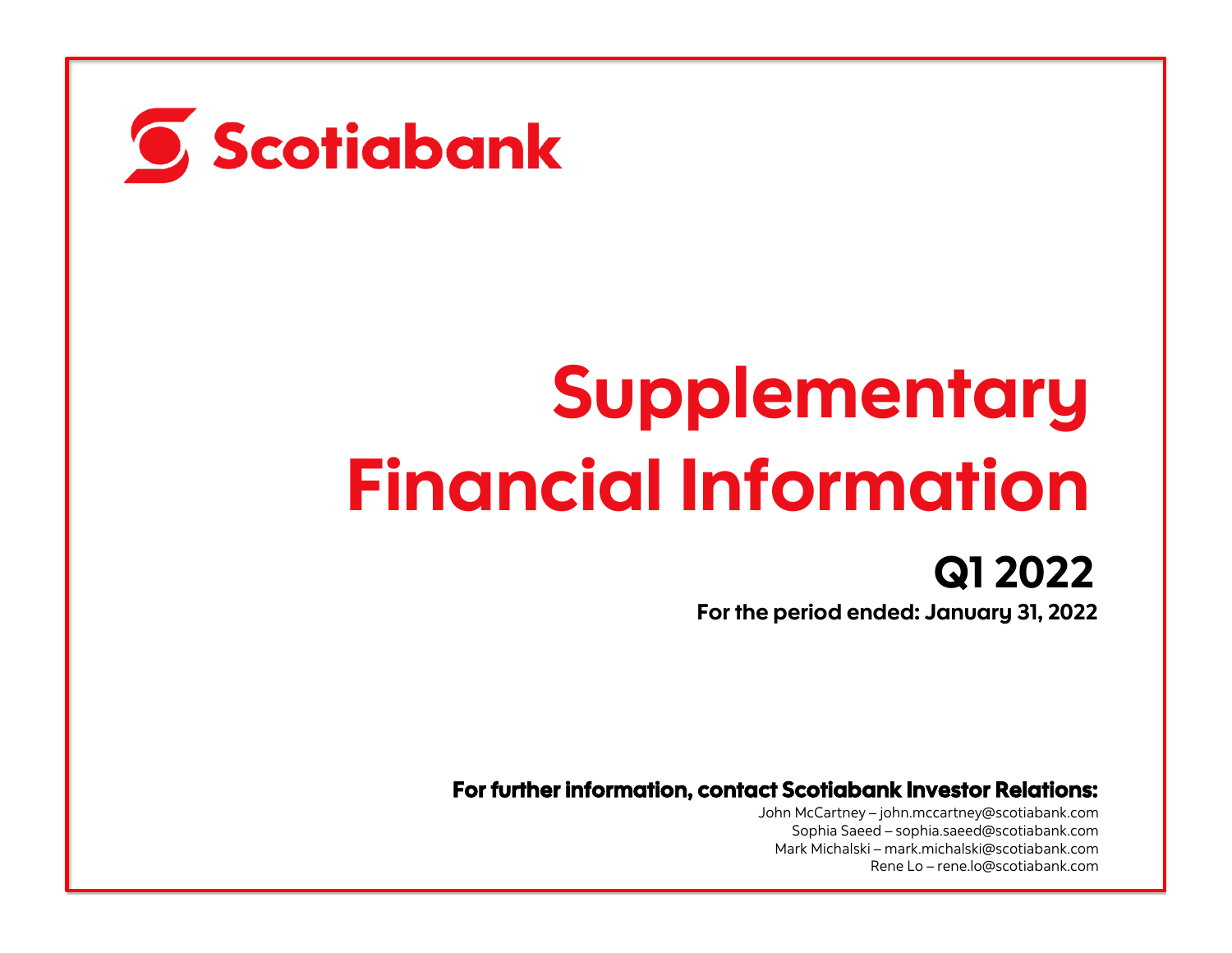| Notes - Non-GAAP Measures                             |  |
|-------------------------------------------------------|--|
| Enhanced Disclosure Task Force (EDTF) Recommendations |  |
| Highlights                                            |  |
| Common Share and Other Information                    |  |
| Consolidated Statement of Income                      |  |

#### [Business Segment Performance](#page-8-0)

| • Canadian Banking                        |    |
|-------------------------------------------|----|
| • International Banking                   |    |
| • International Banking (Constant Dollar) | 6  |
| • Global Wealth Management                |    |
| • Global Banking and Markets              |    |
| $\cdot$ Other                             | a  |
|                                           |    |
| Non-Interest Income                       | 10 |

| Revenue from Trading-Related Activities and Assets Under Administration and Management | 11 |
|----------------------------------------------------------------------------------------|----|
| <b>Operating Expenses</b>                                                              | 12 |
| Consolidated Statement of Financial Position - Assets (Spot Balances)                  | 13 |
| Consolidated Statement of Financial Position — Liabilities and Equity (Spot Balances)  | 14 |
| Average Balance Sheet                                                                  | 15 |
| Consolidated Statement of Changes in Equity                                            | 16 |
| Consolidated Statement of Changes in Equity (Continued)                                | 17 |

#### [Credit-Related Information](#page-20-0)

| • Loans and Acceptances by Type of Borrower           | 18 |
|-------------------------------------------------------|----|
| • Impaired Loans by Business Segment                  | 19 |
| • Changes in Gross Impaired Loans by Business Segment | 20 |
| • Allowance for Credit Losses & Other Reserves        | 21 |
| • Impaired Loans by Type of Borrower                  | 22 |
| • Provision for Credit Losses by Business Line        | 23 |
| • Provision for Credit Losses by Type of Borrower     | 24 |
|                                                       |    |

| Financial Investments - Unrealized Gains (Losses)<br>26<br>27<br>Regulatory Capital Highlights<br>Appendix 1: Global Banking and Markets (Reported Including LatAm)<br>28<br>Appendix 2: International Banking by Region<br>• Latin America<br>29<br>• Caribbean & Central America (C&CA) and Asia<br>30 | Cross-Border Exposures To Select Countries | 25 |
|----------------------------------------------------------------------------------------------------------------------------------------------------------------------------------------------------------------------------------------------------------------------------------------------------------|--------------------------------------------|----|
|                                                                                                                                                                                                                                                                                                          |                                            |    |
|                                                                                                                                                                                                                                                                                                          |                                            |    |
|                                                                                                                                                                                                                                                                                                          |                                            |    |
|                                                                                                                                                                                                                                                                                                          |                                            |    |
|                                                                                                                                                                                                                                                                                                          |                                            |    |
|                                                                                                                                                                                                                                                                                                          |                                            |    |

Note: [The supplementary financial information package](#page-2-0) contains comparative figures that have been reclassified in prior periods, where applicable, to conform with the current reporting period presentation.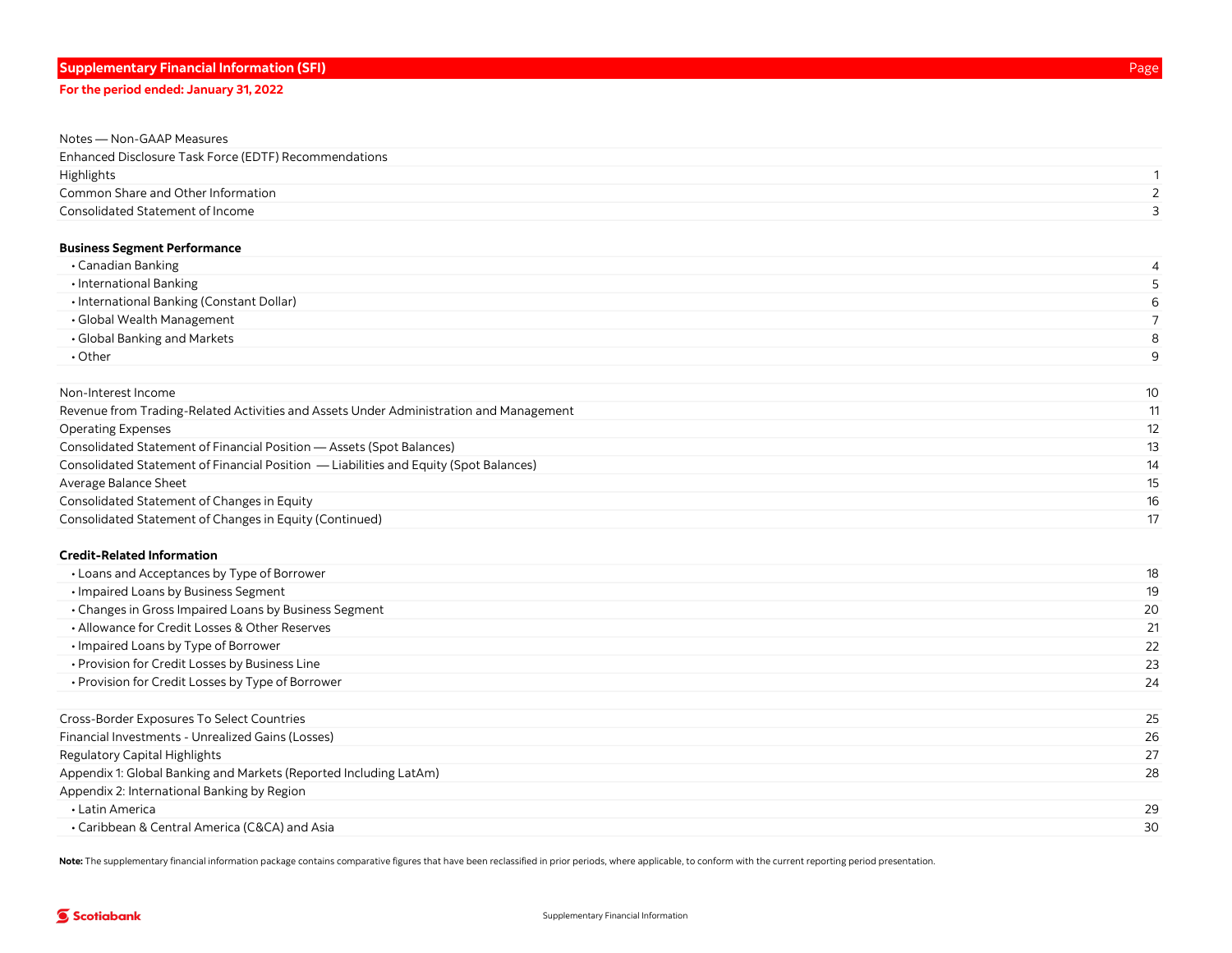#### <span id="page-2-0"></span>**Notes**

#### This document is not audited and should be read in conjunction with our Q1 2022 Quarterly Report to Shareholders and 2021 Annual Report.

Non-GAAP Measures: The Bank uses a number of financial measures to assess its performance. Some of these measures are not calculated in accordance with Generally Accepted Accounting Principles (GAAP), which are based on In standardized meanings that would ensure consistency and comparability among companies using these or similar measures. The Bank believes that certain non-GAAP measures are useful in assessing ongoing business performance a These non-GAAP measures are used throughout this report and defined below.

#### Adjusting Items<sup>(1)</sup>: Adjusted results exclude the following items:

| $($$ millions)                                     | 2022                     |                          | 2021                     |                          |                          |                          | 2020                     |                          |                | <b>Full Year</b>         |                          |
|----------------------------------------------------|--------------------------|--------------------------|--------------------------|--------------------------|--------------------------|--------------------------|--------------------------|--------------------------|----------------|--------------------------|--------------------------|
| <b>Adjusting Items (Pre-Tax)</b>                   | Q1                       | Q4                       | Q3                       | Q2                       | Q1                       | Q4                       | Q3                       | Q2                       | Q1             | 2021                     | 2020                     |
| <b>Acquisition-Related Costs</b>                   |                          |                          |                          |                          |                          |                          |                          |                          |                |                          |                          |
| <b>Integration Costs</b>                           | $\overline{\phantom{a}}$ | $\overline{\phantom{a}}$ | $\sim$                   | $\overline{\phantom{a}}$ |                          | 20                       | 40                       | 41                       | 76             | $\overline{\phantom{a}}$ | 177                      |
| Canadian Banking                                   |                          | $\sim$                   | $\sim$                   | $\sim$                   |                          | $\sim$                   | $\sim$                   | $\overline{\phantom{a}}$ |                | $\sim$                   |                          |
| <b>International Banking</b>                       |                          | $\sim$                   | $\sim$                   | $\sim$                   |                          | 16                       | 34                       | 33                       | 71             | $\sim$                   | 154                      |
| Global Wealth Management                           |                          | $\overline{\phantom{a}}$ | $\sim$                   | $\sim$                   |                          | $\overline{4}$           | $6\phantom{1}$           | 8                        | 5              | $\sim$                   | 23                       |
| Amortization of Intangibles <sup>(2)</sup>         | 25                       | 25                       | 24                       | 26                       | 28                       | 26                       | 26                       | 27                       | 27             | 103                      | 106                      |
| Canadian Banking                                   | 6                        | 6                        | 5                        | -5                       | 6                        | 6                        | 5                        | 6                        | 5              | 22                       | 22                       |
| <b>International Banking</b>                       | 10                       | 10                       | 11                       | 11                       | 13                       | 11                       | 12                       | 12                       | 12             | 45                       | 47                       |
| Global Wealth Management                           | $\mathbf{Q}$             | $\overline{9}$           | 8                        | 10                       | 9                        | $\overline{9}$           | 9                        | 9                        | 10             | 36                       | 37                       |
| Other                                              |                          |                          |                          |                          |                          |                          |                          |                          |                | $\sim$                   | $\sim$                   |
| Allowance for Credit Losses - Additional Scenario  |                          | $\blacksquare$           | $\overline{\phantom{a}}$ | $\overline{\phantom{a}}$ |                          | $\blacksquare$           | $\overline{\phantom{a}}$ | $\overline{\phantom{a}}$ | 155            | $\sim$                   | 155                      |
| Canadian Banking                                   |                          | $\overline{\phantom{a}}$ | $\sim$                   | $\sim$                   |                          | $\sim$                   | $\sim$                   | $\overline{\phantom{a}}$ | 71             | $\sim$                   | 71                       |
| <b>International Banking</b>                       |                          | $\sim$                   | $\sim$                   | $\sim$                   |                          | $\sim$                   | $\sim$                   | $\sim$                   | 77             | $\sim$                   | 77                       |
| Global Wealth Management                           |                          |                          | $\sim$                   |                          |                          |                          | $\sim$                   | $\sim$                   | $\mathbf{1}$   | $\sim$                   | $\overline{1}$           |
| Global Banking and Markets                         |                          |                          | $\sim$                   | $\sim$                   |                          |                          | $\sim$                   | $\overline{\phantom{a}}$ | 6              | $\sim$                   | 6                        |
| <b>Derivative Valuation Adjustment</b>             |                          | $\blacksquare$           | $\overline{\phantom{a}}$ | $\overline{\phantom{a}}$ |                          | $\overline{\phantom{a}}$ | $\overline{\phantom{a}}$ | $\overline{\phantom{a}}$ | 116            | $\overline{\phantom{a}}$ | 116                      |
| Global Banking and Markets                         |                          | $\sim$                   | $\sim$                   | $\sim$                   |                          | $\sim$                   | $\sim$                   | $\sim$                   | 102            |                          | 102                      |
| Other                                              |                          | $\sim$                   | $\sim$                   | $\sim$                   |                          | $\sim$                   | $\sim$                   | $\sim$                   | 14             | $\sim$                   | 14                       |
| Net (Gain)/Loss on Divestitures <sup>(3)</sup>     |                          | ÷                        | $\overline{\phantom{a}}$ | $\overline{\phantom{a}}$ |                          | 8                        | (44)                     | $\overline{\phantom{a}}$ | (262)          | $\overline{\phantom{a}}$ | (298)                    |
| Impairment Charge on Software Asset <sup>(3)</sup> |                          | $\overline{\phantom{a}}$ | $\overline{\phantom{a}}$ | $\overline{\phantom{a}}$ |                          | $\overline{\phantom{a}}$ | $\sim$                   | $\overline{\phantom{a}}$ | 44             | $\overline{\phantom{a}}$ | 44                       |
| Restructuring and oher provisions <sup>(3)</sup>   |                          | 188                      | $\overline{\phantom{a}}$ | $\overline{\phantom{a}}$ | $\overline{\phantom{a}}$ | $\overline{\phantom{a}}$ | $\overline{\phantom{a}}$ | $\overline{\phantom{a}}$ | ٠.             | 188                      | $\overline{\phantom{a}}$ |
| <b>Total (Pre-Tax)</b>                             | 25                       | 213                      | 24                       | 26                       | 28                       | 54                       | 22                       | 68                       | 156            | 291                      | 300                      |
|                                                    |                          |                          |                          |                          |                          |                          |                          |                          |                |                          |                          |
| <b>Adjusting Items (After-Tax, NCI)</b>            |                          |                          |                          |                          |                          |                          |                          |                          |                |                          |                          |
| <b>Acquisition-Related Costs</b>                   |                          |                          |                          |                          |                          |                          |                          |                          |                |                          |                          |
| <b>Integration Costs</b>                           |                          | $\blacksquare$           | $\overline{\phantom{a}}$ | $\overline{\phantom{a}}$ |                          | 15                       | 24                       | 20                       | 41             | $\overline{\phantom{a}}$ | 100                      |
| Canadian Banking                                   |                          | $\sim$                   | $\sim$                   | $\sim$                   |                          | $\overline{\phantom{a}}$ | $\sim$                   | $\overline{\phantom{a}}$ | ٠              | $\sim$                   | $\sim$                   |
| <b>International Banking</b>                       |                          | - 1                      | $\sim$                   | $\sim$                   |                          | 12                       | 19                       | 15                       | 37             | $\sim$                   | 83                       |
| Global Wealth Management                           |                          | $\overline{\phantom{a}}$ | $\sim$                   | $\sim$                   |                          | $\overline{\mathbf{3}}$  | 5                        | 5                        | $\overline{4}$ | $\overline{\phantom{a}}$ | 17                       |
| Amortization of Intangibles <sup>(2)</sup>         | 18                       | 18                       | 18                       | 19                       | 20                       | 19                       | 18                       | 20                       | 20             | 75                       | 77                       |
| Canadian Banking                                   | $\Delta$                 | $\overline{4}$           | $\overline{4}$           | $\overline{4}$           | $\overline{4}$           | $\overline{4}$           | $\overline{4}$           | $\overline{A}$           | $\overline{4}$ | 16                       | 16                       |
| <b>International Banking</b>                       | $\overline{7}$           | $\overline{7}$           | $7\overline{ }$          | 9                        | 9                        | 8                        | 8                        | 9                        | 9              | 32                       | 34                       |
| Global Wealth Management                           |                          | $\overline{7}$           | $\overline{7}$           | 6                        | $\overline{7}$           | $\overline{7}$           | 6                        | $7^{\circ}$              | $\overline{7}$ | 27                       | 27                       |
| Other                                              |                          |                          |                          |                          |                          |                          |                          |                          |                | $\sim$                   | $\sim$                   |
| Allowance for Credit Losses - Additional Scenario  |                          | $\overline{\phantom{a}}$ | $\overline{a}$           | $\overline{\phantom{a}}$ |                          | $\overline{a}$           | $\overline{\phantom{a}}$ | $\overline{\phantom{a}}$ | 108            | $\overline{a}$           | 108                      |
| Canadian Banking                                   |                          | i al                     | $\sim$                   | $\sim$                   |                          | i.                       | $\sim$                   | $\overline{\phantom{a}}$ | 52             | ٠.                       | 52                       |
| <b>International Banking</b>                       |                          |                          |                          |                          |                          |                          | $\sim$                   |                          | 51             |                          | 51                       |
| Global Wealth Management                           |                          | $\overline{\phantom{a}}$ | $\sim$                   | $\sim$                   |                          | $\sim$                   | $\sim$                   | $\overline{\phantom{a}}$ | $\overline{1}$ | $\sim$                   | $\mathbf{1}$             |
| Global Banking and Markets                         |                          | $\sim$                   | $\sim$                   | $\sim$                   |                          | $\sim$                   | $\sim$                   | $\sim$                   | $\overline{4}$ | $\sim$                   | $\overline{4}$           |
| <b>Derivative Valuation Adjustment</b>             |                          | $\overline{\phantom{a}}$ | $\overline{\phantom{a}}$ |                          |                          |                          | $\overline{\phantom{a}}$ | $\overline{\phantom{a}}$ | 85             | $\overline{\phantom{a}}$ | 85                       |
| Global Banking and Markets                         | ٠                        | $\sim$                   | $\sim$                   | $\sim$                   |                          | $\sim$                   | $\sim$                   | $\sim$                   | 75             | $\sim$                   | 75                       |
| Other                                              |                          | $\sim$                   | $\sim$                   | $\sim$                   |                          | $\sim$                   | $\sim$                   | $\sim$                   | 10             | $\sim$                   | 10                       |
| Net (Gain)/Loss on Divestitures <sup>(3)</sup>     |                          | $\overline{\phantom{a}}$ | $\overline{\phantom{a}}$ | $\overline{a}$           |                          | 5                        | (43)                     | $\overline{\phantom{a}}$ | (316)          | $\overline{\phantom{a}}$ | (354)                    |
| Impairment Charge on Software Asset <sup>(3)</sup> |                          | $\overline{\phantom{a}}$ | $\overline{\phantom{a}}$ |                          |                          |                          | $\sim$                   | $\overline{\phantom{a}}$ | 32             | $\overline{\phantom{a}}$ | 32                       |
| Restructuring and oher provisions <sup>(3)</sup>   | $\overline{\phantom{a}}$ | 129                      | $\overline{\phantom{a}}$ | $\overline{\phantom{a}}$ |                          | $\overline{\phantom{a}}$ | $\sim$                   | $\overline{\phantom{a}}$ |                | 129                      | $\overline{\phantom{a}}$ |
| Total (After-Tax, NCI)                             | 18                       | 147                      | 18                       | 19                       | 20                       | 39                       | (1)                      | 40                       | (30)           | 204                      | 48                       |

(1) Refer to non-GAAP measures on page 4 of the Q1 2022 Quarterly Report to Shareholders, available on [http://www.sedar.com.](http://www.sedar.com) (2) Excludes amortization of intangibles related to software.

(3)Recorded in Other operating segment.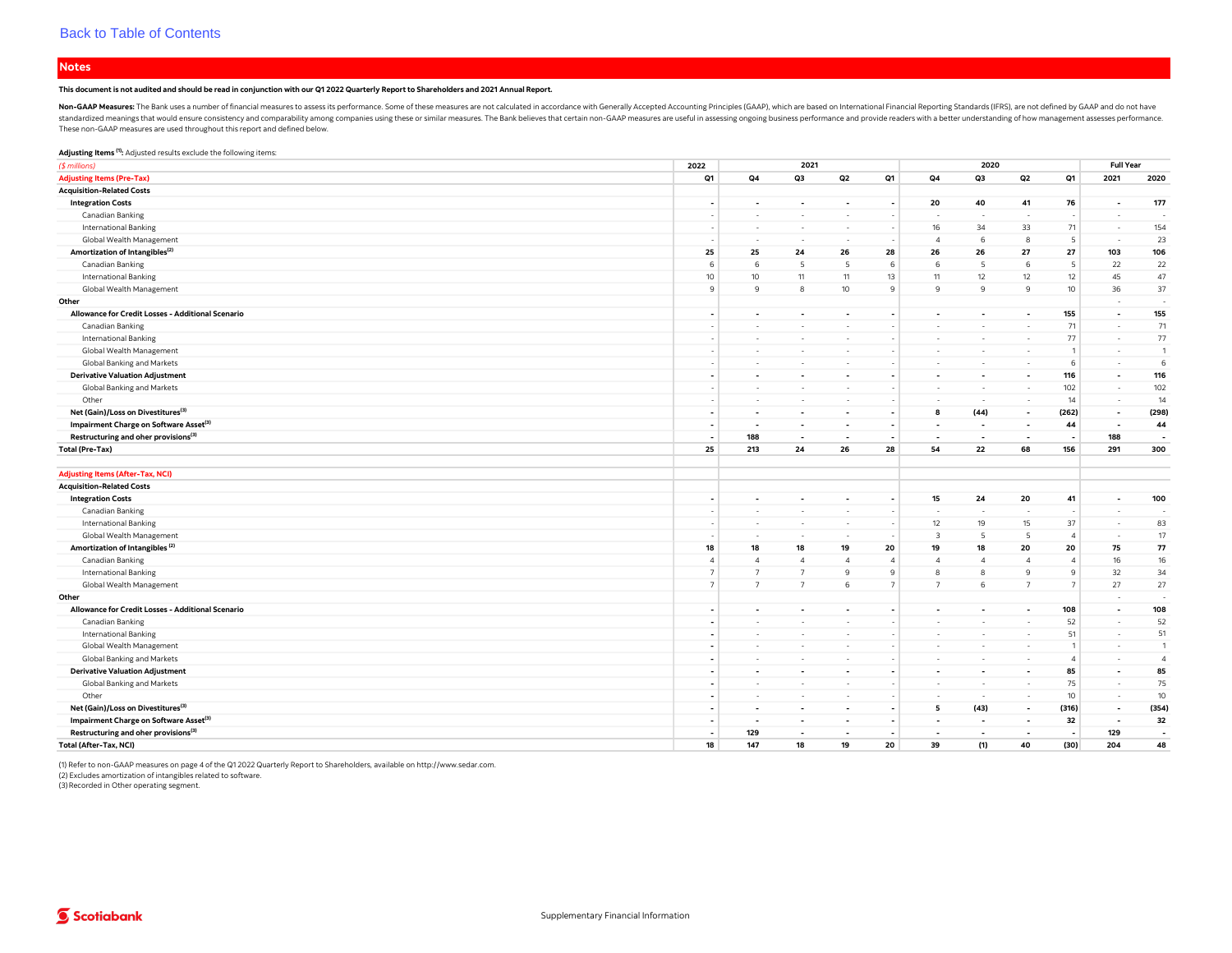| Notes (Cont'd)                                                                                                                      |                  |                            |                  |
|-------------------------------------------------------------------------------------------------------------------------------------|------------------|----------------------------|------------------|
|                                                                                                                                     |                  | For the three months ended |                  |
| (\$ millions)                                                                                                                       | January 31, 2022 | October 31, 2021           | January 31, 2021 |
| <b>Reported Results</b>                                                                                                             |                  |                            |                  |
| Net interest income                                                                                                                 | 4,344            | 4,217                      | 4,351            |
| Non-interest income                                                                                                                 | 3,705            | 3,470                      | 3,721            |
| <b>Total revenue</b>                                                                                                                | 8,049            | 7,687                      | 8,072            |
| Provision for credit losses                                                                                                         | 222              | 168                        | 764              |
| Non-interest expenses                                                                                                               | 4,223            | 4,271                      | 4,208            |
| Income before taxes                                                                                                                 | 3,604            | 3,248                      | 3,100            |
| Income tax expense                                                                                                                  | 864              | 689                        | 702              |
| Net income                                                                                                                          | 2,740            | 2,559                      | 2,398            |
| Net income attributable to non-controlling interests in subsidiaries (NCI)                                                          | 88               | 70                         | 90               |
| Net income attributable to equity holders                                                                                           | 2,652            | 2,489                      | 2,308            |
| Preferred shareholders and other equity instrument holders                                                                          | 44               | 78                         | 43               |
| Net income attributable to common shareholders                                                                                      | 2,608            | 2,411                      | 2,265            |
| Diluted earnings per share (in dollars)                                                                                             | 2.14             | 1.97                       | 1.86             |
|                                                                                                                                     |                  |                            |                  |
| Adjustments                                                                                                                         |                  |                            |                  |
| Amortization of Acquisition-related intangible assets, excluding software <sup>(1)</sup>                                            | 25               | 25                         | 28               |
| Restructuring and other provisions <sup>(1)</sup>                                                                                   |                  | 188                        |                  |
| <b>Adjustments (Pre-tax)</b>                                                                                                        | 25               | 213                        | 28               |
| Income tax expense/(benefit)                                                                                                        | (7)              | (56)                       | (8)              |
| Adjustments (After-tax)                                                                                                             | 18               | 157                        | 20               |
| Adjustment attributable to NCI                                                                                                      |                  | (10)                       |                  |
| Adjustments (After-tax and NCI)                                                                                                     | 18               | 147                        | 20               |
|                                                                                                                                     |                  |                            |                  |
| <b>Adjusted Results</b>                                                                                                             |                  |                            |                  |
| Net interest income                                                                                                                 | 4,344            | 4,217                      | 4,351            |
| Non-interest income                                                                                                                 | 3,705            | 3,470                      | 3,721            |
| <b>Total revenue</b>                                                                                                                | 8,049            | 7,687                      | 8,072            |
| Provision for credit losses                                                                                                         | 222              | 168                        | 764              |
| Non-interest expenses                                                                                                               | 4,198            | 4,058                      | 4,180            |
| Income before taxes                                                                                                                 | 3,629            | 3,461                      | 3,128            |
| Income tax expense                                                                                                                  | 871              | 745                        | 710              |
| Net income                                                                                                                          | 2,758            | 2,716                      | 2,418            |
| Net income attributable to NCI                                                                                                      | 88               | 80                         | 90               |
| Net income attributable to equity holders                                                                                           | 2,670            | 2,636                      | 2,328            |
| Preferred shareholders and other equity instrument holders                                                                          | 44               | 78                         | 43               |
| Business Segment Performance: Global Wealth Management                                                                              | 2,626            | 2,558                      | 2,285            |
| Adjusted diluted earnings per share                                                                                                 |                  |                            |                  |
| Adjusted net income attributable to common shareholders                                                                             | 2,626            | 2,558                      | 2,285            |
| Dilutive impact of share-based payment options and others                                                                           | 24               | $\overline{7}$             | 42               |
| Adjusted net income attributable to common shareholders (diluted)                                                                   | 2,650            | 2,565                      | 2,327            |
| Weighted average number of basic common shares outstanding (\$ millions)                                                            | 1,211            | 1,215                      | 1,212            |
| Dilutive impact of share-based payment options and others (\$ millions)                                                             | 19               | q                          | 25               |
| Adjusted weighted average number of dilutive common shares outstanding (\$ millions)                                                | 1,230            | 1,224                      | 1,237            |
| Adjusted diluted earnings per share (in dollars) <sup>(2)</sup><br>Impact of adjustments on diluted earnings per share (in dollars) | 2.15<br>0.01     | 2.10<br>0.13               | 1.88<br>0.02     |
|                                                                                                                                     |                  |                            |                  |

(1) Recorded in non-interest expenses.

(2) Earnings per share calculations are based on full dollar and share amounts.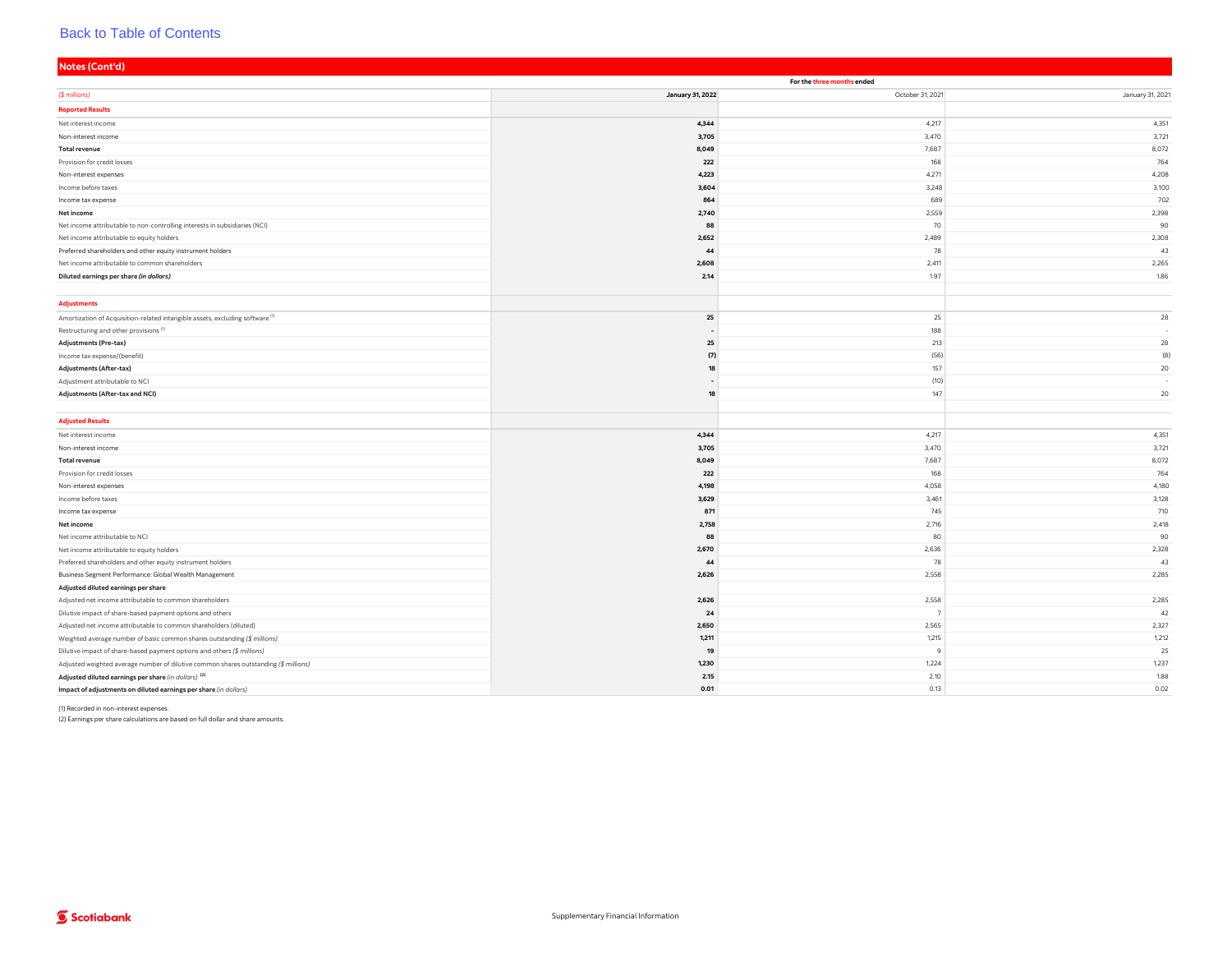#### <span id="page-4-0"></span>Enhanced Disclosure Task Force (EDTF) Recommendations

The Enhanced Disclosure Task Force (EDTF) of the Financial Stability Board published its report, "Enhancing the Risk Disclosure of Banks" on October 29, 2012. The report sets forth recommendations around improving risk dis disclosures in its 2014 Annual report and continues its efforts to provide further disclosures with the objective of enhancing and aligning with evolving industry practices associated with the 32 recommendations in the EDT public disclosure documents available on [www.scotiabank.com/investor](http://www.scotiabank.com/investor) relations.

#### January 31, 2022 Reference Table for EDTF

| Recommendation           |                         |                                                                                                                                                      | Q1/22                   | 2021 Annual Report                                            |                         |                             |  |
|--------------------------|-------------------------|------------------------------------------------------------------------------------------------------------------------------------------------------|-------------------------|---------------------------------------------------------------|-------------------------|-----------------------------|--|
| <b>Type of Risk</b>      | Number                  | Disclosure                                                                                                                                           | <b>Quarterly Report</b> | <b>Supplementary Regulatory</b><br><b>Capital Disclosures</b> | MD&A                    | <b>Financial Statements</b> |  |
| General                  | $\overline{1}$          | The index of risks to which the business is exposed.                                                                                                 |                         |                                                               | 14                      |                             |  |
|                          | 2                       | The Bank's risk to terminology, measures and key parameters.                                                                                         |                         |                                                               | 82-85                   |                             |  |
|                          | $\overline{\mathbf{3}}$ | Top and emerging risks, and the changes during the reporting period.                                                                                 |                         |                                                               | 87-88, 92-98            |                             |  |
|                          | $\overline{4}$          | Discussion on the regulatory development and plans to meet new regulatory ratios.                                                                    | $42 - 45$               |                                                               | 61-64, 106-109, 122-124 |                             |  |
| Risk Governance.         | 5                       | The Bank's Risk Governance structure.                                                                                                                |                         |                                                               | 79-81                   |                             |  |
| Risk Management and      | 6                       | Description of risk culture and procedures applied to support the culture.                                                                           |                         |                                                               | $82 - 85$               |                             |  |
| <b>Business Model</b>    | $\overline{7}$          | Description of key risks from the Bank's business model.                                                                                             |                         |                                                               | 86                      |                             |  |
|                          | 8                       | Stress testing use within the Bank's risk governance and capital management.                                                                         |                         |                                                               | 82-83                   |                             |  |
| Capital Adequacy and     | $\overline{9}$          | Pillar 1 capital requirements, and the impact for global systemically important banks.                                                               | $42 - 43$               | $\overline{z}$                                                | 61-64                   | 216                         |  |
| Risk-Weighted Assets     | 10                      | a) Regulatory capital components.                                                                                                                    | 42,70                   | $18 - 21$                                                     | 65                      |                             |  |
|                          |                         | b) Reconciliation of the accounting balance sheet to the regulatory balance sheet.                                                                   |                         | $15 - 16$                                                     |                         |                             |  |
|                          | 11                      | Flow statement of the movements in regulatory capital since the previous reporting period,                                                           |                         | 70                                                            | 66-67                   |                             |  |
|                          |                         | including changes in common equity tier 1, additional tier 1 and tier 2 capital.                                                                     | 42                      |                                                               |                         |                             |  |
|                          | 12                      | Discussion of targeted level of capital, and the plans on how to establish this.                                                                     |                         |                                                               | 61-64                   |                             |  |
|                          | 13                      | Analysis of risk-weighted assets by risk type, business, and market risk RWAs.                                                                       |                         | 5,34,36-47,55-57,61,73,79                                     | 69-73, 86, 131          | 185, 240                    |  |
|                          | 14                      | Analysis of the capital requirements for each Basel asset class.                                                                                     |                         | 13-14,34-48,54-57,61,66-69                                    | 69-73                   | 185, 233-240                |  |
|                          | 15                      | Tabulate credit risk in the Banking Book.                                                                                                            | 74                      | 13-14, 34-48, 66-69                                           | 69-73                   | 235                         |  |
|                          | 16                      | Flow statements reconciling the movements in risk-weighted assets for each risk-weighted asset type.                                                 |                         | 49,60,72                                                      | 69-73                   |                             |  |
|                          | 17                      | Discussion of Basel III Back-testing requirement including credit risk model performance and validation.                                             |                         | 77                                                            | $70 - 72$               |                             |  |
| <b>Liquidity Funding</b> | 18                      | Analysis of the Bank's liquid assets.                                                                                                                | 33-36                   |                                                               | 104-109                 |                             |  |
|                          | 19                      | Encumbered and unencumbered assets analyzed by balance sheet category.                                                                               | 33-36                   |                                                               | 106                     |                             |  |
|                          | 20                      | Consolidated total assets, liabilities and off-balance sheet commitments analyzed by remaining contractual maturity at the<br>balance sheet date.    | $40 - 41$               |                                                               | 110-112                 |                             |  |
|                          | 21                      | Analysis of the Bank's sources of funding and a description of the Bank's funding strategy.                                                          | 38-39                   |                                                               | 109-110                 |                             |  |
| Market Risk              | 22                      | Linkage of market risk measures for trading and non-trading portfolios and the balance sheet.                                                        | $32 - 33$               |                                                               | 103                     |                             |  |
|                          | 23                      | Discussion of significant trading and non-trading market risk factors.                                                                               | 75                      |                                                               | 99-104                  | 239-240                     |  |
|                          | 24                      | Discussion of changes in period on period VaR results as well as VaR assumptions, limitations, backtesting and validation.                           | 32, 75                  |                                                               | 99-104                  | 239-240                     |  |
|                          | 25                      | Other risk management techniques e.g. stress tests, stressed VaR, tail risk and market liquidity horizon.                                            |                         |                                                               | 99-104                  | 240                         |  |
| <b>Credit Risk</b>       | 26                      | Analysis of the aggregate credit risk exposures, including details of both personal and wholesale lending.                                           |                         | 5, 34, 36-47, 55-57                                           | 92-98, 125-131          | 194-196, 236-238            |  |
|                          | 27                      | Discussion of the policies for identifying impaired loans, defining impairments and renegotiated loans, and explaining loan<br>forbearance policies. |                         |                                                               |                         | 163-165, 196                |  |
|                          | 28                      | Reconciliations of the opening and closing balances of impaired loans and impairment allowances during the year.                                     | 60                      | 31, 32                                                        | 94, 125-126, 128-129    | 196                         |  |
|                          | 29                      | Analysis of counterparty credit risk that arises from derivative transactions.                                                                       | 44, 73-74               | 78                                                            | 90-91                   | 183-186                     |  |
|                          | 30                      | Discussion of credit risk mitigation, including collateral held for all sources of credit risk.                                                      | $73 - 74$               |                                                               | 90-91, 95               |                             |  |
| Other Risks              | 31                      | Quantified measures of the management of operational risk.                                                                                           | 75                      |                                                               | 73, 113                 |                             |  |
|                          | 32                      | Discussion of publicly known risk items.                                                                                                             | 44                      |                                                               | 78                      |                             |  |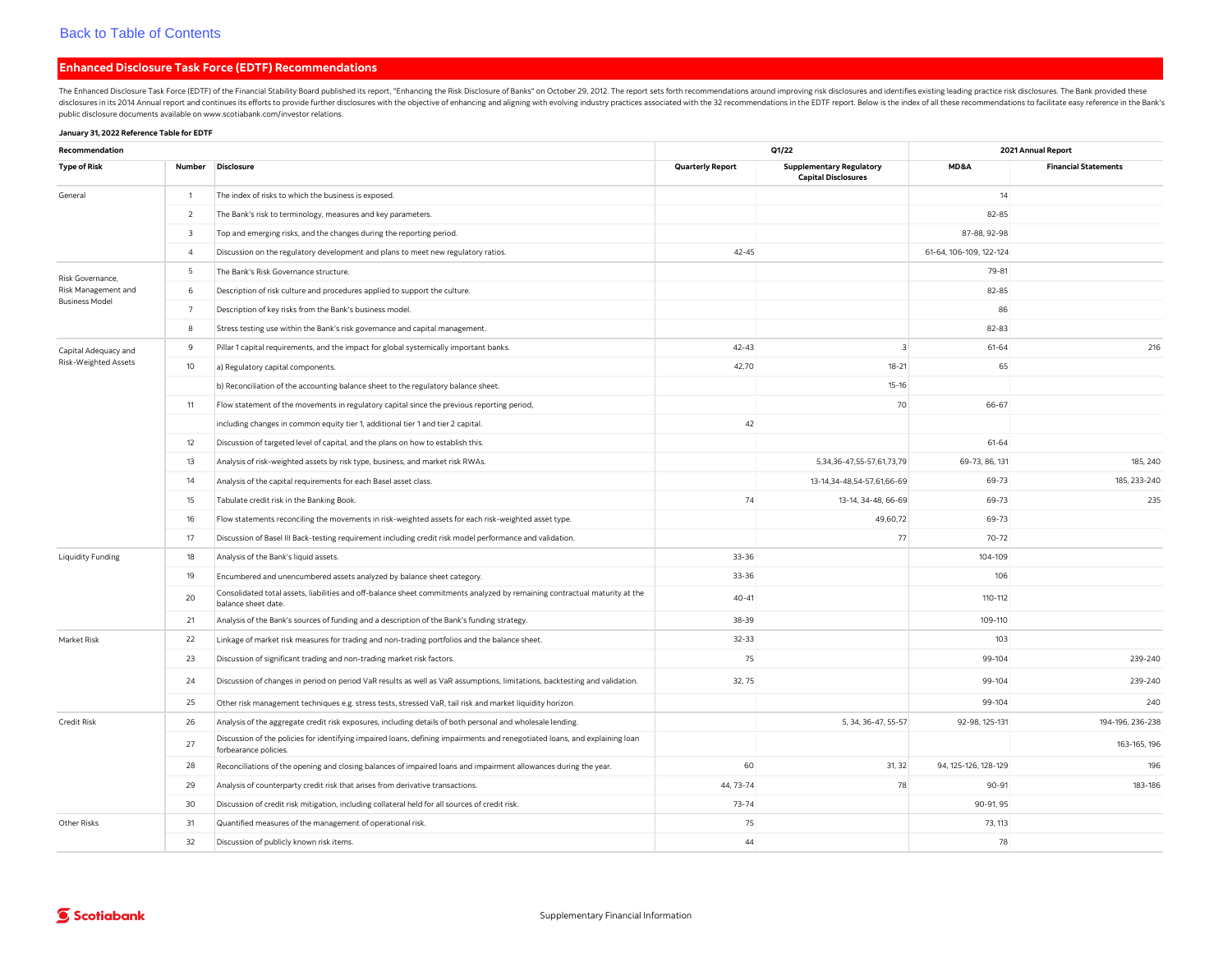<span id="page-5-0"></span>

| <b>Highlights</b>                                                                                 |              |         |         |         |         |                |           |         |                |        |       |
|---------------------------------------------------------------------------------------------------|--------------|---------|---------|---------|---------|----------------|-----------|---------|----------------|--------|-------|
|                                                                                                   | 2022<br>2021 |         |         |         |         | 2020           | Full Year |         |                |        |       |
| <b>Operating Performance</b>                                                                      | Q1           | Q4      | Q3      | Q2      | Q1      | Q <sub>4</sub> | Q3        | Q2      | Q <sub>1</sub> | 2021   | 2020  |
| <b>Reported (</b> $$$ millions)                                                                   |              |         |         |         |         |                |           |         |                |        |       |
| Net income                                                                                        | 2,740        | 2,559   | 2,542   | 2,456   | 2,398   | 1,899          | 1,304     | 1,324   | 2,326          | 9,955  | 6,853 |
| Net income attributable to common shareholders                                                    | 2,608        | 2,411   | 2,426   | 2,289   | 2,265   | 1,745          | 1,332     | 1,243   | 2,262          | 9,391  | 6,582 |
| $EPS$ (\$) — Basic                                                                                | 2.15         | 1.98    | 2.00    | 1.89    | 1.87    | 1.44           | 1.10      | 1.03    | 1.86           | 7.74   | 5.43  |
| - Diluted                                                                                         | 2.14         | 1.97    | 1.99    | 1.88    | 1.86    | 1.42           | 1.04      | 1.00    | 1.84           | 7.70   | 5.30  |
| ROE (%) <sup>(1)</sup>                                                                            | 15.8         | 14.8    | 15.0    | 14.8    | 14.2    | 11.0           | 8.3       | 7.9     | 14.2           | 14.7   | 10.4  |
| Net interest margin (%) <sup>(2)</sup>                                                            | 2.16         | 2.17    | 2.23    | 2.26    | 2.27    | 2.22           | 2.10      | 2.35    | 2.45           | 2.23   | 2.27  |
| Productivity ratio (%) <sup>(1)</sup>                                                             | 52.5         | 55.6    | 52.8    | 52.2    | 52.1    | 54.1           | 52.0      | 54.8    | 54.3           | 53.2   | 53.8  |
| Effective tax rate (%) <sup>(1)</sup>                                                             | 24.0         | 21.2    | 22.5    | 23.2    | 22.7    | 18.0           | 15.1      | 24.2    | 16.8           | 22.4   | 18.4  |
| Effective tax rate (TEB) (%) <sup>(2)</sup>                                                       | 25.9         | 23.2    | 24.1    | 24.9    | 24.2    | 20.2           | 18.3      | 27.2    | 18.7           | 24.1   | 20.8  |
| Adjusted $(\frac{4}{3}$ millions) <sup>(2)</sup>                                                  |              |         |         |         |         |                |           |         |                |        |       |
| Net income                                                                                        | 2,758        | 2,716   | 2,560   | 2,475   | 2,418   | 1,938          | 1,308     | 1,371   | 2,344          | 10,169 | 6,961 |
| Net income attributable to common shareholders (Diluted)                                          | 2,650        | 2,565   | 2,453   | 2,321   | 2,327   | 1,805          | 1,295     | 1,266   | 2,278          | 9,643  | 6,668 |
| $EPS$ (\$) — Diluted                                                                              | 2.15         | 2.10    | 2.01    | 1.90    | 1.88    | 1.45           | 1.04      | 1.04    | 1.83           | 7.87   | 5.36  |
| ROE (%)                                                                                           | 15.9         | 15.6    | 15.1    | 14.9    | 14.4    | 11.3           | 8.3       | 8.2     | 13.9           | 15.0   | 10.4  |
| Productivity ratio (%)                                                                            | 52.2         | 52.8    | 52.5    | 51.9    | 51.8    | 53.3           | 51.4      | 54.0    | 53.4           | 52.2   | 53.0  |
| <b>Balance Sheet (</b> \$ billions)                                                               |              |         |         |         |         |                |           |         |                |        |       |
| Total assets                                                                                      | 1,245.5      | 1,184.8 | 1,163.4 | 1,125.2 | 1,164.1 | 1,136.5        | 1,169.9   | 1,247.1 | 1,154.0        |        |       |
| Net loans and acceptances                                                                         | 688.2        | 657.4   | 644.8   | 623.8   | 618.4   | 617.4          | 629.3     | 647.9   | 613.7          |        |       |
| Deposits                                                                                          | 851.0        | 797.3   | 794.4   | 756.7   | 769.0   | 750.8          | 768.0     | 797.7   | 763.9          |        |       |
| Common shareholders' equity                                                                       | 66.2         | 64.8    | 64.7    | 63.5    | 63.4    | 62.8           | 62.9      | 64.3    | 63.5           |        |       |
| <b>Credit Quality</b>                                                                             |              |         |         |         |         |                |           |         |                |        |       |
| Gross impaired loans                                                                              | 4,435        | 4,456   | 4,735   | 5,116   | 5,279   | 5.053          | 5,148     | 5,120   | 4,770          |        |       |
| - % of loans and acceptances <sup>(1)</sup>                                                       | 0.64         | 0.67    | 0.73    | 0.81    | 0.84    | 0.81           | 0.81      | 0.78    | 0.77           |        |       |
| Net impaired loans (\$ millions)                                                                  | 2,812        | 2,801   | 2,976   | 3,178   | 3,285   | 3,096          | 3,361     | 3,473   | 3,233          |        |       |
| - % of loans and acceptances <sup>(1)</sup>                                                       | 0.41         | 0.42    | 0.46    | 0.50    | 0.52    | 0.50           | 0.53      | 0.53    | 0.52           |        |       |
| Allowance for credit losses (\$ millions) <sup>(3)</sup>                                          | 5,583        | 5,731   | 6,232   | 6,893   | 7,810   | 7,820          | 7,403     | 6,079   | 5,095          |        |       |
| Net write-offs as a % of average net loans and acceptances <sup>(1)</sup>                         | 0.27         | 0.34    | 0.62    | 0.76    | 0.43    | 0.41           | 0.47      | 0.47    | 0.54           | 0.54   | 0.47  |
| Reported                                                                                          |              |         |         |         |         |                |           |         |                |        |       |
| Provision for credit losses (PCL) (\$ millions) <sup>(4)</sup>                                    | 222          | 168     | 380     | 496     | 764     | 1,131          | 2,181     | 1,846   | 926            | 1,808  | 6,084 |
| PCL on loans and acceptances (\$ millions) <sup>(5)</sup>                                         | 222          | 170     | 379     | 496     | 764     | 1,131          | 2,181     | 1,847   | 926            | 1,809  | 6,085 |
| PCL as % of average net loans and acceptances <sup>(1)(5)</sup>                                   | 0.13         | 0.10    | 0.24    | 0.33    | 0.49    | 0.73           | 1.36      | 1.19    | 0.61           | 0.29   | 0.98  |
| PCL on impaired loans as % of average net loans and acceptances <sup>(1)(5)</sup>                 | 0.24         | 0.31    | 0.53    | 0.80    | 0.49    | 0.54           | 0.58      | 0.56    | 0.55           | 0.53   | 0.56  |
| Adjusted <sup>(2)</sup>                                                                           |              |         |         |         |         |                |           |         |                |        |       |
| PCL $(\$$ millions) <sup>(4)</sup>                                                                | 222          | 168     | 380     | 496     | 764     | 1,131          | 2,181     | 1,846   | 771            | 1,808  | 5,929 |
| PCL on loans and acceptances (\$ millions) <sup>(5)</sup>                                         | 222          | 170     | 379     | 496     | 764     | 1,131          | 2,181     | 1,847   | 771            | 1,809  | 5,930 |
| PCL as % of average net loans and acceptances <sup>(5)</sup>                                      | 0.13         | 0.10    | 0.24    | 0.33    | 0.49    | 0.73           | 1.36      | 1.19    | 0.51           | 0.29   | 0.95  |
| PCL on impaired loans as % of average net loans and acceptances <sup>(5)</sup>                    | 0.24         | 0.31    | 0.53    | 0.80    | 0.49    | 0.54           | 0.58      | 0.56    | 0.53           | 0.53   | 0.55  |
| <b>Capital and Liquidity Measures</b>                                                             |              |         |         |         |         |                |           |         |                |        |       |
| CET1 capital ratio (%) <sup>(6</sup>                                                              | 12.0         | 12.3    | 12.2    | 12.3    | 12.2    | 11.8           | 11.3      | 10.9    | 11.4           |        |       |
| Tier 1 capital ratio (%) <sup>(6)</sup>                                                           | 13.4         | 13.9    | 13.7    | 13.6    | 13.6    | 13.3           | 12.8      | 11.9    | 12.5           |        |       |
| Total capital ratio (%) <sup>(6)</sup>                                                            | 15.1         | 15.9    | 15.7    | 15.7    | 15.7    | 15.5           | 14.9      | 14.0    | 14.6           |        |       |
| Leverage ratio (%) <sup>(7)</sup>                                                                 | 4.4          | 4.8     | 4.8     | 4.7     | 4.7     | 4.7            | 4.6       | 4.4     | 4.0            |        |       |
| CET1 risk-weighted assets (\$ millions) <sup>(6)</sup>                                            | 433,682      | 416,105 | 414,169 | 404,727 | 406,780 | 404,727        | 430,542   | 446,173 | 420,694        |        |       |
| Net stable funding ratio (NSFR) (%) <sup>(8)</sup>                                                | 108          | 110     | 112     | 112     | 115     | n.a.           | n.a.      | n.a.    | n.a.           |        |       |
| Liquidity coverage ratio (%) <sup>(9)</sup>                                                       | 123          | 124     | 123     | 129     | 129     | 138            | 141       | 132     | 127            |        |       |
| Total Loss Absorbing Capacity (as a % of leverage exposure) <sup>(10)</sup>                       | 9.4          | 9.6     | 8.8     | 8.3     | 8.0     | 8.2            | 7.6       | 7.2     | 6.1            |        |       |
| TLAC (as a % of risk-weighted assets adjusted as permitted under the TLAC regime) <sup>(10)</sup> | 28.3         | 27.8    | 25.3    | 24.2    | 23.3    | 23.0           | 21.0      | 19.4    | 18.7           |        |       |

(1) Refer to page 48 of the Q1 2022 Quarterly Report to Shareholders, available on [http://www.sedar.com,](http://www.sedar.com) for an explanation of the composition of the measure. Such explanation is incorporated by reference hereto.

(2) Refer to non-GAAP measures on page 4 of the Q1 2022 Quarterly Report to Shareholders, available on<http://www.sedar.com>.

(3) Includes allowance for credit losses on all financial assets - loans, acceptances, off-balance sheet exposures and other financial assets.

(4) Includes provision for credit losses on all financial assets - loans, acceptances, off-balance sheet exposures and other financial assets.

(5) Includes provision for credit losses on certain financial assets - loans, acceptances and off-balance sheet exposures.

(6) This measure has been disclosed in this document in accordance with OSFI Guideline - Capital Adequacy Requirements (November 2018).

(7) This measure has been disclosed in this document in accordance with OSFI Guideline - Leverage Requirements (November 2018).

(8) This measure has been disclosed in this document in accordance with OSFI Guideline - Public Disclosure Requirements for Domestic Systemically Important Banks on Net Stable Funding Ratio Disclosure Requirements (January

(9) This measure has been disclosed in this document in accordance with OSFI Guideline - Public Disclosure Requirements for Domestic Systemically Important Banks on Liquidity Coverage Ratio (April 2015)

(10) This measure has been disclosed in this document in accordance with OSFI Guideline – Total Loss Absorbing Capacity (September 2018).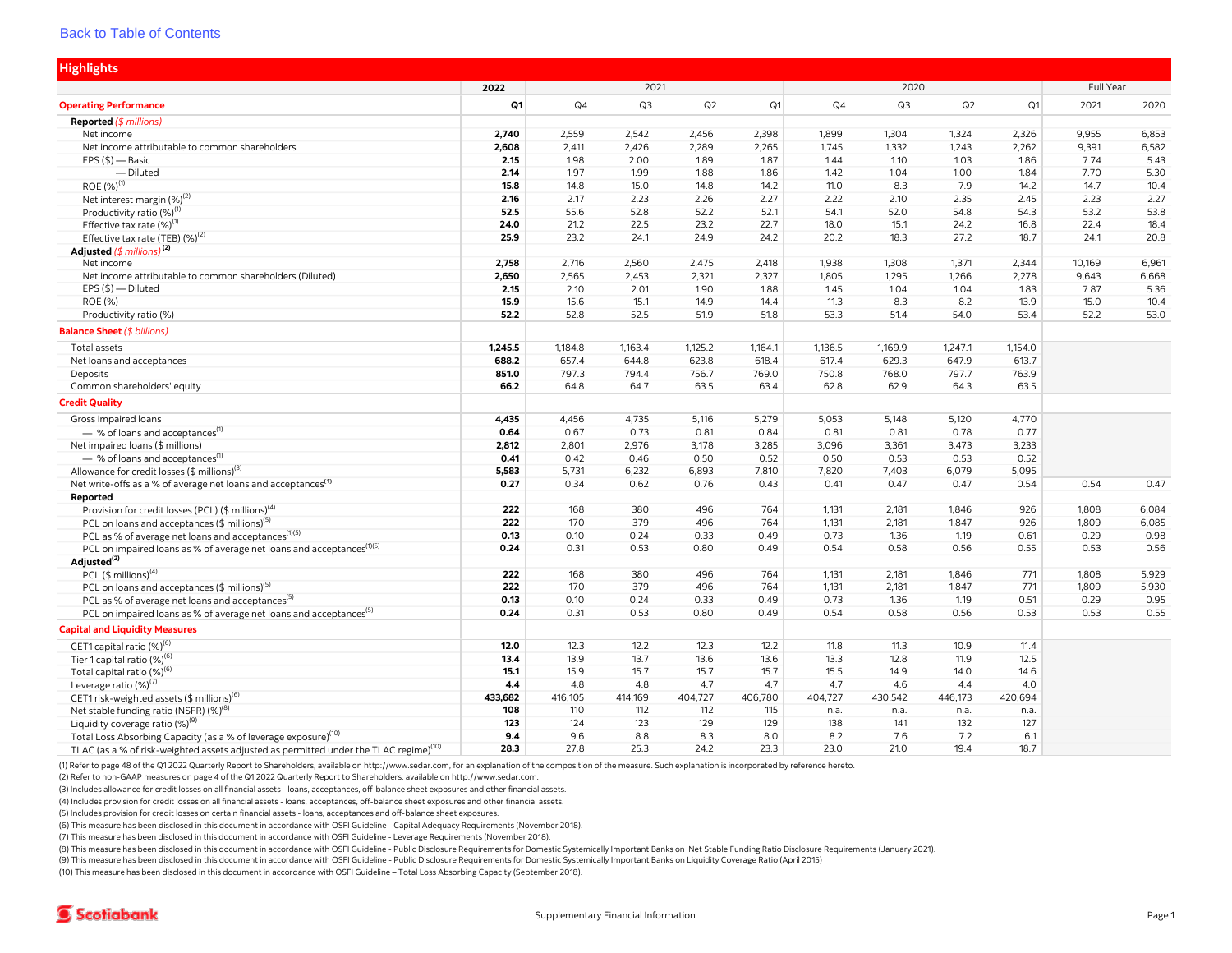<span id="page-6-0"></span>

| <b>Common Share and Other Information</b>                    |         |                |        |        |                |        |           |        |        |        |        |
|--------------------------------------------------------------|---------|----------------|--------|--------|----------------|--------|-----------|--------|--------|--------|--------|
|                                                              | 2022    | 2021           |        |        |                |        | Full Year |        |        |        |        |
|                                                              | Q1      | Q <sub>4</sub> | Q3     | Q2     | Q <sub>1</sub> | Q4     | Q3        | Q2     | Q1     | 2021   | 2020   |
| <b>Valuation</b>                                             |         |                |        |        |                |        |           |        |        |        |        |
| Book value per common share (\$)(1)                          | 54.94   | 53.28          | 53.26  | 52.29  | 52.28          | 51.85  | 51.91     | 53.05  | 52.33  | 53.28  | 51.85  |
|                                                              |         |                |        |        |                |        |           |        |        |        |        |
| Share price (\$)                                             |         |                |        |        |                |        |           |        |        |        |        |
| $-$ High                                                     | 93.34   | 83.11          | 82.35  | 80.16  | 71.17          | 58.99  | 61.80     | 74.92  | 76.75  | 83.11  | 76.75  |
| $-\text{Low}$                                                | 79.62   | 75.84          | 76.56  | 68.29  | 55.11          | 53.54  | 49.11     | 46.38  | 71.65  | 55.11  | 46.38  |
| $-\mathsf{Close}$                                            | 91.56   | 81.14          | 77.87  | 78.27  | 68.20          | 55.35  | 55.01     | 55.80  | 72.28  | 81.14  | 55.35  |
| Share price (closing) as % of book value <sup>(1)</sup>      | 166.6   | 152.3          | 146.2  | 149.7  | 130.5          | 106.8  | 106.0     | 105.2  | 106.8  | 152.3  | 106.8  |
| Price (closing) / earnings ratio (X) <sup>(1)(2)</sup>       | 11.4    | 10.5           | 10.8   | 12.4   | 12.5           | 10.2   | 9.6       | 9.1    | 10.5   | 10.5   | 10.2   |
| Market capitalization (\$ millions)                          | 110,274 | 98,612         | 94,620 | 94,988 | 82,684         | 67,055 | 66,641    | 67,594 | 87,687 | 98,612 | 67,055 |
| <b>Dividends</b>                                             |         |                |        |        |                |        |           |        |        |        |        |
|                                                              |         |                |        |        |                |        |           |        |        |        |        |
| Common dividends paid (\$ millions)                          | 1,207   | 1,095          | 1,093  | 1,092  | 1,091          | 1,091  | 1,090     | 1,090  | 1,092  | 4,371  | 4,363  |
| Common dividends/share (\$)                                  | 1.00    | 0.90           | 0.90   | 0.90   | 0.90           | 0.90   | 0.90      | 0.90   | 0.90   | 3.60   | 3.60   |
| <b>Shares</b>                                                |         |                |        |        |                |        |           |        |        |        |        |
| Number of common shares outstanding at period end (millions) | 1,204   | 1,215          | 1,215  | 1,214  | 1,212          | 1,211  | 1,211     | 1,211  | 1,213  |        |        |
| Average number of common shares outstanding (millions)       |         |                |        |        |                |        |           |        |        |        |        |
| — Basic                                                      | 1,211   | 1,215          | 1,215  | 1,213  | 1,212          | 1,211  | 1,211     | 1,212  | 1,214  | 1,214  | 1,212  |
| - Diluted                                                    | 1,230   | 1,224          | 1,223  | 1,223  | 1,237          | 1,246  | 1,245     | 1,222  | 1,247  | 1,225  | 1,243  |
| Other Information <sup>(3)</sup>                             |         |                |        |        |                |        |           |        |        |        |        |
| Employees <sup>(4)</sup>                                     | 89,782  | 89,488         | 90,833 | 89,847 | 89,808         | 91,447 | 94,681    | 96,897 | 99,277 |        |        |
| Branches and offices                                         | 2,424   | 2,518          | 2,555  | 2,569  | 2,597          | 2,618  | 2,905     | 2,953  | 3,048  |        |        |
| ABMs                                                         | 8,342   | 8,610          | 8,609  | 8,695  | 8,716          | 8,791  | 8,793     | 8,949  | 9,007  |        |        |
| <b>Legacy Senior Debt Credit Ratings</b>                     |         |                |        |        |                |        |           |        |        |        |        |
| $Moody's^{(5)}$                                              | Aa2     | Aa2            | Aa2    | Aa2    | Aa2            | Aa2    | Aa2       | Aa2    | Aa2    |        |        |
| Standard & Poor's <sup>(5)</sup>                             | A+      | $A+$           | $A+$   | $A+$   | $A+$           | $A+$   | $A+$      | $A+$   | $A+$   |        |        |
| Fitch <sup>(5)</sup>                                         | AA      | AA             | AA     | AA     | AA             | AA     | AA        | AA     | AA-    |        |        |
| DBRS <sup>(5)</sup>                                          | АΑ      | AA             | AA     | AA     | AA             | AA     | AA        | AA     | AA     |        |        |

(1) Refer to page 48 of the Q1 2022 Quarterly Report to Shareholders, available on [http://www.sedar.com,](http://www.sedar.com) for an explanation of the composition of the measure. Such explanation is incorporated by reference hereto.

(2) Based on trailing 4 quarters' EPS.

(3) Excludes affiliates.

(4) Employees are reported on a full-time equivalent basis.

(5) As of January 31, 2022, outlook is Stable (Moody's, Standard & Poor's and DBRS), Negative (Fitch).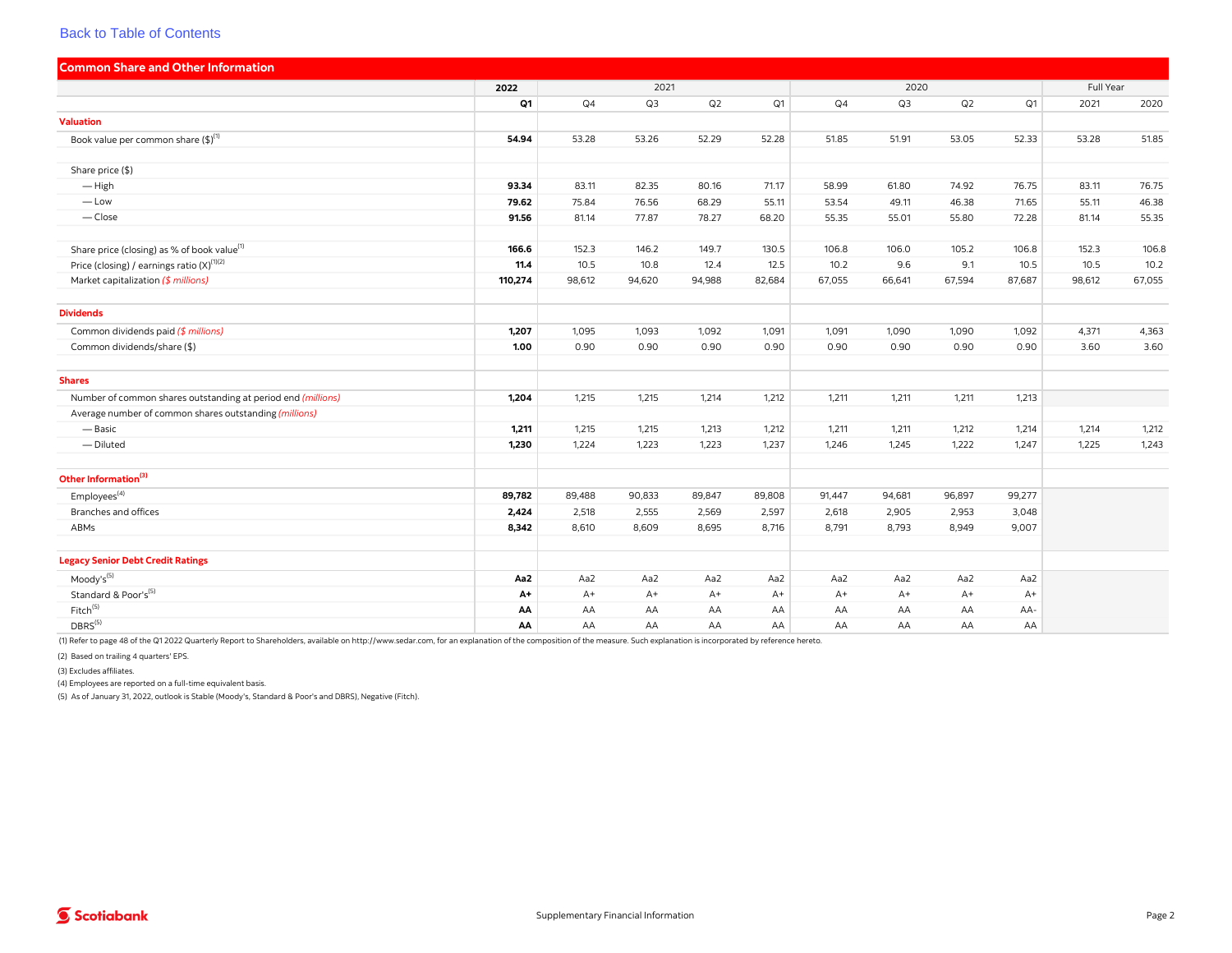<span id="page-7-0"></span>

| <b>Consolidated Statement of Income</b>                                             |       |                |                |       |       |       |                |       |                |           |        |  |
|-------------------------------------------------------------------------------------|-------|----------------|----------------|-------|-------|-------|----------------|-------|----------------|-----------|--------|--|
|                                                                                     | 2022  |                | 2021           |       |       |       | 2020           |       |                | Full Year |        |  |
| (\$ millions)                                                                       | Q1    | Q <sub>4</sub> | Q <sub>3</sub> | Q2    | Q1    | Q4    | Q3             | Q2    | Q <sub>1</sub> | 2021      | 2020   |  |
| Interest income                                                                     | 6,463 | 6,186          | 6,101          | 6,187 | 6,512 | 6,652 | 6,986          | 7,838 | 8,236          | 24,986    | 29,712 |  |
| Interest expense                                                                    | 2,119 | 1,969          | 1,884          | 2,011 | 2,161 | 2,394 | 2,733          | 3,421 | 3,844          | 8,025     | 12,392 |  |
| Net interest income                                                                 | 4,344 | 4,217          | 4,217          | 4,176 | 4,351 | 4,258 | 4,253          | 4,417 | 4,392          | 16,961    | 17,320 |  |
|                                                                                     |       |                |                |       |       |       |                |       |                |           |        |  |
| Non-interest income                                                                 | 3,705 | 3,470          | 3,540          | 3,560 | 3,721 | 3,247 | 3,481          | 3,539 | 3,749          | 14,291    | 14,016 |  |
| <b>Total revenue</b>                                                                | 8,049 | 7,687          | 7,757          | 7,736 | 8,072 | 7,505 | 7,734          | 7,956 | 8,141          | 31,252    | 31,336 |  |
|                                                                                     |       |                |                |       |       |       |                |       |                |           |        |  |
| Provision for credit losses                                                         | 222   | 168            | 380            | 496   | 764   | 1,131 | 2,181          | 1,846 | 926            | 1,808     | 6,084  |  |
| Total non-interest expenses                                                         | 4,223 | 4,271          | 4,097          | 4,042 | 4,208 | 4,057 | 4,018          | 4,363 | 4,418          | 16,618    | 16,856 |  |
| Income before taxes                                                                 | 3,604 | 3,248          | 3,280          | 3,198 | 3,100 | 2,317 | 1,535          | 1,747 | 2,797          | 12,826    | 8,396  |  |
|                                                                                     |       |                |                |       |       |       |                |       |                |           |        |  |
| Income tax expense                                                                  | 864   | 689            | 738            | 742   | 702   | 418   | 231            | 423   | 471            | 2,871     | 1,543  |  |
| Reported net income                                                                 | 2,740 | 2,559          | 2,542          | 2,456 | 2,398 | 1,899 | 1,304          | 1,324 | 2,326          | 9,955     | 6,853  |  |
|                                                                                     |       |                |                |       |       |       |                |       |                |           |        |  |
| Adjusting items (after tax) <sup>(1)</sup>                                          | 18    | 157            | 18             | 19    | 20    | 39    | $\overline{4}$ | 47    | 18             | 214       | 108    |  |
| Adjusted net income <sup>(1)</sup>                                                  | 2,758 | 2,716          | 2,560          | 2,475 | 2,418 | 1,938 | 1,308          | 1,371 | 2,344          | 10,169    | 6,961  |  |
|                                                                                     |       |                |                |       |       |       |                |       |                |           |        |  |
| Reported net income attributable to NCI in subsidiaries                             | 88    | 70             | 81             | 90    | 90    | 72    | (51)           | 15    | 39             | 331       | 75     |  |
| Adjusted net income attributable to NCI in subsidiaries <sup>(1)</sup>              | 88    | 80             | 81             | 90    | 90    | 72    | (46)           | 22    | 87             | 341       | 135    |  |
|                                                                                     |       |                |                |       |       |       |                |       |                |           |        |  |
| Reported net income attributable to equity holders of the Bank                      | 2,652 | 2,489          | 2,461          | 2,366 | 2,308 | 1,827 | 1,355          | 1,309 | 2,287          | 9,624     | 6,778  |  |
| Preferred shareholders                                                              | 44    | 78             | 35             | 77    | 43    | 82    | 23             | 66    | 25             | 233       | 196    |  |
| Common shareholders                                                                 | 2,608 | 2,411          | 2,426          | 2,289 | 2,265 | 1,745 | 1,332          | 1,243 | 2,262          | 9,391     | 6,582  |  |
| Adjusted net income attributable to equity holders of the Bank <sup>(1)</sup>       | 2,670 | 2,636          | 2,479          | 2,385 | 2,328 | 1,866 | 1,354          | 1.349 | 2,257          | 9,828     | 6,826  |  |
| Adjusted net income attributable to common shareholders <sup>(1)</sup>              | 2,626 | 2,558          | 2,444          | 2,308 | 2,285 | 1,784 | 1,331          | 1,283 | 2,232          | 9,595     | 6,630  |  |
| Adjusted diluted impact of share-based payment options and others <sup>(1)(2)</sup> | 24    | $\overline{7}$ | 9              | 13    | 42    | 21    | (36)           | (17)  | 46             | 48        | 38     |  |
| Adjusted net income attributable to common shareholders (diluted) <sup>(1)</sup>    | 2,650 | 2,565          | 2,453          | 2,321 | 2,327 | 1,805 | 1,295          | 1,266 | 2,278          | 9,643     | 6,668  |  |

(1) Refer to non-GAAP measures on page 4 of the Q1 2022 Quarterly Report to Shareholders, available on <http://www.sedar.com>.

(2) The quarterly adjustments may not sum to the full year adjustment resulting from timing differences of the calculations.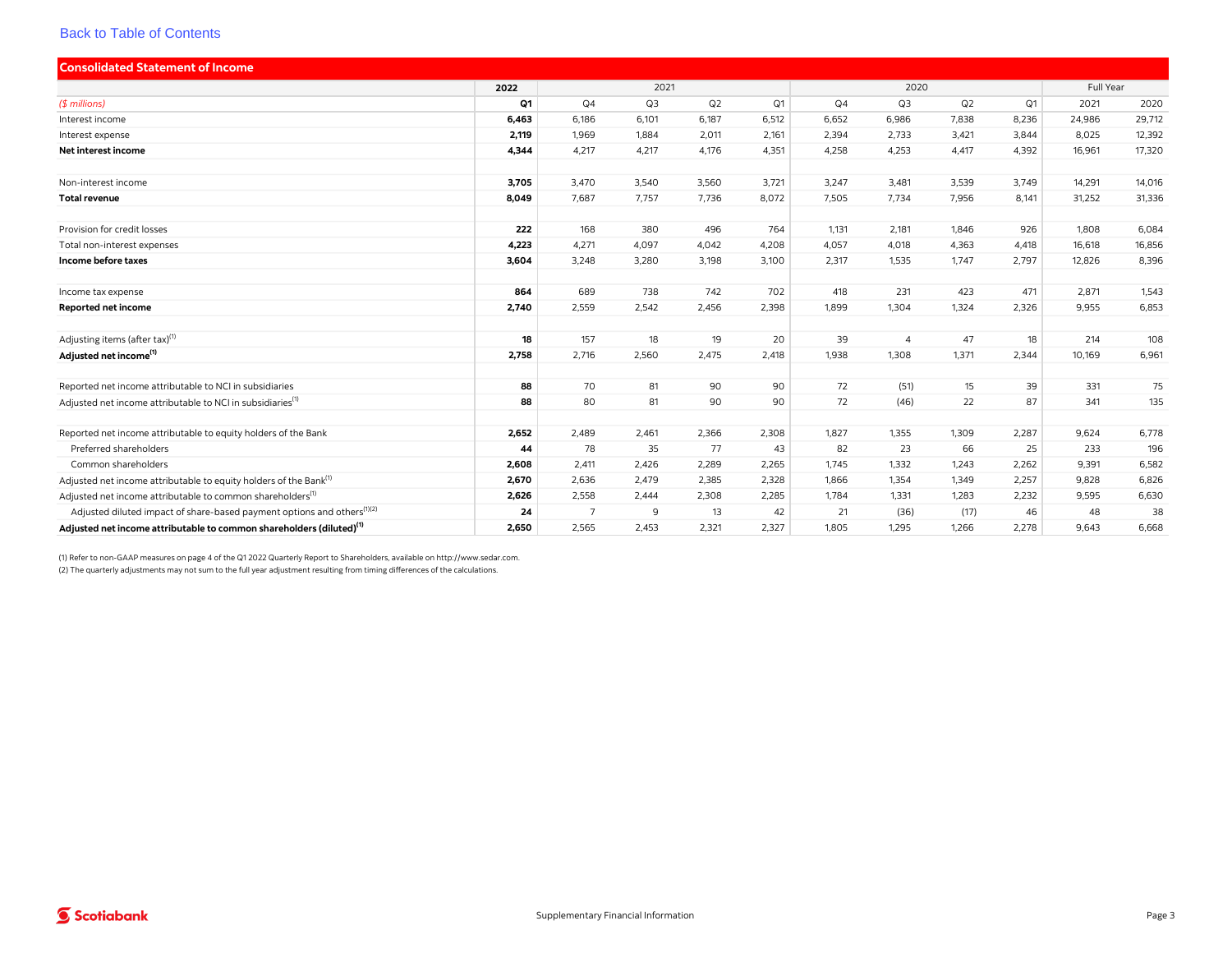<span id="page-8-0"></span>

| <b>Business Segment Performance: Canadian Banking</b>                                                                    |                  |                |                |                |                |                |                |                |                |           |        |
|--------------------------------------------------------------------------------------------------------------------------|------------------|----------------|----------------|----------------|----------------|----------------|----------------|----------------|----------------|-----------|--------|
|                                                                                                                          | 2022             | 2021           |                |                |                |                | 2020           |                |                | Full Year |        |
|                                                                                                                          | Q1               | Q <sub>4</sub> | Q3             | Q2             | Q1             | Q4             | Q3             | Q2             | Q <sub>1</sub> | 2021      | 2020   |
| Income Statement - Taxable Equivalent Basis (\$ millions)                                                                |                  |                |                |                |                |                |                |                |                |           |        |
| Net interest income (TEB)                                                                                                | 2,133            | 2,082          | 2,030          | 1,934          | 1,984          | 1,954          | 1,930          | 1,951          | 2,003          | 8,030     | 7,838  |
| Non-interest income (TEB)                                                                                                | 741              | 749            | 765            | 690            | 664            | 612            | 570            | 575            | 704            | 2,868     | 2,461  |
| <b>Total revenue (TEB)</b>                                                                                               | 2,874            | 2,831          | 2,795          | 2,624          | 2,648          | 2,566          | 2,500          | 2,526          | 2,707          | 10,898    | 10,299 |
| Provision for credit losses - Charge/(Recovery)                                                                          | (35)             | (96)           | 69             | 145            | 215            | 330            | 752            | 670            | 321            | 333       | 2,073  |
| Non-interest expenses                                                                                                    | 1,282            | 1,251          | 1,267          | 1,229          | 1,204          | 1,186          | 1,172          | 1,220          | 1,233          | 4,951     | 4,811  |
| Income before taxes                                                                                                      | 1,627            | 1,676          | 1,459          | 1,250          | 1,229          | 1,050          | 576            | 636            | 1,153          | 5,614     | 3,415  |
| Income tax expense (TEB)                                                                                                 | 426              | 438            | 380            | 323            | 318            | 272            | 147            | 159            | 301            | 1,459     | 879    |
| <b>Reported net income</b>                                                                                               | 1,201            | 1,238          | 1,079          | 927            | 911            | 778            | 429            | 477            | 852            | 4,155     | 2,536  |
| Adjusting items (after-tax) <sup>(1)</sup>                                                                               | $\boldsymbol{4}$ | $\overline{4}$ | $\overline{4}$ | $\overline{4}$ | $\overline{4}$ | $\overline{4}$ | $\overline{4}$ | $\overline{4}$ | 56             | 16        | 68     |
| Adjusted net income                                                                                                      | 1,205            | 1,242          | 1,083          | 931            | 915            | 782            | 433            | 481            | 908            | 4,171     | 2,604  |
|                                                                                                                          |                  |                |                |                |                |                |                |                |                |           |        |
| Reported net income attributable to non-controlling interests                                                            |                  |                | $\sim$         | - 20           |                | $\sim$         | n.             | $\sim$         |                | n.        | - 1    |
| Reported net income attributable to equity holders of the Bank                                                           | 1,201            | 1,238          | 1,079          | 927            | 911            | 778            | 429            | 477            | 852            | 4,155     | 2,536  |
|                                                                                                                          |                  |                |                |                |                |                |                |                |                |           |        |
| Adjusted net income attributable to non-controlling interests <sup>(1)</sup>                                             |                  |                |                |                |                |                |                |                |                | $\sim$    |        |
| Adjusted net income attributable to equity holders of the Bank <sup>(1)</sup>                                            | 1,205            | 1,242          | 1,083          | 931            | 915            | 782            | 433            | 481            | 908            | 4,171     | 2,604  |
|                                                                                                                          |                  |                |                |                |                |                |                |                |                |           |        |
| <b>Profitability Measurements</b>                                                                                        |                  |                |                |                |                |                |                |                |                |           |        |
| Net interest margin <sup>(1)</sup>                                                                                       | 2.19             | 2.20           | 2.23           | 2.26           | 2.26           | 2.26           | 2.26           | 2.33           | 2.36           | 2.23      | 2.30   |
| Net write-offs as a % of average net loans and acceptances <sup>(2)</sup>                                                | 0.14             | 0.12           | 0.18           | 0.24           | 0.22           | 0.25           | 0.30           | 0.31           | 0.29           | 0.19      | 0.29   |
| Reported                                                                                                                 |                  |                |                |                |                |                |                |                |                |           |        |
| Return on equity (%) <sup>(1)</sup>                                                                                      | 27.4             | 29.4           | 26.1           | 23.5           | 21.9           | 18.4           | 10.1           | 11.4           | 20.6           | 25.2      | 15.1   |
| Reported provision for credit losses (PCL) as % of average net loans and acceptances <sup>(2)(3)</sup>                   | (0.03)           | (0.10)         | 0.07           | 0.16           | 0.23           | 0.37           | 0.85           | 0.77           | 0.36           | 0.09      | 0.59   |
| Reported provision for credit losses (PCL) on impaired loans as % of average net loans and acceptances <sup>(2)(3)</sup> | 0.12             | 0.10           | 0.14           | 0.27           | 0.23           | 0.27           | 0.36           | 0.36           | 0.30           | 0.18      | 0.32   |
| Productivity ratio (%) <sup>(2)</sup>                                                                                    | 44.6             | 44.2           | 45.3           | 46.8           | 45.5           | 46.2           | 46.9           | 48.3           | 45.6           | 45.4      | 46.7   |
| Adjusted <sup>(1)</sup>                                                                                                  |                  |                |                |                |                |                |                |                |                |           |        |
| Return on equity (%)                                                                                                     | 27.5             | 29.4           | 26.2           | 23.6           | 22.0           | 18.5           | 10.2           | 11.5           | 21.9           | 25.3      | 15.5   |
| Provision for credit losses (PCL) as % of average net loans and acceptances <sup>3)</sup>                                | (0.03)           | (0.10)         | 0.07           | 0.16           | 0.23           | 0.37           | 0.85           | 0.77           | 0.28           | 0.09      | 0.57   |
| Provision for credit losses (PCL) on impaired loans as % of average net loans and acceptances <sup>3)</sup>              | 0.12             | 0.10           | 0.14           | 0.27           | 0.23           | 0.27           | 0.36           | 0.36           | 0.29           | 0.18      | 0.32   |
| Productivity ratio (%)                                                                                                   | 44.4             | 44.0           | 45.1           | 46.6           | 45.3           | 46.0           | 46.7           | 48.1           | 45.4           | 45.2      | 46.5   |
| Average Balance Sheet (\$ billions)                                                                                      |                  |                |                |                |                |                |                |                |                |           |        |
| Residential mortgages                                                                                                    | 264.9            | 255.2          | 243.3          | 234.8          | 231.0          | 225.5          | 220.7          | 217.8          | 215.4          | 241.1     | 219.9  |
| Personal loans                                                                                                           | 68.6             | 68.7           | 68.3           | 67.8           | 69.2           | 69.7           | 69.3           | 70.9           | 71.3           | 68.5      | 70.3   |
| Credit cards <sup>(4)</sup>                                                                                              | 6.6              | 6.4            | 6.2            | 6.2            | 6.6            | 6.7            | 6.9            | 7.6            | 8.1            | 6.4       | 7.3    |
| Business and government loans & acceptances                                                                              | 68.3             | 64.8           | 63.3           | 61.0           | 58.9           | 58.2           | 59.1           | 58.9           | 56.3           | 62.0      | 58.1   |
| Total loans & acceptances                                                                                                | 408.4            | 395.1          | 381.1          | 369.8          | 365.7          | 360.1          | 356.0          | 355.2          | 351.1          | 378.0     | 355.6  |
| Other assets                                                                                                             | 3.3              | 3.0            | 2.8            | 2.6            | 2.6            | 2.7            | 3.2            | 3.4            | 3.4            | 2.8       | 3.2    |
| <b>Total assets</b>                                                                                                      | 411.7            | 398.1          | 383.9          | 372.4          | 368.3          | 362.8          | 359.2          | 358.6          | 354.5          | 380.8     | 358.8  |
| Personal deposits                                                                                                        | 187.2            | 188.3          | 190.5          | 189.0          | 189.0          | 185.6          | 181.7          | 170.5          | 169.5          | 189.2     | 176.9  |
| Non-personal deposits                                                                                                    | 111.4            | 109.8          | 107.5          | 103.7          | 100.1          | 93.3           | 85.6           | 79.3           | 78.9           | 105.3     | 84.3   |
| <b>Total deposits</b>                                                                                                    | 298.6            | 298.1          | 298.0          | 292.7          | 289.1          | 278.9          | 267.3          | 249.8          | 248.4          | 294.5     | 261.2  |
| Other liabilities                                                                                                        | 21.7             | 19.7           | 19.3           | 17.9           | 17.2           | 16.3           | 15.9           | 15.2           | 15.0           | 18.5      | 15.6   |
| <b>Total liabilities</b>                                                                                                 | 320.3            | 317.8          | 317.3          | 310.6          | 306.3          | 295.2          | 283.2          | 265.0          | 263.4          | 313.0     | 276.8  |
| <b>Other Information</b>                                                                                                 |                  |                |                |                |                |                |                |                |                |           |        |
| Branches                                                                                                                 | 954              | 954            | 956            | 959            | 956            | 952            | 948            | 949            | 950            |           |        |
| Employees <sup>(5)</sup>                                                                                                 | 18,259           | 17,877         | 17,424         | 17,315         | 17,185         | 17,531         | 17,721         | 18,283         | 18,074         |           |        |
| ABMs                                                                                                                     | 3,746            | 3,766          | 3,552          | 3,556          | 3,543          | 3,540          | 3,530          | 3,642          | 3,648          |           |        |

(1) Refer to non-GAAP measures on page 4 of the Q1 2022 Quarterly Report to Shareholders, available on [http://www.sedar.com.](http://www.sedar.com)

(2) Refer to page 48 of the Q1 2022 Quarterly Report to Shareholders, available on [http://www.sedar.com,](http://www.sedar.com) for an explanation of the composition of the measure. Such explanation is incorporated by reference hereto.

(3) Provision for credit losses on certain financial assets - loans, acceptances and off-balance sheet exposures.

(4) Credit Cards include retail and small business cards. Prior periods have been restated to conform with current presentation.

(5) Employees are reported on a full time equivalent basis and includes Canadian and International Contact Centre employees providing support to Canadian Banking.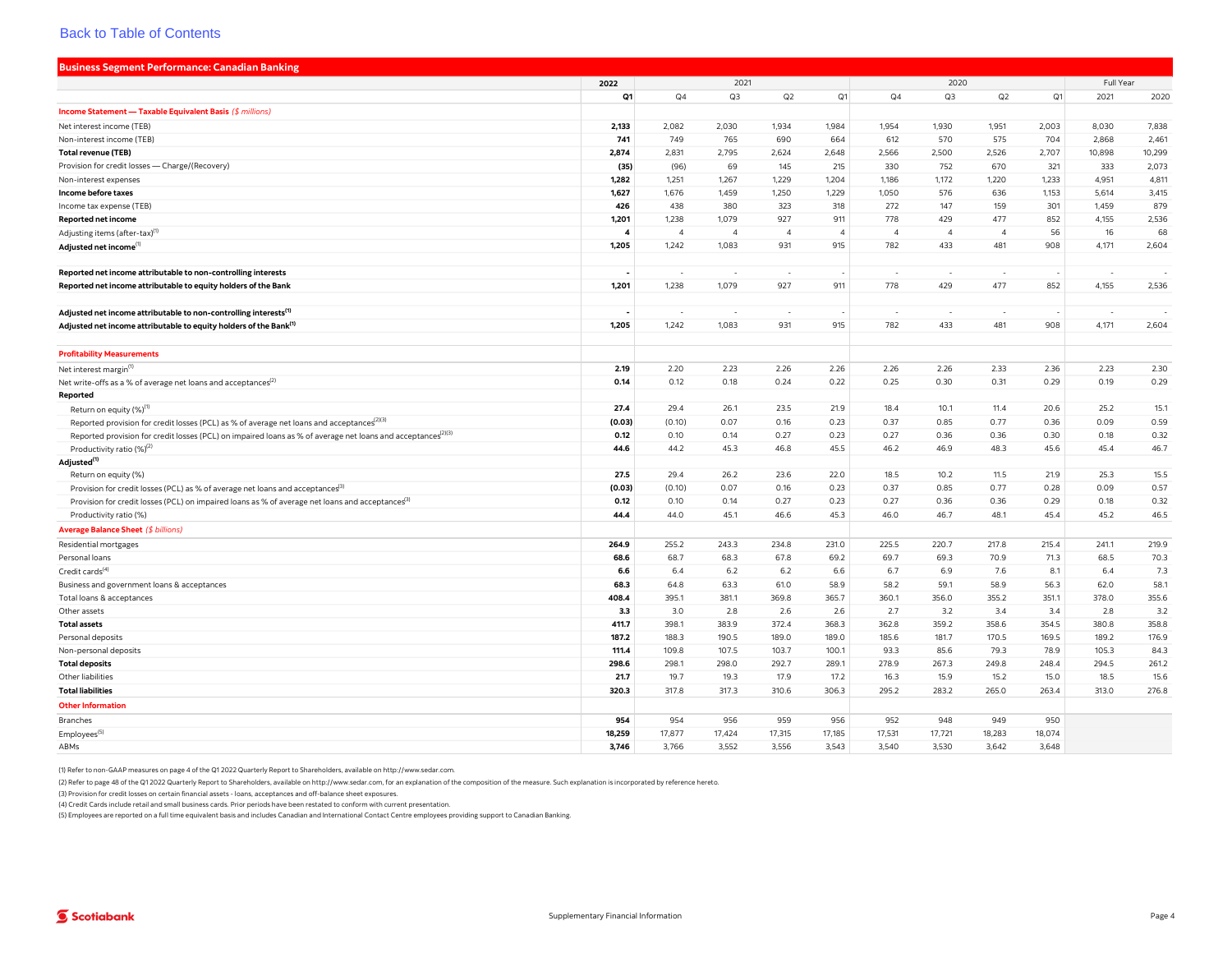<span id="page-9-0"></span>

| <b>Business Segment Performance: International Banking</b>                                                                                                                  |                |                |                |              |                |                |                |        |        |                |        |
|-----------------------------------------------------------------------------------------------------------------------------------------------------------------------------|----------------|----------------|----------------|--------------|----------------|----------------|----------------|--------|--------|----------------|--------|
|                                                                                                                                                                             | 2022           |                | 2021           |              |                |                | 2020           |        |        | Full Year      |        |
|                                                                                                                                                                             | Q1             | Q <sub>4</sub> | Q3             | Q2           | Q1             | Q4             | Q3             | Q2     | Q1     | 2021           | 2020   |
| Income Statement - Taxable Equivalent Basis (TEB) - (\$ millions)                                                                                                           |                |                |                |              |                |                |                |        |        |                |        |
| Net interest income (TEB)                                                                                                                                                   | 1,648          | 1,589          | 1,586          | 1,662        | 1,788          | 1,785          | 1,906          | 1,907  | 2,005  | 6,625          | 7,603  |
| Non-interest income (TEB)                                                                                                                                                   | 749            | 728            | 776            | 716          | 773            | 763            | 664            | 800    | 980    | 2,993          | 3,207  |
| <b>Total revenue (TEB)</b>                                                                                                                                                  | 2.397          | 2,317          | 2,362          | 2,378        | 2,561          | 2.548          | 2,570          | 2,707  | 2,985  | 9,618          | 10,810 |
| Provision for credit losses                                                                                                                                                 | 274            | 314            | 339            | 396          | 525            | 736            | 1,278          | 1,019  | 580    | 1,574          | 3,613  |
| Non-interest expenses                                                                                                                                                       | 1,285          | 1,259          | 1,299          | 1,294        | 1,402          | 1,424          | 1,390          | 1,465  | 1,664  | 5,254          | 5,943  |
| Income before taxes                                                                                                                                                         | 838            | 744            | 724            | 688          | 634            | 388            | (98)           | 223    | 741    | 2,790          | 1,254  |
| Income tax expense (TEB)                                                                                                                                                    | 208            | 137            | 160            | 181          | 157            | 55             | (70)           | 38     | 159    | 635            | 182    |
| Reported net income                                                                                                                                                         | 630            | 607            | 564            | 507          | 477            | 333            | (28)           | 185    | 582    | 2,155          | 1,072  |
| Adjusting items (after-tax)                                                                                                                                                 | $\overline{7}$ | $\overline{7}$ | $\overline{7}$ | $\mathbf{q}$ | $\overline{9}$ | 20             | 32             | 31     | 117    | 32             | 200    |
| Adjusted net income <sup>(1</sup>                                                                                                                                           | 637            | 614            | 571            | 516          | 486            | 353            | $\overline{4}$ | 216    | 699    | 2,187          | 1,272  |
| Reported net income attributable to non-controlling interests (NCI)                                                                                                         | 85             | 79             | 78             | 87           | 88             | 70             | (54)           | 12     | 64     | 332            | 92     |
| Reported net income attributable to equity holders of the Bank (NIAEH)                                                                                                      | 545            | 528            | 486            | 420          | 389            | 263            | 26             | 173    | 518    | 1,823          | 980    |
| - Reported NIAEH relating to divested operations                                                                                                                            |                | 2              | $\overline{1}$ |              | $\overline{4}$ | $\overline{A}$ |                | (1)    | 67     | $\overline{7}$ | 70     |
|                                                                                                                                                                             | 85             | 79             | 78             | 87           | 88             | 70             | (49)           | 19     | 84     | 332            | 124    |
| Adjusted net income attributable to non-controlling interests (NCI) <sup>(1)</sup><br>Adjusted net income attributable to equity holders of the Bank (NIAEH) <sup>(1)</sup> | 552            | 535            | 493            | 429          | 398            | 283            | 53             | 197    | 615    | 1,855          | 1,148  |
| - Adjusted NIAEH relating to divested operations <sup>(1)</sup>                                                                                                             |                | $\overline{z}$ | $\mathbf{1}$   |              | $\overline{4}$ | $\overline{4}$ |                | (1)    | 67     | $\overline{7}$ | 70     |
|                                                                                                                                                                             |                |                |                |              |                |                |                |        |        |                |        |
| <b>Profitability Measurements</b>                                                                                                                                           |                |                |                |              |                |                |                |        |        |                |        |
| Net interest margin <sup>(1</sup>                                                                                                                                           | 3.76           | 3.69           | 3.72           | 3.95         | 4.03           | 3.97           | 3.99           | 4.28   | 4.51   | 3.85           | 4.18   |
| Net write-offs as a % of average net loans and acceptances <sup>13</sup>                                                                                                    | 0.88           | 1.25           | 2.37           | 2.72         | 1.27           | 1.06           | 1.17           | 1.24   | 1.47   | 1.89           | 1.24   |
| Reported                                                                                                                                                                    |                |                |                |              |                |                |                |        |        |                |        |
| Return on equity (%) <sup>(1)</sup>                                                                                                                                         | 12.2           | 12.0           | 11.1           | 9.9          | 8.5            | 5.6            | 0.4            | 3.5    | 10.6   | 10.4           | 5.0    |
| Provision for credit losses (PCL) as % of average net loans and acceptances <sup>(2)(3)</sup>                                                                               | 0.77           | 0.91           | 1.00           | 1.18         | 1.49           | 2.07           | 3.33           | 2.78   | 1.57   | 1.15           | 2.45   |
| PCL on impaired loans as % of average net loans and acceptances <sup>(2)(3)</sup>                                                                                           | 0.81           | 1.18           | 2.08           | 2.81         | 1.50           | 1.58           | 1.49           | 1.45   | 1.45   | 1.88           | 1.49   |
| Productivity ratio (%) <sup>(3)</sup>                                                                                                                                       | 53.6           | 54.3           | 55.0           | 54.4         | 54.7           | 55.9           | 54.1           | 54.1   | 55.7   | 54.6           | 55.0   |
| Adjusted <sup>(1)</sup>                                                                                                                                                     |                |                |                |              |                |                |                |        |        |                |        |
| Return on equity (%)                                                                                                                                                        | 12.4           | 12.2           | 11.3           | 10.1         | 8.7            | 6.0            | 0.9            | 4.0    | 12.7   | 10.6           | 5.8    |
| PCL as % of average net loans and acceptances <sup>[2]</sup>                                                                                                                | 0.77           | 0.91           | 1.00           | 1.18         | 1.49           | 2.07           | 3.33           | 2.78   | 1.36   | 1.15           | 2.40   |
| PCL on impaired loans as % of average net loans and acceptances <sup>(2)</sup>                                                                                              | 0.81           | 1.18           | 2.08           | 2.81         | 1.50           | 1.58           | 1.49           | 1.45   | 1.37   | 1.88           | 1.47   |
| Productivity ratio (%)                                                                                                                                                      | 53.2           | 53.9           | 54.6           | 53.9         | 54.2           | 54.8           | 52.3           | 52.5   | 52.9   | 54.2           | 53.1   |
| Average Balance Sheet (\$ billions)                                                                                                                                         |                |                |                |              |                |                |                |        |        |                |        |
| Residential mortgages                                                                                                                                                       | 39.7           | 38.6           | 38.3           | 38.8         | 38.9           | 37.5           | 37.8           | 37.4   | 39.6   | 38.6           | 38.1   |
| Personal loans                                                                                                                                                              | 17.7           | 17.9           | 18.2           | 18.9         | 19.4           | 20.0           | 21.3           | 21.7   | 22.9   | 18.6           | 21.5   |
| Credit cards                                                                                                                                                                | 6.7            | 6.3            | 6.5            | 7.7          | 8.6            | 8.6            | 9.2            | 9.9    | 10.3   | 7.3            | 9.5    |
| Business and government loans & acceptances                                                                                                                                 | 79.3           | 78.1           | 74.9           | 76.4         | 77.2           | 80.0           | 88.7           | 83.4   | 77.8   | 76.7           | 82.5   |
| <b>Total loans &amp; acceptances</b>                                                                                                                                        | 143.4          | 140.9          | 137.9          | 141.8        | 144.1          | 146.1          | 157.0          | 152.4  | 150.6  | 141.2          | 151.6  |
| Investment securities                                                                                                                                                       | 15.5           | 15.8           | 16.5           | 17.1         | 16.6           | 16.4           | 16.6           | 14.4   | 14.8   | 16.5           | 15.6   |
| Deposits with banks                                                                                                                                                         | 16.8           | 14.9           | 15.9           | 15.7         | 17.6           | 18.5           | 18.8           | 16.9   | 16.9   | 16.0           | 17.8   |
| Other assets                                                                                                                                                                | 20.4           | 20.6           | 20.4           | 19.6         | 21.1           | 21.0           | 23.2           | 21.7   | 20.2   | 20.4           | 21.4   |
| <b>Total assets</b>                                                                                                                                                         | 196.1          | 192.2          | 190.7          | 194.2        | 199.4          | 202.0          | 215.6          | 205.4  | 202.5  | 194.1          | 206.4  |
| Personal deposits                                                                                                                                                           | 35.5           | 36.2           | 35.7           | 36.3         | 36.7           | 36.0           | 36.4           | 36.4   | 39.2   | 36.3           | 37.0   |
| Non-personal deposits                                                                                                                                                       | 65.7           | 65.9           | 67.2           | 66.7         | 69.1           | 71.4           | 76.9           | 74.4   | 71.9   | 67.2           | 73.7   |
| <b>Total deposits</b>                                                                                                                                                       | 101.2          | 102.1          | 103.0          | 103.0        | 105.8          | 107.4          | 113.3          | 110.8  | 111.1  | 103.5          | 110.7  |
| Other liabilities                                                                                                                                                           | 42.8           | 43.6           | 43.3           | 45.9         | 47.4           | 45.8           | 48.3           | 43.4   | 39.5   | 45.0           | 44.2   |
| <b>Total liabilities</b>                                                                                                                                                    | 144.0          | 145.7          | 146.3          | 148.9        | 153.2          | 153.2          | 161.6          | 154.2  | 150.6  | 148.5          | 154.9  |
| <b>Other Information</b>                                                                                                                                                    |                |                |                |              |                |                |                |        |        |                |        |
| <b>Branches</b>                                                                                                                                                             | 1,227          | 1,318          | 1,352          | 1,362        | 1,393          | 1,418          | 1,702          | 1,748  | 1,824  |                |        |
| Employees <sup>(4)</sup>                                                                                                                                                    | 42,580         | 43,372         | 45,426         | 45,507       | 45,878         | 47,296         | 50,403         | 52,318 | 55,190 |                |        |
| ABMs                                                                                                                                                                        | 4,596          | 4,844          | 5,057          | 5,139        | 5,173          | 5,251          | 5,263          | 5,307  | 5,359  |                |        |
| Amortization of intangibles (pre-tax)                                                                                                                                       | 10             | 10             | 11             | 11           | 13             | 12             | 12             | 12     | 12     | 45             | 48     |

(1) Refer to non-GAAP measures on page 4 of the Q1 2022 Quarterly Report to Shareholders, available on [http://www.sedar.com.](http://www.sedar.com)

(2) Provision for credit losses on certain financial assets - loans, acceptances and off-balance sheet exposures.<br>(3) Refer to page 48 of the QuarterN Report to Shareholders, available on<http://www.sedar.com>, for an expla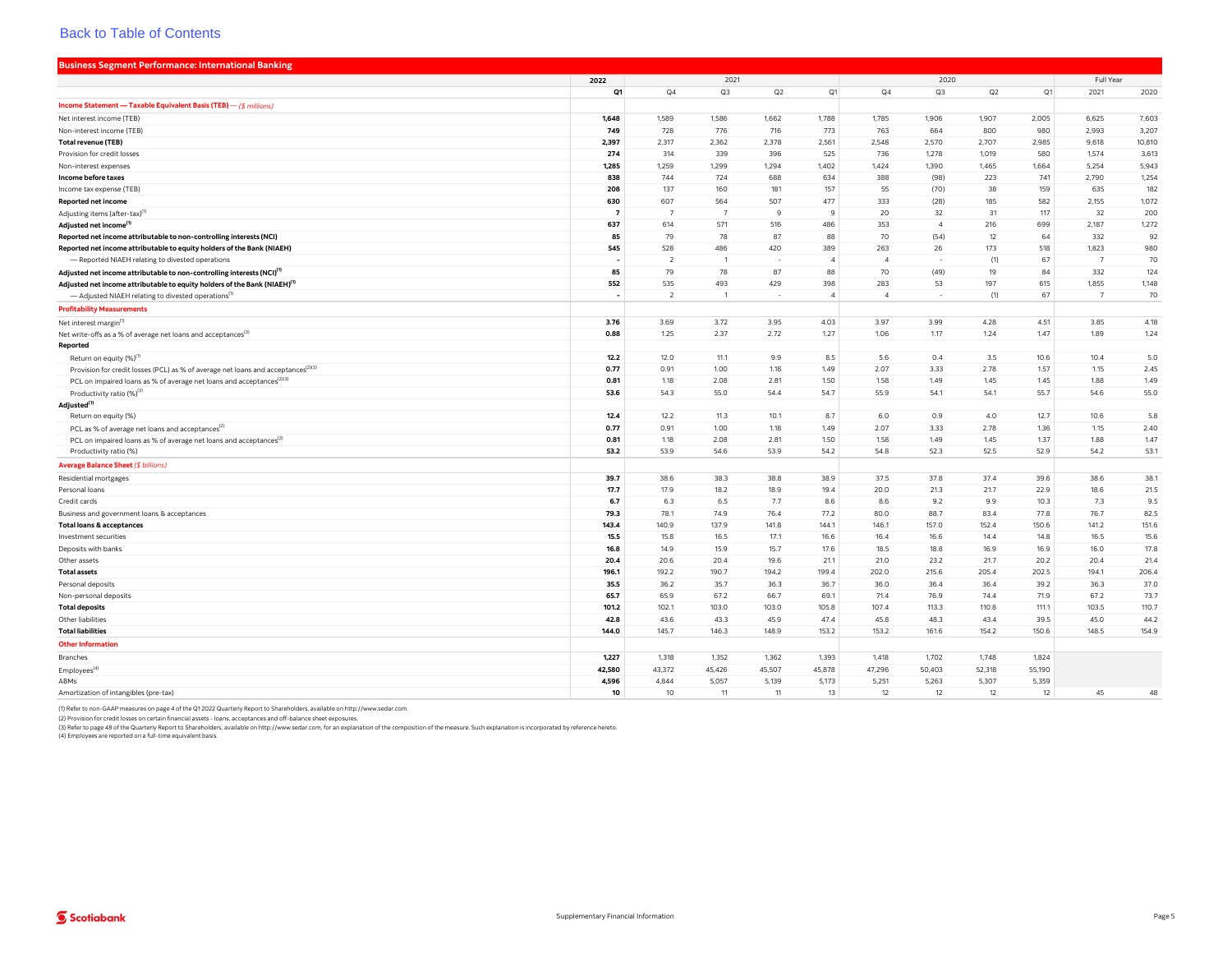<span id="page-10-0"></span>

| Business Segment Performance: International Banking (Constant Dollar) <sup>(1)</sup>          |                 |                 |                 |                 |                 |                         |                 |                 |                 |                |               |
|-----------------------------------------------------------------------------------------------|-----------------|-----------------|-----------------|-----------------|-----------------|-------------------------|-----------------|-----------------|-----------------|----------------|---------------|
|                                                                                               | 2022            | 2021            |                 |                 |                 | 2020                    |                 |                 | Full Year       |                |               |
|                                                                                               | Q1              | Q <sub>4</sub>  | Q3              | Q2              | Q1              | Q4                      | Q3              | Q2              | Q1              | 2021           | 2020          |
| Income Statement - Taxable Equivalent Basis (TEB) - (\$ millions)                             |                 |                 |                 |                 |                 |                         |                 |                 |                 |                |               |
| Net interest income (TEB)                                                                     | 1,648           | 1,574           | 1,560           | 1,580           | 1,653           | 1,655                   | 1,716           | 1,689           | 1,754           | 6,367          | 6,814         |
| Non-interest income (TEB)                                                                     | 749             | 712             | 757             | 687             | 721             | 708                     | 595             | 720             | 878             | 2,877          | 2,901         |
| <b>Total revenue (TEB)</b>                                                                    | 2,397           | 2,286           | 2,317           | 2,267           | 2,374           | 2,363                   | 2,311           | 2,409           | 2,632           | 9,244          | 9,715         |
| Provision for credit losses                                                                   | 274             | 312             | 335             | 374             | 479             | 673                     | 1,145           | 907             | 505             | 1,500          | 3,230         |
| Non-interest expenses                                                                         | 1,285           | 1,244           | 1,282           | 1,238           | 1,309           | 1,344                   | 1,278           | 1,323           | 1,476           | 5,073          | 5,421         |
| Income before taxes                                                                           | 838             | 730             | 700             | 655             | 586             | 346                     | (112)           | 179             | 651             | 2,671          | 1,064         |
| Income tax expense (TEB)                                                                      | 208             | 134             | 154             | 174             | 145             | 50                      | (67)            | 35              | 144             | 607            | 162           |
| <b>Reported net income</b>                                                                    | 630             | 596             | 546             | 481             | 441             | 296                     | (45)            | 144             | 507             | 2,064          | 902           |
| Adjusting items (after-tax) <sup>(2)</sup>                                                    | $\overline{7}$  | $\overline{7}$  | 8               | 8               | 8               | 19                      | 29              | 27              | 105             | 31             | 180           |
| Adjusted net income <sup>(2)</sup>                                                            | 637             | 603             | 554             | 489             | 449             | 315                     | (16)            | 171             | 612             | 2,095          | 1,082         |
| Reported net income attributable to non-controlling interests (NCI)                           | 85              | 78              | 74              | 79              | 80              | 63                      | (45)            | 11              | 57              | 311            | 86            |
| Reported net income attributable to equity holders of the Bank (NIAEH)                        | 545             | 518             | 472             | 402             | 361             | 233                     |                 | 133             | 450             | 1,753          | 816           |
| - Reported NIAEH relating to divested operations                                              |                 | $\overline{1}$  | $\overline{1}$  | 1               | $\overline{A}$  | $\overline{3}$          | $\Omega$        | (1)             | 62              | $\overline{7}$ | 64            |
| Adjusted net income attributable to non-controlling interests (NCI) <sup>(2)</sup>            | 85              | 78              | 74              | 80              | 80              | 64                      | (41)            | 17              | 74              | 312            | 114           |
| Adjusted net income attributable to equity holders of the Bank (NIAEH) <sup>(2)</sup>         | 552             | 525             | 480             | 409             | 369             | 251                     | 25              | 154             | 538             | 1,783          | 968           |
| - Adjusted NIAEH relating to divested operations <sup>(2)</sup>                               |                 | $\overline{1}$  | $\mathbf{1}$    | $\mathbf{1}$    | $\overline{4}$  | $\overline{\mathbf{3}}$ | $\circ$         | (1)             | 62              | $\overline{7}$ | 64            |
| Profitability Measurements <sup>(3)</sup>                                                     |                 |                 |                 |                 |                 |                         |                 |                 |                 |                |               |
| Net interest margin <sup>(2)</sup>                                                            | 3.76            | 3.69            | 3.72            | 3.95            | 4.03            | 3.97                    | 3.99            | 4.28            | 4.51            | 3.85           | 4.18          |
| Net write-offs as a % of average net loans and acceptances <sup>(5)</sup>                     | 0.88            | 1.25            | 2.37            | 2.72            | 1.27            | 1.06                    | 1.17            | 1.24            | 1.47            | 1.89           | 1.24          |
| Reported                                                                                      |                 |                 |                 |                 |                 |                         |                 |                 |                 |                |               |
| Return on equity (%) <sup>(2)</sup>                                                           | 12.2            | 12.0            | 11.1            | 9.9             | 8.5             | 5.6                     | 0.4             | 3.5             | 10.6            | 10.4           | 5.0           |
| Provision for credit losses (PCL) as % of average net loans and acceptances <sup>(4)(5)</sup> | 0.77            | 0.91            | 1.00            | 1.18            | 1.49            | 2.07                    | 3.33            | 2.78            | 1.57            | 1.15           | 2.45          |
| PCL on impaired loans as % of average net loans and acceptances <sup>(4)(5)</sup>             | 0.81            | 1.18            | 2.08            | 2.81            | 1.50            | 1.58                    | 1.49            | 1.45            | 1.45            | 1.88           | 1.49          |
| Productivity ratio (%) <sup>(5)</sup>                                                         | 53.6            | 54.3            | 55.0            | 54.4            | 54.7            | 55.9                    | 54.1            | 54.1            | 55.7            | 54.6           | 55.0          |
| Adjusted <sup>(2)</sup>                                                                       |                 |                 |                 |                 |                 |                         |                 |                 |                 |                |               |
| Return on equity (%)                                                                          | 12.4            | 12.2            | 11.3            | 10.1            | 8.7             | 6.0                     | 0.9             | 4.0             | 12.7            | 10.6           | 5.8           |
| PCL as % of average net loans and acceptances <sup>14</sup>                                   | 0.77            | 0.91            | 1.00            | 1.18            | 1.49            | 2.07                    | 3.33            | 2.78            | 1.36            | 1.15           | 2.40          |
| PCL on impaired loans as % of average net loans and acceptances <sup>(4)</sup>                | 0.81            | 1.18            | 2.08            | 2.81            | 1.50            | 1.58                    | 1.49            | 1.45            | 1.37            | 1.88           | 1.47          |
| Productivity ratio (%)                                                                        | 53.2            | 53.9            | 54.6            | 53.9            | 54.2            | 54.8                    | 52.3            | 52.5            | 52.9            | 54.2           | 53.1          |
| Average Balance Sheet (\$ billions)                                                           |                 |                 |                 |                 |                 |                         |                 |                 |                 |                |               |
| <b>Residential mortgages</b>                                                                  | 39.7            | 37.9            | 36.7            | 36.1            | 35.7            | 35.1                    | 34.7            | 34.3            | 35.6            | 36.6           | 34.9          |
| Personal loans                                                                                | 17.7            | 17.7            | 17.7            | 17.7            | 17.7            | 18.4                    | 19.1            | 19.2            | 20.0            | 17.7           | 19.2          |
| Credit cards                                                                                  | 6.7             | 6.2             | 6.3             | 7.1             | 7.8             | 7.8                     | 8.1             | 8.7             | 8.9             | 6.8            | 8.4           |
| Business and government loans & acceptances                                                   | 79.3            | 77.9            | 75.0            | 74.3            | 73.3            | 75.6                    | 81.5            | 76.0            | 71.4            | 75.2           | 76.1          |
| <b>Total loans &amp; acceptances</b>                                                          | 143.4           | 139.7           | 135.7           | 135.2           | 134.5           | 136.9                   | 143.4           | 138.2           | 135.9           | 136.3          | 138.6         |
| Investment securities                                                                         | 15.5            | 15.6            | 16.2            | 16.4            | 15.5            | 15.4                    | 15.0            | 12.9            | 13.3            | 15.9           | 14.2          |
| Deposits with banks                                                                           | 16.8            | 14.9            | 16.0            | 15.3            | 16.7            | 17.4                    | 17.3            | 15.4            | 15.8            | 15.7           | 16.5          |
| Other assets                                                                                  | 20.4            | 20.6            | 20.2            | 18.9            | 19.9            | 20.2<br>189.9           | 22.0            | 20.6            | 18.5            | 26.2<br>194.1  | 24.8          |
| <b>Total assets</b>                                                                           | 196.1<br>35.5   | 190.8           | 188.1           | 185.8           | 186.6<br>34.5   | 34.0                    | 197.7           | 187.1           | 183.5           |                | 194.1<br>34.0 |
| Personal deposits                                                                             | 65.7            | 35.9            | 35.5            | 35.0            | 64.7            | 67.1                    | 33.5            | 33.0            | 35.4            | 35.2           | 67.4          |
| Non-personal deposits<br><b>Total deposits</b>                                                | 101.2           | 65.3<br>101.2   | 66.5<br>102.0   | 64.0<br>99.0    | 99.2            | 101.1                   | 70.3<br>103.8   | 67.5<br>100.5   | 64.6<br>100.0   | 65.1<br>100.3  | 101.4         |
| Other liabilities                                                                             | 42.8            | 42.8            | 41.2            | 42.2            | 43.0            | 42.2                    | 43.9            | 39.9            | 35.2            | 42.3           | 40.3          |
| <b>Total liabilities</b>                                                                      | 144.0           | 144.0           | 143.2           | 141.2           | 142.2           | 143.3                   | 147.7           | 140.4           | 135.2           | 142.6          | 141.7         |
| <b>Other Information</b>                                                                      |                 |                 |                 |                 |                 |                         |                 |                 |                 |                |               |
|                                                                                               |                 |                 |                 |                 |                 |                         |                 |                 |                 |                |               |
| <b>Branches</b>                                                                               | 1,227<br>42,580 | 1,318<br>43,372 | 1,352<br>45,426 | 1,362<br>45,507 | 1,393<br>45,878 | 1,418<br>47,296         | 1,702           | 1,748<br>52,318 | 1,824<br>55,190 |                |               |
| Employees <sup>(6)</sup><br>ABMs                                                              | 4,596           | 4,844           | 5,057           | 5,139           | 5,173           | 5,251                   | 50,403<br>5,263 | 5,307           | 5,359           |                |               |
| Amortization of intangibles (pre-tax)                                                         | 10              | 10              | 10              | 10              | 12              | 11                      | 10              | 10              | 11              | 42             | 42            |
|                                                                                               |                 |                 |                 |                 |                 |                         |                 |                 |                 |                |               |

(1) Data presented on a constant FX basis. Quartely result reflect FX rates as of Q1/22, while full-year results reflect Current Year A werage FX rates. Refer to non-GAAP page 9 of the Q1 2022 Quarterly Report to Sharehold

(3) Ratios are on a reported basis.

(4) Provision for credit losses on certain financial assets - loans, acceptances and off-balance sheet exposures.<br>(5) Refer to page 48 of the Quarter) Report to Shareholders, available on<http://www.sedar.com>, for an expla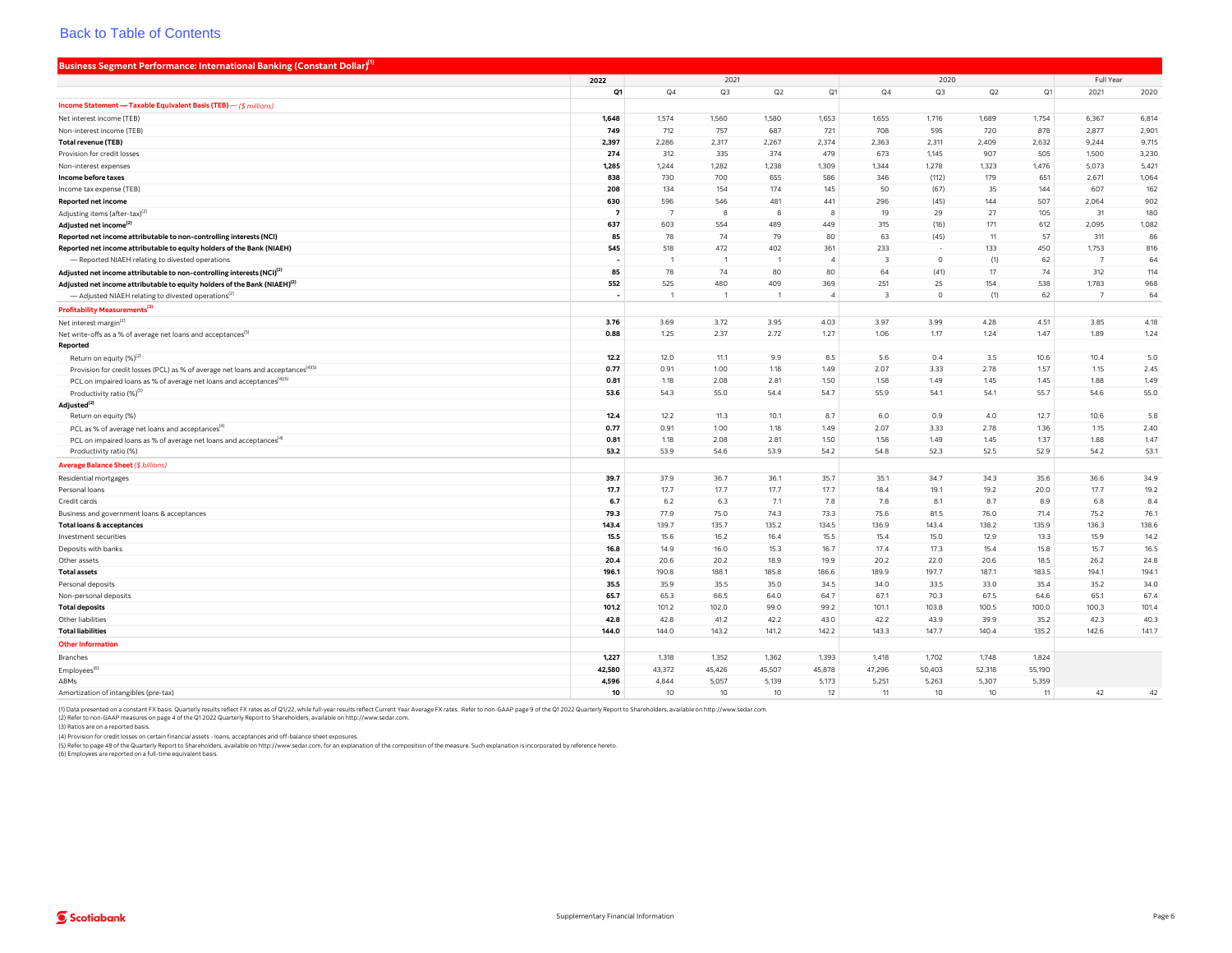<span id="page-11-0"></span>

| <b>Business Segment Performance: Global Wealth Management</b>                       |                         |                |                |                |                         |                |                         |                          |                         |                |                |
|-------------------------------------------------------------------------------------|-------------------------|----------------|----------------|----------------|-------------------------|----------------|-------------------------|--------------------------|-------------------------|----------------|----------------|
|                                                                                     | 2022                    |                | 2021           |                |                         |                | 2020                    |                          |                         | Full Year      |                |
|                                                                                     | Q1                      | Q4             | Q3             | Q2             | Q1                      | Q4             | Q3                      | Q2                       | Q1                      | 2021           | 2020           |
| Income Statement - Taxable Equivalent Basis (TEB) - (\$ millions)                   |                         |                |                |                |                         |                |                         |                          |                         |                |                |
| Net interest income (TEB)                                                           | 174                     | 161            | 160            | 152            | 155                     | 144            | 145                     | 145                      | 141                     | 628            | 575            |
| Non-interest income (TEB)                                                           | 1,248                   | 1,186          | 1,175          | 1,156          | 1,235                   | 1,021          | 990                     | 982                      | 1,016                   | 4,752          | 4,009          |
| <b>Total revenue (TEB)</b>                                                          | 1,422                   | 1,347          | 1,335          | 1,308          | 1,390                   | 1,165          | 1,135                   | 1,127                    | 1,157                   | 5,380          | 4,584          |
| Provision for credit losses - Charge/(Recovery)                                     | (1)                     | -1             | (1)            | (2)            | $\overline{A}$          | -3             | $\overline{1}$          | $\overline{\phantom{a}}$ | $\mathbf{1}$            | <sup>2</sup>   | $\overline{7}$ |
| Non-interest expenses                                                               | 862                     | 824            | 812            | 802            | 817                     | 726            | 700                     | 715                      | 737                     | 3,255          | 2,878          |
| Income before taxes                                                                 | 561                     | 522            | 524            | 508            | 569                     | 436            | 434                     | 410                      | 419                     | 2,123          | 1,699          |
| Income tax expense (TEB)                                                            | 146                     | 135            | 132            | 134            | 148                     | 111            | 110                     | 106                      | 110                     | 549            | 437            |
| <b>Reported net income</b>                                                          | 415                     | 387            | 392            | 374            | 421                     | 325            | 324                     | 304                      | 309                     | 1,574          | 1,262          |
| Adjusting items (after-tax) <sup>(1</sup>                                           | $\overline{7}$          | 7              | $\overline{7}$ | 6              | $\overline{7}$          | 10             | 11                      | 12                       | 12                      | 27             | 45             |
| Adjusted net income <sup>(1</sup>                                                   | 422                     | 394            | 399            | 380            | 428                     | 335            | 335                     | 316                      | 321                     | 1,601          | 1,307          |
|                                                                                     |                         |                |                |                |                         |                |                         |                          |                         |                |                |
| Reported net income attributable to non-controlling interests (NCI)                 | $\overline{\mathbf{3}}$ | $\overline{2}$ | $\overline{2}$ | $\overline{2}$ | $\overline{\mathbf{3}}$ | $\overline{2}$ | $\overline{\mathbf{3}}$ | $\overline{2}$           | $\overline{3}$          | 9              | 10             |
| Reported net income attributable to equity holders of the Bank (NIAEH)              | 412                     | 385            | 390            | 372            | 418                     | 323            | 321                     | 302                      | 306                     | 1,565          | 1,252          |
|                                                                                     |                         |                |                |                |                         |                |                         |                          |                         |                |                |
| Adjusted net income attributable to NCI(1)                                          | $\overline{\mathbf{3}}$ | $\overline{2}$ | $\overline{2}$ | $\overline{2}$ | $\overline{\mathbf{3}}$ | $\overline{2}$ | 3                       | $\overline{2}$           | $\overline{\mathbf{3}}$ | $\overline{9}$ | 10             |
| Adjusted NIAEH <sup>(1)</sup>                                                       | 419                     | 392            | 397            | 378            | 425                     | 333            | 332                     | 314                      | 318                     | 1,592          | 1,297          |
|                                                                                     |                         |                |                |                |                         |                |                         |                          |                         |                |                |
| Adjusted NIAEH <sup>(1)</sup> by geography                                          |                         |                |                |                |                         |                |                         |                          |                         |                |                |
| Canada                                                                              | 375                     | 348            | 348            | 333            | 385                     | 294            | 290                     | 267                      | 258                     | 1,414          | 1,109          |
| International                                                                       | 44                      | 44             | 49             | 45             | 40                      | 39             | 42                      | 47                       | 60                      | 178            | 188            |
| Total Adjusted Net Income Attributable to Equity Holders of the Bank <sup>(1)</sup> | 419                     | 392            | 397            | 378            | 425                     | 333            | 332                     | 314                      | 318                     | 1,592          | 1,297          |
|                                                                                     |                         |                |                |                |                         |                |                         |                          |                         |                |                |
| Revenue by geography                                                                |                         |                |                |                |                         |                |                         |                          |                         |                |                |
| Canada                                                                              | 1,269                   | 1,198          | 1,187          | 1,157          | 1,241                   | 1,020          | 992                     | 971                      | 979                     | 4,783          | 3,962          |
| International                                                                       | 153                     | 149            | 148            | 151            | 149                     | 145            | 143                     | 156                      | 178                     | 597            | 622            |
| <b>Total Revenue (TEB)</b>                                                          | 1,422                   | 1,347          | 1,335          | 1,308          | 1,390                   | 1,165          | 1,135                   | 1,127                    | 1,157                   | 5,380          | 4,584          |
| <b>Profitability Measurements</b>                                                   |                         |                |                |                |                         |                |                         |                          |                         |                |                |
| Reported                                                                            |                         |                |                |                |                         |                |                         |                          |                         |                |                |
| Return on equity (%) <sup>(1)</sup>                                                 | 17.2                    | 16.3           | 16.5           | 16.4           | 17.6                    | 13.9           | 13.8                    | 13.2                     | 13.2                    | 16.7           | 13.5           |
| Productivity ratio (%) <sup>(2)</sup>                                               | 60.6                    | 61.1           | 60.9           | 61.3           | 58.8                    | 62.3           | 61.7                    | 63.4                     | 63.7                    | 60.5           | 62.8           |
| Adjusted <sup>(1)</sup>                                                             |                         |                |                |                |                         |                |                         |                          |                         |                |                |
| Return on equity (%)                                                                | 17.5                    | 16.6           | 16.8           | 16.7           | 17.9                    | 14.3           | 14.3                    | 13.8                     | 13.7                    | 17.0           | 14.0           |
| Productivity ratio (%)                                                              | 60.0                    | 60.5           | 60.2           | 60.6           | 58.1                    | 61.1           | 60.3                    | 61.9                     | 62.4                    | 59.8           | 61.5           |
| <b>Average Balance Sheet (\$ billions)</b>                                          |                         |                |                |                |                         |                |                         |                          |                         |                |                |
| Total loans & acceptances                                                           | 20.1                    | 19.1           | 18.0           | 16.8           | 15.9                    | 15.0           | 14.2                    | 13.9                     | 13.4                    | 17.4           | 14.1           |
| Other assets                                                                        | 11.4                    | 11.4           | 11.5           | 11.6           | 11.6                    | 11.7           | 11.9                    | 12.0                     | 12.0                    | 11.6           | 11.9           |
| <b>Total assets</b>                                                                 | 31.5                    | 30.5           | 29.5           | 28.4           | 27.5                    | 26.7           | 26.1                    | 25.9                     | 25.4                    | 29.0           | 26.0           |
| Personal deposits                                                                   | 21.0                    | 19.5           | 19.0           | 18.9           | 18.2                    | 17.7           | 17.4                    | 16.1                     | 14.3                    | 18.9           | 16.4           |
| Non-personal deposits                                                               | 18.0                    | 19.2           | 18.8           | 17.9           | 16.4                    | 15.5           | 16.1                    | 16.6                     | 14.6                    | 18.1           | 15.7           |
| <b>Total deposits</b>                                                               | 39.0                    | 38.7           | 37.8           | 36.8           | 34.6                    | 33.2           | 33.5                    | 32.7                     | 28.9                    | 37.0           | 32.1           |
| Other liabilities                                                                   | 8.5                     | 8.5            | 8.2            | 7.8            | 7.5                     | 7.0            | 6.6                     | 6.3                      | 6.3                     | 7.9            | 6.5            |
| <b>Total liabilities</b>                                                            | 47.5                    | 47.2           | 46.0           | 44.6           | 42.1                    | 40.2           | 40.1                    | 39.0                     | 35.2                    | 44.9           | 38.6           |
| Period-End Balances (\$ billions) <sup>(2)(3)(4)</sup>                              |                         |                |                |                |                         |                |                         |                          |                         |                |                |
| Assets under administration by geography:                                           |                         |                |                |                |                         |                |                         |                          |                         |                |                |
| Canada                                                                              | 490                     | 488            | 475            | 461            | 434                     | 394            | 393                     | 371                      | 398                     | 488            | 394            |
| International                                                                       | 111                     | 109            | 107            | 106            | 110                     | 106            | 108                     | 105                      | 98                      | 109            | 106            |
| <b>Total Assets under Administration</b>                                            | 601                     | 597            | 582            | 567            | 544                     | 500            | 501                     | 476                      | 496                     | 597            | 500            |
| Assets under management by geography:                                               |                         |                |                |                |                         |                |                         |                          |                         |                |                |
| Canada                                                                              | 313                     | 315            | 307            | 292            | 274                     | 253            | 255                     | 239                      | 253                     | 315            | 253            |
| International                                                                       | 32                      | 31             | 34             | 37             | 38                      | 37             | 37                      | 38                       | 43                      | 31             | 37             |
| <b>Total Assets under Management</b>                                                | 345                     | 346            | 341            | 329            | 312                     | 290            | 292                     | 277                      | 296                     | 346            | 290            |
| Employees <sup>(5)</sup>                                                            |                         |                |                |                |                         |                |                         |                          |                         |                |                |
| In Canada                                                                           | 6,281                   | 6,135          | 6,136          | 5,932          | 5,859                   | 5,846          | 5,855                   | 5,894                    | 5,852                   |                |                |
| Outside Canada                                                                      | 1,331                   | 1,301          | 1,325          | 1,233          | 1,234                   | 1,275          | 1,293                   | 1,343                    | 1,362                   |                |                |
| Total                                                                               | 7.612                   | 7.436          | 7.461          | 7.165          | 7.093                   | 7,121          | 7.148                   | 7.237                    | 7.214                   |                |                |

(1) Refer to non-GAAP measures on page 4 of the Q1 2022 Quarterly Report to Shareholders, available on [http://www.sedar.com.](http://www.sedar.com)

(2) Refer to page 48 of the Q1 2022 Quarterly Report to Shareholders, available on [http://www.sedar.com,](http://www.sedar.com) for an explanation of the composition of the measure. Such explanation is incorporated by reference hereto.

(3) Excludes affiliates.

(4) Prior period amounts have been restated to appropriately reflect certain intercompany items.

(5) Employees are reported on a full-time equivalent basis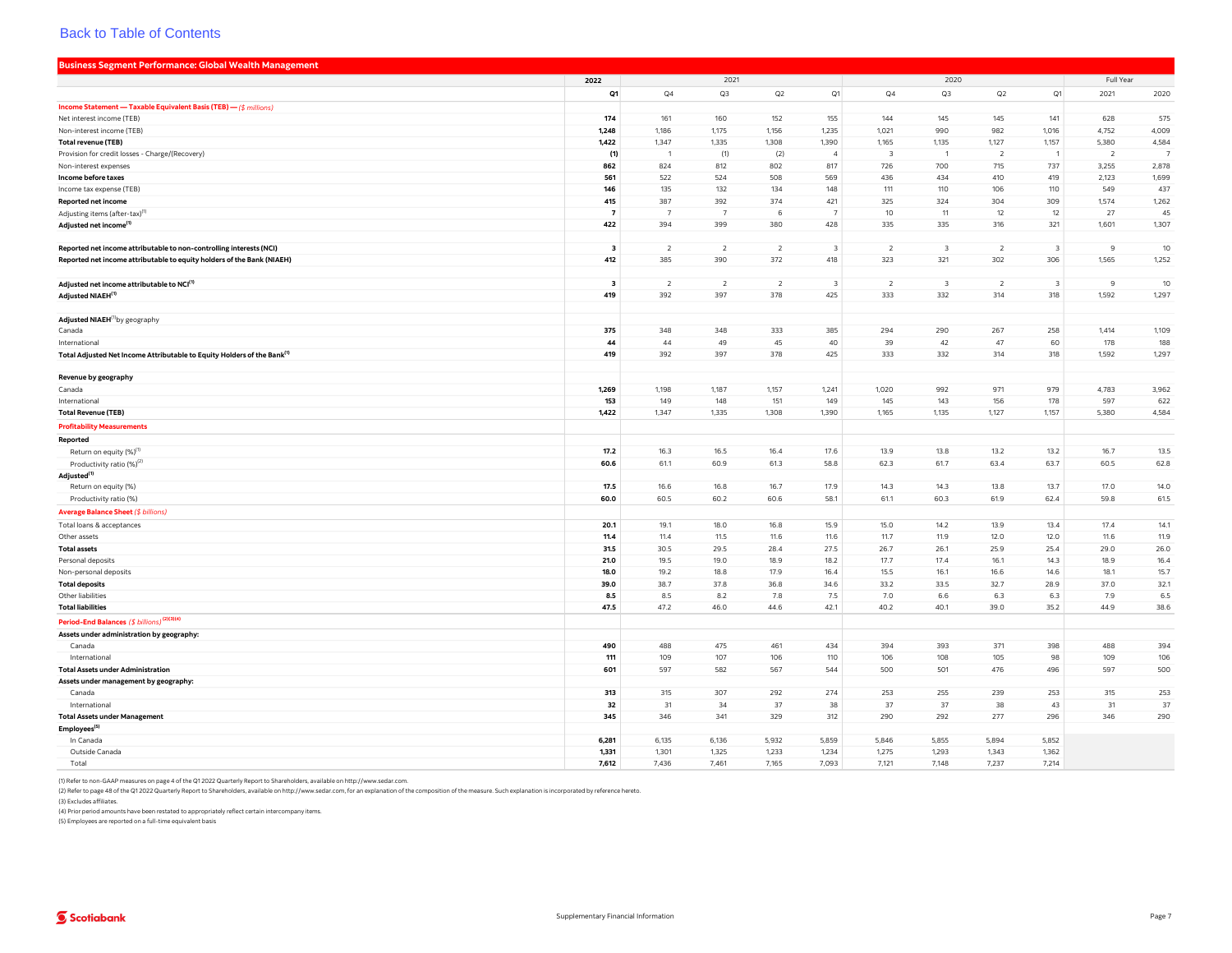<span id="page-12-0"></span>

| <b>Business Segment Performance: Global Banking and Markets</b>                               |             |                          |            |               |            |             |            |            |             |            |            |
|-----------------------------------------------------------------------------------------------|-------------|--------------------------|------------|---------------|------------|-------------|------------|------------|-------------|------------|------------|
|                                                                                               | 2022        |                          | 2021       |               |            |             | 2020       |            |             | Full Year  |            |
|                                                                                               | Q1          | Q4                       | Q3         | Q2            | Q1         | Q4          | Q3         | Q2         | Q1          | 2021       | 2020       |
| Income Statement - Taxable Equivalent Basis (TEB) - (\$ millions)                             |             |                          |            |               |            |             |            |            |             |            |            |
| Net interest income (TEB)                                                                     | 373         | 365                      | 363        | 350           | 358        | 350         | 375        | 385        | 325         | 1,436      | 1,435      |
| Non-interest income (TEB)                                                                     | 1,031       | 812                      | 890        | 907           | 978        | 860         | 1,170      | 1,075      | 842         | 3,587      | 3,947      |
| <b>Total revenue (TEB)</b>                                                                    | 1,404       | 1,177                    | 1,253      | 1,257         | 1,336      | 1,210       | 1,545      | 1,460      | 1,167       | 5,023      | 5,382      |
| Provision for credit losses - Charge/(Recovery)                                               | (16)        | (50)                     | (27)       | (43)          | 20         | 62          | 149        | 155        | 24          | (100)      | 390        |
| Non-interest expenses                                                                         | 670         | 591                      | 620        | 633           | 614        | 583         | 620        | 616        | 654         | 2,458      | 2,473      |
| Income before taxes                                                                           | 750         | 636                      | 660        | 667           | 702        | 565         | 776        | 689        | 489         | 2,665      | 2,519      |
| Income tax expense (TEB)                                                                      | 189         | 134                      | 147        | 150           | 159        | 105         | 176        | 166        | 117         | 590        | 564        |
| Reported net income                                                                           | 561         | 502                      | 513        | 517           | 543        | 460         | 600        | 523        | 372         | 2,075      | 1,955      |
| Adjusting items (after tax) <sup>(1)</sup>                                                    |             |                          |            |               |            |             |            |            | 79          |            | 79         |
| Adjusted net income <sup>(1</sup>                                                             | 561         | 502                      | 513        | 517           | 543        | 460         | 600        | 523        | 451         | 2,075      | 2,034      |
|                                                                                               |             |                          |            |               |            |             |            |            |             |            |            |
| Reported net income attributable to non-controlling interests (NCI)                           |             |                          |            |               |            |             |            |            |             |            |            |
| Reported net income attributable to equity holders of the Bank (NIAEH)                        | 561         | 502                      | 513        | 517           | 543        | 460         | 600        | 523        | 372         | 2,075      | 1,955      |
|                                                                                               |             |                          |            |               |            |             |            |            |             |            |            |
| Adjusted net income attributable to non-controlling interests (NCI) <sup>(1)</sup>            |             |                          |            |               |            |             |            |            |             |            |            |
| Adjusted net income attributable to equity holders of the Bank (NIAEH) <sup>(1)</sup>         | 561         | 502                      | 513        | 517           | 543        | 460         | 600        | 523        | 451         | 2,075      | 2,034      |
|                                                                                               |             |                          |            |               |            |             |            |            |             |            |            |
| Revenue (TEB) by business and capital markets                                                 |             |                          |            |               |            |             |            |            |             |            |            |
| <b>Business banking</b>                                                                       | 668         | 622                      | 649        | 620           | 627        | 606         | 657        | 709        | 660         | 2,518      | 2,632      |
| Capital markets                                                                               | 736         | 555                      | 604        | 637           | 709        | 604         | 888        | 751        | 507         | 2,505      | 2,750      |
| <b>Total revenue (TEB)</b>                                                                    | 1,404       | 1,177                    | 1,253      | 1,257         | 1,336      | 1,210       | 1,545      | 1,460      | 1,167       | 5,023      | 5,382      |
|                                                                                               |             |                          |            |               |            |             |            |            |             |            |            |
| Capital markets revenue:                                                                      | 305         | 219                      | 264        | 299           | 368        | 334         | 574        | 508        | 260         | 1,150      | 1,676      |
| Interest rate and credit<br>Equities                                                          | 311         | 256                      | 264        | 266           | 240        | 199         | 234        | 43         | 170         | 1,026      | 646        |
| Commodities                                                                                   | 32          | 21                       | 16         | 14            | 31         | 22          | 21         | 95         | 22          | 82         | 160        |
| Foreign exchange                                                                              | 88          | 59                       | 60         | 58            | 70         | 49          | 59         | 105        | 55          | 247        | 268        |
| Total capital markets revenue (TEB)                                                           | 736         | 555                      | 604        | 637           | 709        | 604         | 888        | 751        | 507         | 2,505      | 2,750      |
| <b>Profitability Measurements</b>                                                             |             |                          |            |               |            |             |            |            |             |            |            |
|                                                                                               | 0.01        | $\overline{\phantom{a}}$ | 0.03       | 0.06          | 0.10       | 0.10        | 0.11       | 0.04       | 0.11        | 0.05       | 0.09       |
| Net write-offs as a % of average net loans and acceptances <sup>(2)</sup><br>Reported         |             |                          |            |               |            |             |            |            |             |            |            |
| Return on equity (%) <sup>(1)</sup>                                                           | 17.4        | 15.5                     | 16.1       | 17.4          | 17.3       | 14.6        | 17.5       | 15.4       | 11.5        | 16.5       | 14.8       |
| Provision for credit losses (PCL) as % of average net loans and acceptances <sup>(2)(3)</sup> | (0.06)      | (0.18)                   | (0.11)     | (0.18)        | 0.08       | 0.24        | 0.50       | 0.54       | 0.09        | (0.10)     | 0.35       |
| PCL on impaired loans as % of average net loans and acceptances <sup>(2)(3)</sup>             | (0.03)      | 0.01                     | 0.03       | 0.05          | 0.06       | 0.13        | 0.13       | 0.09       | 0.14        | 0.03       | 0.12       |
| Productivity ratio (%) <sup>(2)</sup>                                                         | 47.7        | 50.3                     | 49.5       | 50.3          | 46.0       | 48.2        | 40.1       | 42.2       | 56.0        | 48.9       | 45.9       |
| Adjusted <sup>(1)</sup>                                                                       |             |                          |            |               |            |             |            |            |             |            |            |
| Return on equity (%)                                                                          | 17.4        | 15.5                     | 16.1       | 17.4          | 17.3       | 14.6        | 17.5       | 15.4       | 14.0        | 16.5       | 15.4       |
| PCL as % of average net loans and acceptances <sup>(3)</sup>                                  | (0.06)      | (0.18)                   | (0.11)     | (0.18)        | 0.08       | 0.24        | 0.50       | 0.54       | 0.07        | (0.01)     | 0.35       |
| PCL on impaired loans as % of average net loans and acceptances <sup>13</sup>                 | (0.03)      | 0.01                     | 0.03       | 0.05          | 0.06       | 0.13        | 0.13       | 0.09       | 0.14        | 0.03       | 0.12       |
| Productivity ratio (%)                                                                        | 47.7        | 50.3                     | 49.5       | 50.3          | 46.0       | 48.2        | 40.1       | 42.2       | 51.5        | 48.9       | 45.1       |
| Average Balance Sheet (\$ billions)                                                           |             |                          |            |               |            |             |            |            |             |            |            |
| Business and government loans & acceptances                                                   | 98.7        | 93.7                     | 91.4       | 90.7          | 91.4       | 97.6        | 109.2      | 111.1      | 96.8        | 91.8       | 103.6      |
| Securities purchased under resale agreements                                                  | 131.0       | 119.3                    | 117.3      | 115.4         | 115.5      | 117.9       | 121.5      | 128.1      | 135.1       | 116.9      | 125.7      |
| <b>Trading Assets</b>                                                                         | 155.4       | 136.5                    | 134.9      | 137.4         | 129.7      | 112.2       | 115.7      | 122.2      | 128.4       | 134.6      | 119.6      |
| Securities                                                                                    | 147.4       | 130.3                    | 128.4      | 130.5         | 121.7      | 102.6       | 103.5      | 107.5      | 114.4       | 127.7      | 107.0      |
| Loans                                                                                         | 8.0         | 6.2                      | 6.5        | 6.9           | 8.0        | 9.6         | 12.2       | 14.7       | 14.0<br>4.7 | 6.9        | 12.6       |
| Investment securities                                                                         | 5.6         | 5.8                      | 5.8<br>0.4 | 6.3           | 6.5<br>0.7 | 6.3         | 6.5<br>1.2 | 5.4<br>0.8 | 0.3         | 6.1<br>0.2 | 5.7<br>1.0 |
| Deposits with banks<br>Other assets                                                           | 0.9<br>52.6 | 0.2<br>53.0              | 51.1       | (0.4)<br>49.6 | 51.4       | 1.6<br>52.9 | 61.5       | 65.9       | 46.1        | 51.3       | 56.5       |
| <b>Total assets</b>                                                                           | 444.2       | 408.5                    | 400.9      | 399.0         | 395.2      | 388.5       | 415.6      | 433.5      | 411.4       | 400.9      | 412.1      |
| Total deposits                                                                                | 165.2       | 159.6                    | 155.4      | 159.9         | 150.4      | 148.9       | 147.8      | 124.6      | 112.7       | 156.3      | 133.5      |
| Other liabilities                                                                             | 241.5       | 222.5                    | 218.0      | 238.2         | 236.7      | 237.6       | 266.3      | 253.3      | 224.6       | 228.8      | 245.4      |
| <b>Total liabilities</b>                                                                      | 406.7       | 382.1                    | 373.4      | 398.1         | 387.1      | 386.5       | 414.1      | 377.9      | 337.3       | 385.1      | 378.9      |
|                                                                                               |             |                          |            |               |            |             |            |            |             |            |            |
| <b>Other Information</b>                                                                      |             |                          |            |               |            |             |            |            |             |            |            |
| Employees <sup>(4)</sup>                                                                      |             |                          |            |               |            |             |            |            |             |            |            |
| In Canada                                                                                     | 1,055       | 1,043                    | 1,038      | 1,014         | 1,018      | 1,167       | 1,159      | 1,141      | 1,150       |            |            |
| Outside Canada                                                                                | 1,052       | 1,089                    | 1,092      | 1,057         | 1,079      | 1,236       | 1,249      | 1,271      | 1,276       |            |            |
| Total                                                                                         | 2,107       | 2,132                    | 2,130      | 2,071         | 2,097      | 2,403       | 2,408      | 2,412      | 2,426       |            |            |

(1) Refer to non-GAAP measures on page 4 of the Q1 2022 Quarterly Report to Shareholders, available on [http://www.sedar.com.](http://www.sedar.com)

(2) Refer to page 48 of the Q1 2022 Quarterly Report to Shareholders, available on <http://www.sedar.com>, for an explanation of the composition of the measure. Such explanation is incorporated by reference hereto.

(3) Provision for credit losses on certain financial assets - loans, acceptances and off-balance sheet exposures.

(4) Employees are reported on a full-time equivalent basis.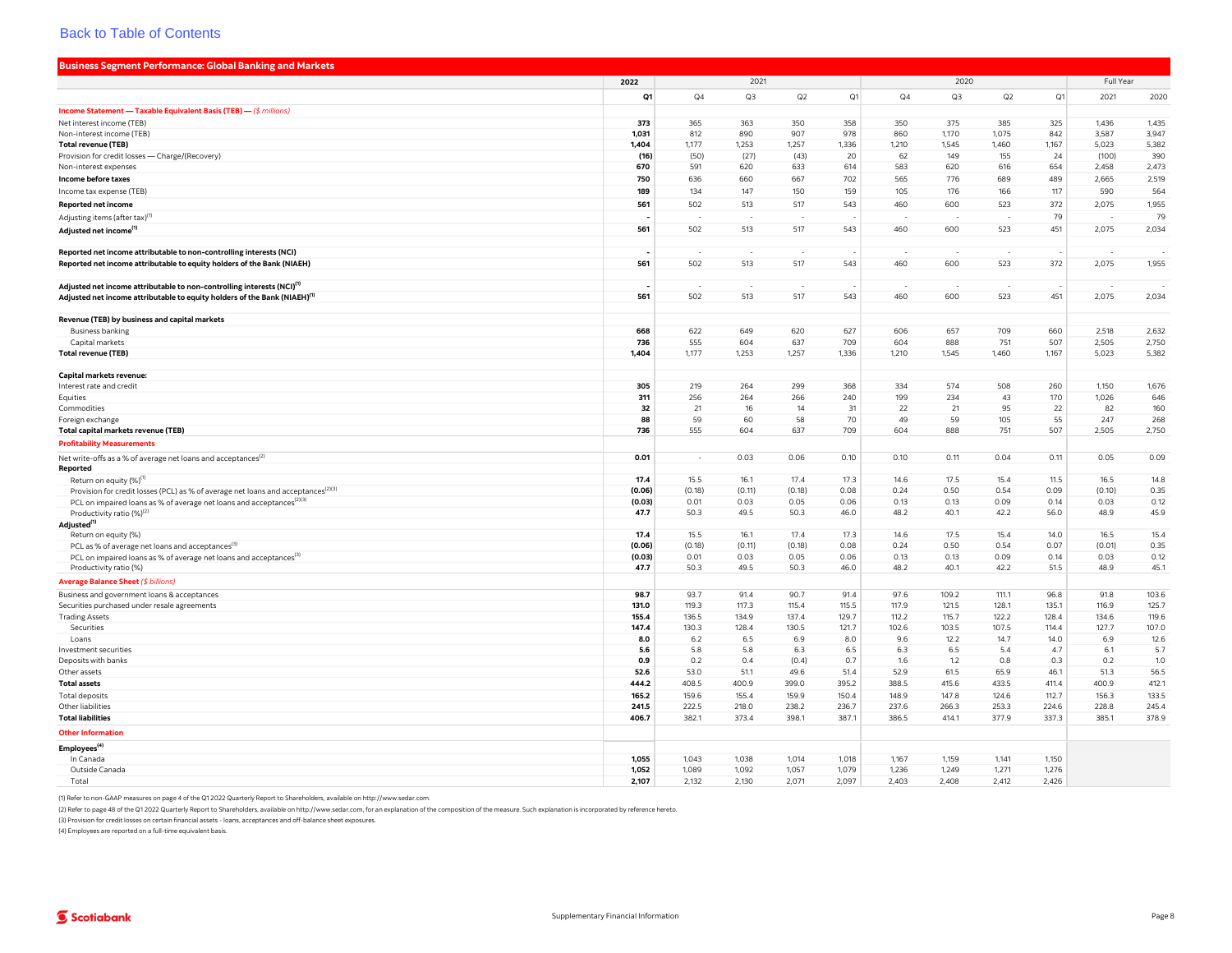<span id="page-13-0"></span>

| <b>Business Segment Performance: Other</b> <sup>(1)</sup>                     |                          |       |        |                          |                          |                          |        |                          |                |                |              |
|-------------------------------------------------------------------------------|--------------------------|-------|--------|--------------------------|--------------------------|--------------------------|--------|--------------------------|----------------|----------------|--------------|
|                                                                               | 2022                     |       | 2021   |                          |                          |                          | 2020   |                          |                | Full Year      |              |
|                                                                               | Q1                       | Q4    | Q3     | Q2                       | Q1                       | Q4                       | Q3     | Q2                       | Q1             | 2021           | 2020         |
| Income Statement - Taxable Equivalent Basis (TEB) - (\$ millions)             |                          |       |        |                          |                          |                          |        |                          |                |                |              |
| Net interest income (TEB) <sup>(2)</sup>                                      | 16                       | 20    | 78     | 78                       | 66                       | 25                       | (103)  | 29                       | (82)           | 242            | (131)        |
| Non-interest income (TEB) <sup>(2)(3)(4)(5)</sup>                             | (64)                     | (5)   | (66)   | 91                       | 71                       | (9)                      | 87     | 107                      | 207            | 91             | 392          |
| Total revenue (TEB) <sup>(2)</sup>                                            | (48)                     | 15    | 12     | 169                      | 137                      | 16                       | (16)   | 136                      | 125            | 333            | 261          |
| Provision for credit losses                                                   | $\blacksquare$           | (1)   | $\sim$ | $\overline{\phantom{a}}$ | $\overline{\phantom{a}}$ | $\sim$                   |        | $\overline{\phantom{a}}$ | $\overline{a}$ | (1)            | $\mathbf{1}$ |
| Non-interest expenses <sup>(5)</sup>                                          | 124                      | 346   | 99     | 84                       | 171                      | 138                      | 136    | 347                      | 130            | 700            | 751          |
| Income before taxes                                                           | (172)                    | (330) | (87)   | 85                       | (34)                     | (122)                    | (153)  | (211)                    | (5)            | (366)          | (491)        |
| Income tax expense $(TEB)^{(2)}$                                              | (105)                    | (155) | (81)   | (46)                     | (80)                     | (125)                    | (132)  | (46)                     | (216)          | (362)          | (519)        |
| Reported net income                                                           | (67)                     | (175) | (6)    | 131                      | 46                       | 3                        | (21)   | (165)                    | 211            | (4)            | 28           |
| Adjusting items (after-tax) <sup>(6)</sup>                                    | $\blacksquare$           | 139   | $\sim$ | $\overline{\phantom{a}}$ | $\overline{\phantom{a}}$ | 5                        | (43)   | $\sim$                   | (246)          | 139            | (284)        |
| Adjusted net income <sup>(6)</sup>                                            | (67)                     | (36)  | (6)    | 131                      | 46                       | 8                        | (64)   | (165)                    | (35)           | 135            | (256)        |
|                                                                               |                          |       |        |                          |                          |                          |        |                          |                |                |              |
| Reported net income attributable to non-controlling interests                 | $\sim$                   | (11)  |        | $\overline{1}$           | (1)                      | $\sim$                   | $\sim$ |                          | (28)           | (10)           | (27)         |
| Reported net income attributable to equity holders of the Bank                | (67)                     | (164) | (7)    | 130                      | 47                       | 3                        | (21)   | (166)                    | 239            | 6              | 55           |
|                                                                               |                          |       |        |                          |                          |                          |        |                          |                |                |              |
| Adjusted net income attributable to non-controlling interests <sup>(6)</sup>  | $\overline{\phantom{0}}$ | (1)   |        |                          | (1)                      | $\overline{\phantom{a}}$ |        |                          | $\overline{a}$ | $\overline{a}$ |              |
| Adjusted net income attributable to equity holders of the Bank <sup>(6)</sup> | (67)                     | (35)  | (7)    | 130                      | 47                       | 8                        | (64)   | (166)                    | (35)           | 135            | (257)        |
| Average Balances (\$ billions)                                                |                          |       |        |                          |                          |                          |        |                          |                |                |              |
| <b>Total assets</b>                                                           | 155.1                    | 143.4 | 143.1  | 157.2                    | 164.9                    | 160.1                    | 190.2  | 157.3                    | 124.3          | 152.4          | 157.3        |
| <b>Total liabilities</b>                                                      | 244.5                    | 206.1 | 193.0  | 178.3                    | 195.8                    | 194.5                    | 237.0  | 274.3                    | 261.6          | 193.8          | 241.0        |

(1) Represents smaller operating segments including Group Treasury and corporate adjustments.

(2) Includes elimination of the tax-exempt income gross-up reported in net interest income, other operating income and provision for income taxes in the four business segments reported on pages 4 to 7.

(3 Reflects elimination of tax normalization adjustments related to income from associated corporations in other business segments.

(4) Includes net gain on divestitures.

(5) Includes elimination of fees paid to Canadian Banking by Canadian Wealth Management for administrative support and other services provided by Canadian Banking to the Global Wealth Management businesses. These are repor Global Wealth Management.

(6) Refer to non-GAAP measures on page 4 of the Q1 2022 Quarterly Report to Shareholders, available on<http://www.sedar.com>.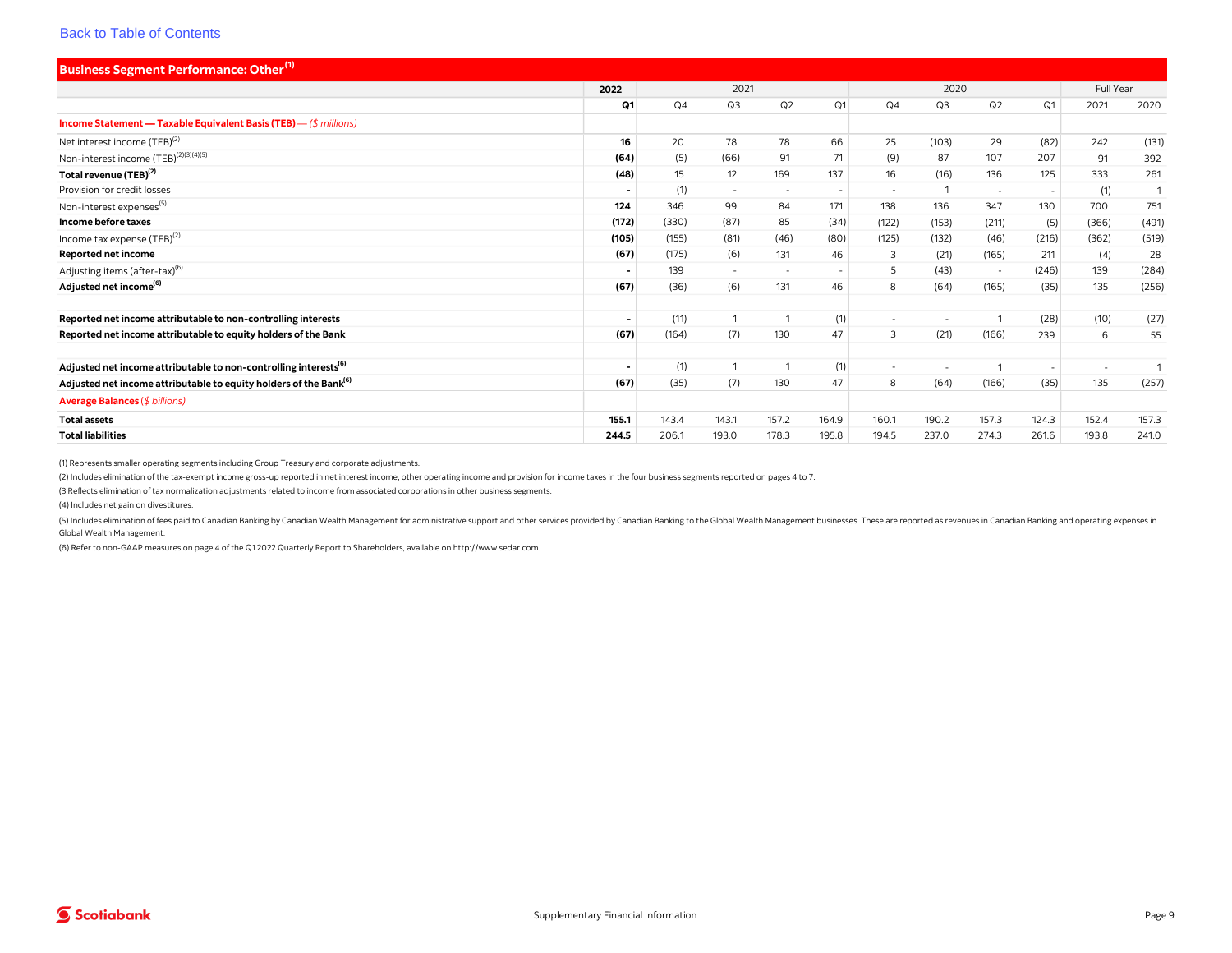<span id="page-14-0"></span>

| <b>Non-Interest Income</b>                             |                |                          |        |        |                |        |        |          |                |           |        |
|--------------------------------------------------------|----------------|--------------------------|--------|--------|----------------|--------|--------|----------|----------------|-----------|--------|
|                                                        | 2022           |                          | 2021   |        |                |        | 2020   |          |                | Full Year |        |
| $($$ millions)                                         | Q1             | Q4                       | Q3     | Q2     | Q <sub>1</sub> | Q4     | Q3     | Q2       | Q <sub>1</sub> | 2021      | 2020   |
| <b>Card revenues</b>                                   | 190            | 187                      | 177    | 181    | 204            | 181    | 164    | 179      | 265            | 749       | 789    |
| <b>Banking services fees</b>                           | 437            | 414                      | 400    | 399    | 385            | 376    | 337    | 386      | 441            | 1,598     | 1,540  |
| <b>Credit fees</b>                                     | 401            | 368                      | 382    | 377    | 358            | 345    | 333    | 330      | 340            | 1,485     | 1,348  |
| <b>Total banking revenues</b>                          | 1,028          | 969                      | 959    | 957    | 947            | 902    | 834    | 895      | 1,046          | 3,832     | 3,677  |
|                                                        |                |                          |        |        |                |        |        |          |                |           |        |
| <b>Mutual funds</b>                                    | 628            | 605                      | 580    | 548    | 661            | 506    | 486    | 458      | 495            | 2,394     | 1,945  |
| <b>Brokerage fees</b>                                  | 298            | 265                      | 263    | 259    | 252            | 225    | 225    | 228      | 224            | 1,039     | 902    |
| Investment management and trust                        |                |                          |        |        |                |        |        |          |                |           |        |
| Investment management and custody                      | 207            | 202                      | 199    | 193    | 198            | 191    | 177    | 182      | 199            | 792       | 749    |
| Personal and corporate trust                           | 49             | 49                       | 53     | 52     | 48             | 47     | 48     | 50       | 52             | 202       | 197    |
| Total Investment management and trust                  | 256            | 251                      | 252    | 245    | 246            | 238    | 225    | 232      | 251            | 994       | 946    |
| Total wealth management revenues                       | 1,182          | 1,121                    | 1,095  | 1,052  | 1,159          | 969    | 936    | 918      | 970            | 4,427     | 3,793  |
|                                                        |                |                          |        |        |                |        |        |          |                |           |        |
| Underwriting and other advisory                        | 172            | 144                      | 198    | 216    | 166            | 152    | 202    | 172      | 164            | 724       | 690    |
| Non-trading foreign exchange                           | 225            | 179                      | 194    | 210    | 204            | 169    | 170    | 184      | 185            | 787       | 708    |
| Other fees and commissions                             | 156            | 153                      | 171    | 189    | 164            | 151    | 158    | 191      | 188            | 677       | 688    |
| <b>Total fee and commission revenues</b>               | 2,763          | 2,566                    | 2,617  | 2,624  | 2,640          | 2,343  | 2,300  | 2,360    | 2,553          | 10,447    | 9,556  |
| Net income from investments in associated corporations | 91             | 96                       | 73     | 113    | 57             | 49     | 42     | 60       | 91             | 339       | 242    |
| Other operating income                                 |                |                          |        |        |                |        |        |          |                |           |        |
| Trading revenues                                       | 609            | 409                      | 478    | 525    | 621            | 498    | 736    | 691      | 486            | 2,033     | 2,411  |
| Net gain on sale of investment securities              | $\overline{2}$ | 83                       | 80     | 137    | 119            | 182    | 145    | 239      | 41             | 419       | 607    |
| Insurance underwriting income, net of claims           | 101            | 102                      | 83     | 100    | 113            | 120    | 113    | 115      | 149            | 398       | 497    |
| Other                                                  | 139            | 214                      | 209    | 61     | 171            | 55     | 145    | 74       | 429            | 655       | 703    |
| Total other operating income                           | 851            | 808                      | 850    | 823    | 1,024          | 855    | 1,139  | 1,119    | 1,105          | 3,505     | 4,218  |
|                                                        |                |                          |        |        |                |        |        |          |                |           |        |
| Total non-interest income (reported)                   | 3,705          | 3,470                    | 3,540  | 3,560  | 3,721          | 3,247  | 3,481  | 3,539    | 3,749          | 14,291    | 14,016 |
|                                                        |                |                          |        |        |                |        |        |          |                |           |        |
| Adjusting items <sup>(1)</sup>                         |                |                          |        |        |                |        |        |          |                |           |        |
| (Gains)/losses on dispositions                         | $\blacksquare$ | ÷                        | $\sim$ | $\sim$ | $\sim$         | $\sim$ | (45)   | $\omega$ | (268)          | $\omega$  | (313)  |
| DVA adjustment                                         | ٠              | $\overline{\phantom{a}}$ | $\sim$ | $\sim$ | $\sim$         | $\sim$ | $\sim$ | $\omega$ | 116            | $\omega$  | 116    |
| Total non-interest income (adjusted) <sup>(1)</sup>    | 3,705          | 3,470                    | 3,540  | 3,560  | 3,721          | 3,247  | 3,436  | 3,539    | 3,597          | 14,291    | 13,819 |

(1) Refer to non-GAAP measures on page 4 of the Q1 2022 Quarterly Report to Shareholders, available on <http://www.sedar.com>.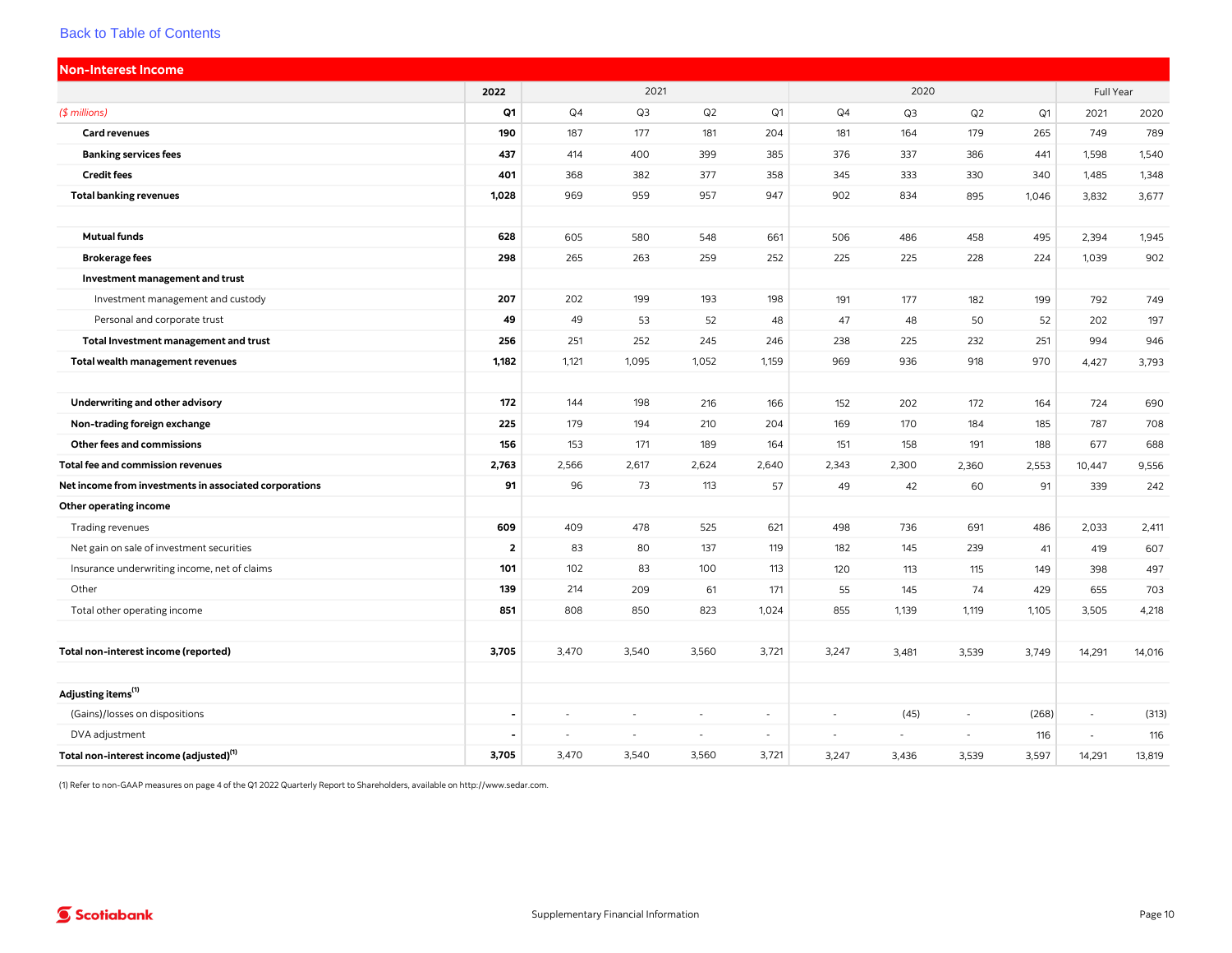<span id="page-15-0"></span>

| Revenue from Trading-Related Activities and Assets Under Administration and Management |                |        |        |        |       |       |        |        |                |           |       |
|----------------------------------------------------------------------------------------|----------------|--------|--------|--------|-------|-------|--------|--------|----------------|-----------|-------|
|                                                                                        | 2022           |        | 2021   |        |       |       | 2020   |        |                | Full Year |       |
| $($$ millions)                                                                         | Q1             | Q4     | Q3     | Q2     | Q1    | Q4    | Q3     | Q2     | Q <sub>1</sub> | 2021      | 2020  |
| Trading-related revenue (TEB) <sup>(1)(2)</sup>                                        |                |        |        |        |       |       |        |        |                |           |       |
| Net interest income                                                                    | 10             | 35     | 33     | 42     | 26    | 37    | 27     | 28     | 20             | 136       | 112   |
| Non-interest income                                                                    |                |        |        |        |       |       |        |        |                |           |       |
| Trading revenues                                                                       | 692            | 493    | 547    | 596    | 685   | 562   | 798    | 761    | 550            | 2,321     | 2,671 |
| Other fees and commission                                                              | 33             | 36     | 46     | 51     | 52    | 45    | 52     | 64     | 44             | 185       | 205   |
| Total non-interest income                                                              | 725            | 529    | 593    | 647    | 737   | 607   | 850    | 825    | 594            | 2,506     | 2,876 |
| Total - Reported trading-related revenue                                               | 735            | 564    | 626    | 689    | 763   | 644   | 877    | 853    | 614            | 2,642     | 2,988 |
| Adjusting items <sup>(2)</sup>                                                         | $\overline{a}$ | $\sim$ | $\sim$ | $\sim$ |       | ÷.    | $\sim$ | $\sim$ | 112            | $\sim$    | 112   |
| Total — Adjusted trading-related revenue <sup>(2)</sup>                                | 735            | 564    | 626    | 689    | 763   | 644   | 877    | 853    | 726            | 2,642     | 3,100 |
|                                                                                        |                |        |        |        |       |       |        |        |                |           |       |
| Trading-related revenue by product (TEB) — Adjusted <sup>(2)</sup>                     |                |        |        |        |       |       |        |        |                |           |       |
| Interest rate and credit                                                               | 243            | 167    | 215    | 242    | 317   | 292   | 511    | 466    | 283            | 941       | 1,552 |
| Equities                                                                               | 291            | 236    | 244    | 234    | 218   | 191   | 218    | 29     | 193            | 932       | 631   |
| Foreign exchange and Other <sup>(3)</sup>                                              | 201            | 161    | 167    | 213    | 228   | 161   | 148    | 358    | 250            | 769       | 917   |
| Trading-related revenue by product (TEB) - Adjusted <sup>(2)</sup>                     | 735            | 564    | 626    | 689    | 763   | 644   | 877    | 853    | 726            | 2,642     | 3,100 |
| Taxable equivalent adjustment                                                          | 83             | 84     | 69     | 71     | 64    | 64    | 62     | 71     | 63             | 288       | 260   |
| Total trading-related revenue by product (Non-TEB) - Adjusted <sup>(2)</sup>           | 652            | 480    | 557    | 618    | 699   | 580   | 815    | 782    | 663            | 2,354     | 2,840 |
|                                                                                        |                |        |        |        |       |       |        |        |                |           |       |
| Assets under administration (\$ billions) <sup>(4)(5)</sup>                            |                |        |        |        |       |       |        |        |                |           |       |
| Retail brokerage                                                                       | 206.8          | 201.0  | 194.5  | 185.9  | 172.0 | 152.6 | 152.5  | 143.7  | 157.8          |           |       |
| Investment management and trust                                                        | 140.9          | 144.7  | 139.4  | 136.3  | 134.0 | 130.6 | 130.6  | 127.5  | 126.9          |           |       |
| Personal                                                                               | 347.7          | 345.7  | 333.9  | 322.2  | 306.0 | 283.2 | 283.1  | 271.2  | 284.7          |           |       |
| Mutual funds                                                                           | 224.2          | 225.2  | 223.2  | 217.0  | 209.0 | 195.5 | 195.4  | 184.4  | 196.0          |           |       |
| Institutional                                                                          | 79.3           | 82.0   | 79.3   | 83.6   | 83.1  | 78.2  | 78.4   | 74.8   | 72.1           |           |       |
| Total                                                                                  | 651.2          | 652.9  | 636.4  | 622.8  | 598.1 | 556.9 | 556.9  | 530.4  | 552.8          |           |       |
|                                                                                        |                |        |        |        |       |       |        |        |                |           |       |
| Assets under management (\$ billions) <sup>(4)(5)</sup>                                |                |        |        |        |       |       |        |        |                |           |       |
| Personal                                                                               | 78.8           | 76.3   | 73.2   | 69.4   | 64.0  | 58.9  | 59.4   | 57.0   | 59.7           |           |       |
| Mutual funds                                                                           | 205.6          | 206.9  | 205.1  | 199.3  | 192.1 | 179.3 | 178.7  | 168.8  | 178.9          |           |       |
| Institutional                                                                          | 60.9           | 62.6   | 62.5   | 60.0   | 55.6  | 51.6  | 53.7   | 51.1   | 57.6           |           |       |
| <b>Total</b>                                                                           | 345.3          | 345.8  | 340.8  | 328.7  | 311.7 | 289.8 | 291.8  | 276.9  | 296.2          |           |       |

(1) Trading-related revenue consists of net interest income and non-interest income. Included are unrealized gains and losses on security positions held, realized gains and losses from the purchase and sale of securities, gains and losses on trading derivatives. Underwriting and other advisory fees, which are shown separately in the consolidated statement of income, are excluded.

(2) Refer to non-GAAP measures on page 4 of the Q1 2022 Quarterly Report to Shareholders, available on [http://www.sedar.com.](http://www.sedar.com)

(3) Foreign exchange and Other includes trading-related revenues from foreign exchange, commodities and other trading activities of the Bank.

(4) Refer to page 48 of the Q1 2022 Quarterly Report to Shareholders, available on<http://www.sedar.com>, for an explanation of the composition of the measure. Such explanation is incorporated by reference hereto.

(5) Prior period amounts have been restated to appropriately reflect certain intercompany items.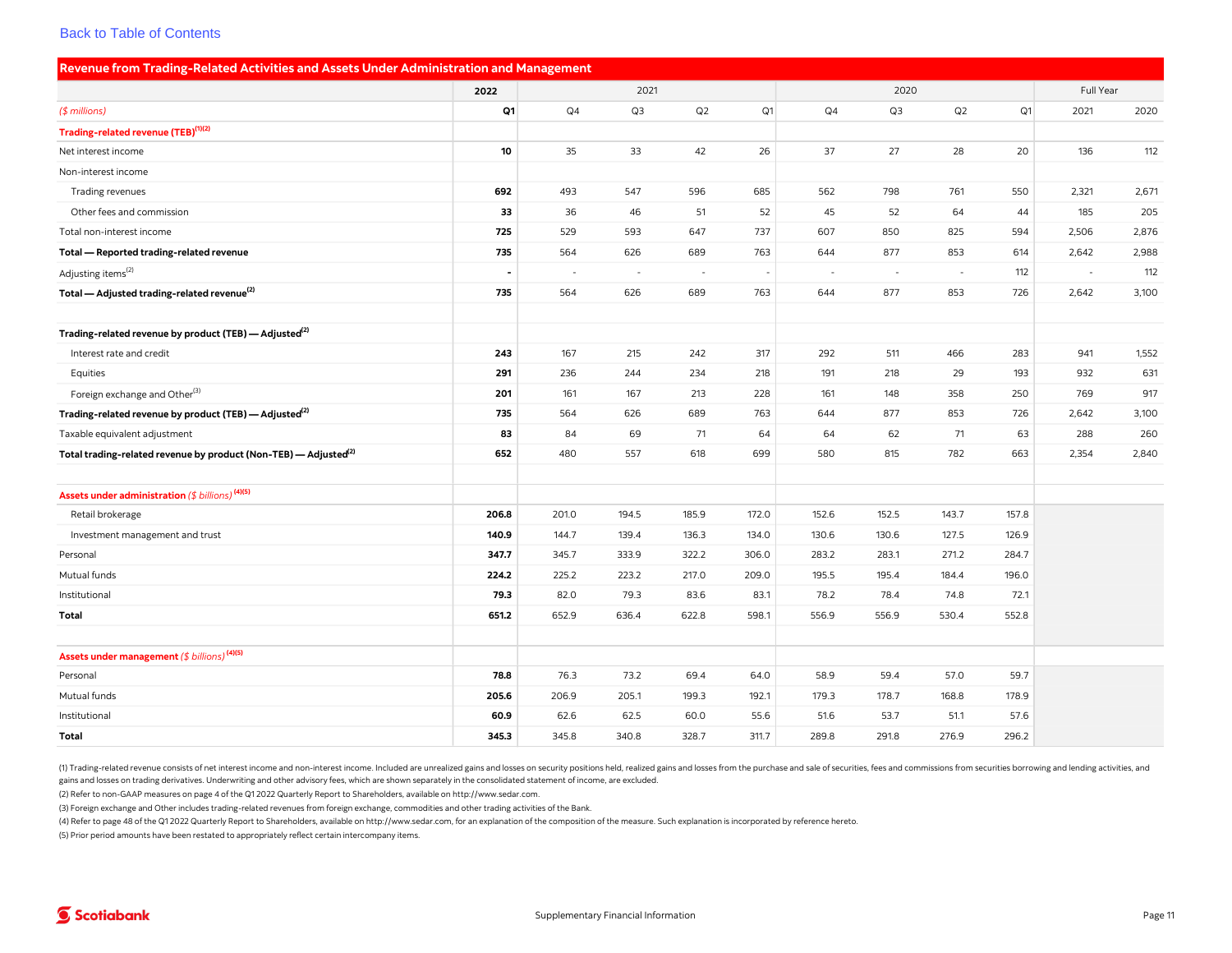<span id="page-16-0"></span>

| <b>Operating Expenses</b>                  |                          |        |                          |                          |                          |       |        |        |       |              |        |
|--------------------------------------------|--------------------------|--------|--------------------------|--------------------------|--------------------------|-------|--------|--------|-------|--------------|--------|
|                                            | 2022                     |        | 2021                     |                          |                          |       | 2020   |        |       | Full Year    |        |
| (\$ millions)                              | Q1                       | Q4     | Q3                       | Q2                       | Q1                       | Q4    | Q3     | Q2     | Q1    | 2021         | 2020   |
| Salaries and employee benefits             |                          |        |                          |                          |                          |       |        |        |       |              |        |
| Salaries                                   | 1,214                    | 1,192  | 1,190                    | 1,134                    | 1,178                    | 1,276 | 1,223  | 1,252  | 1,277 | 4,694        | 5,028  |
| Performance-based compensation             | 570                      | 458    | 513                      | 541                      | 574                      | 391   | 424    | 448    | 475   | 2,086        | 1,738  |
| Share-based payment                        | 123                      | 55     | 40                       | 41                       | 87                       | 53    | 37     | 83     | 125   | 223          | 298    |
| Other employee benefits                    | 373                      | 349    | 388                      | 412                      | 389                      | 351   | 382    | 409    | 418   | 1,538        | 1,560  |
| Total salaries and employee benefits       | 2,280                    | 2,054  | 2,131                    | 2,128                    | 2,228                    | 2,071 | 2,066  | 2,192  | 2,295 | 8,541        | 8,624  |
|                                            |                          |        |                          |                          |                          |       |        |        |       |              |        |
| <b>Premises</b>                            |                          |        |                          |                          |                          |       |        |        |       |              |        |
| Rent                                       | (1)                      | (1)    | $\overline{1}$           | (1)                      | $\overline{2}$           | 5     | 6      | 5      | 9     | $\mathbf{1}$ | 25     |
| Property taxes                             | $21$                     | 23     | 27                       | 24                       | 23                       | 25    | 25     | 25     | 23    | 97           | 98     |
| Other premises costs                       | 100                      | 101    | 103                      | 106                      | 105                      | 119   | 123    | 120    | 121   | 415          | 483    |
| <b>Total premises</b>                      | 120                      | 123    | 131                      | 129                      | 130                      | 149   | 154    | 150    | 153   | 513          | 606    |
|                                            |                          |        |                          |                          |                          |       |        |        |       |              |        |
| <b>Technology</b>                          | 466                      | 475    | 466                      | 452                      | 445                      | 458   | 447    | 440    | 457   | 1,838        | 1,802  |
|                                            |                          |        |                          |                          |                          |       |        |        |       |              |        |
| Depreciation                               | 186                      | 194    | 190                      | 192                      | 193                      | 199   | 199    | 201    | 198   | 769          | 797    |
|                                            |                          |        |                          |                          |                          |       |        |        |       |              |        |
| Amortization                               |                          |        |                          |                          |                          |       |        |        |       |              |        |
| Amortization of software intangibles       | 164                      | 165    | 159                      | 157                      | 159                      | 182   | 152    | 135    | 174   | 640          | 643    |
| Amortization of intangibles                | 25                       | 24     | 24                       | 26                       | 28                       | 26    | 26     | 27     | 27    | 102          | 106    |
| <b>Total amortization</b>                  | 189                      | 189    | 183                      | 183                      | 187                      | 208   | 178    | 162    | 201   | 742          | 749    |
|                                            |                          |        |                          |                          |                          |       |        |        |       |              |        |
| Communications                             | 90                       | 93     | 86                       | 94                       | 96                       | 93    | 105    | 111    | 109   | 369          | 418    |
|                                            |                          |        |                          |                          |                          |       |        |        |       |              |        |
| Advertising and business development       | 109                      | 126    | 93                       | 94                       | 91                       | 96    | 98     | 118    | 133   | 404          | 445    |
|                                            |                          |        |                          |                          |                          |       |        |        |       |              |        |
| Professional                               | 192                      | 242    | 211                      | 179                      | 157                      | 184   | 181    | 203    | 185   | 789          | 753    |
| <b>Business and capital taxes</b>          |                          |        |                          |                          |                          |       |        |        |       |              |        |
| <b>Business taxes</b>                      | 126                      | 110    | 109                      | 112                      | 130                      | 112   | 118    | 110    | 129   | 461          | 469    |
| Capital taxes                              | 14                       | $10$   | 13                       | 14                       | 13                       | 11    | 12     | 13     | 12    | 50           | 48     |
| Total business and capital taxes           | 140                      | 120    | 122                      | 126                      | 143                      | 123   | 130    | 123    | 141   | 511          | 517    |
|                                            |                          |        |                          |                          |                          |       |        |        |       |              |        |
| Other                                      | 451                      | 655    | 484                      | 465                      | 538                      | 476   | 460    | 663    | 546   | 2,142        | 2,145  |
|                                            |                          |        |                          |                          |                          |       |        |        |       |              |        |
| <b>Total operating expenses</b>            | 4,223                    | 4,271  | 4,097                    | 4,042                    | 4,208                    | 4,057 | 4,018  | 4,363  | 4,418 | 16,618       | 16,856 |
|                                            |                          |        |                          |                          |                          |       |        |        |       |              |        |
| Adjusting items <sup>(1)</sup>             |                          |        |                          |                          |                          |       |        |        |       |              |        |
| Integration costs                          |                          | ٠      | $\overline{\phantom{a}}$ | $\sim$                   |                          | (20)  | (40)   | (41)   | (76)  | $\sim$       | (177)  |
| Amortization of intangibles                | (25)                     | (25)   | (24)                     | (26)                     | (28)                     | (26)  | (26)   | (27)   | (27)  | (103)        | (106)  |
| Impairment charge on software asset        |                          | $\sim$ | $\overline{\phantom{a}}$ | $\sim$                   |                          |       | $\sim$ | $\sim$ | (44)  | $\sim$       | (44)   |
| Divestiture related expenses               | $\overline{\phantom{a}}$ | $\sim$ | $\sim$                   | $\overline{\phantom{a}}$ | $\overline{\phantom{a}}$ | (8)   | (1)    | $\sim$ | (6)   | $\sim$       | (15)   |
| Restructuring and other provisions         | $\blacksquare$           | (188)  | $\sim$                   | $\sim$                   |                          |       | $\sim$ | $\sim$ |       | (188)        |        |
| <b>Total adjusting items</b>               | (25)                     | (213)  | (24)                     | (26)                     | (28)                     | (54)  | (67)   | (68)   | (153) | (291)        | (342)  |
|                                            |                          |        |                          |                          |                          |       |        |        |       |              |        |
| Adjusted operating expenses <sup>(1)</sup> | 4,198                    | 4,058  | 4,073                    | 4,016                    | 4,180                    | 4,003 | 3,951  | 4,295  | 4,265 | 16,327       | 16,514 |

(1) Refer to non-GAAP measures on page 4 of the Q1 2022 Quarterly Report to Shareholders, available on [http://www.sedar.com.](http://www.sedar.com)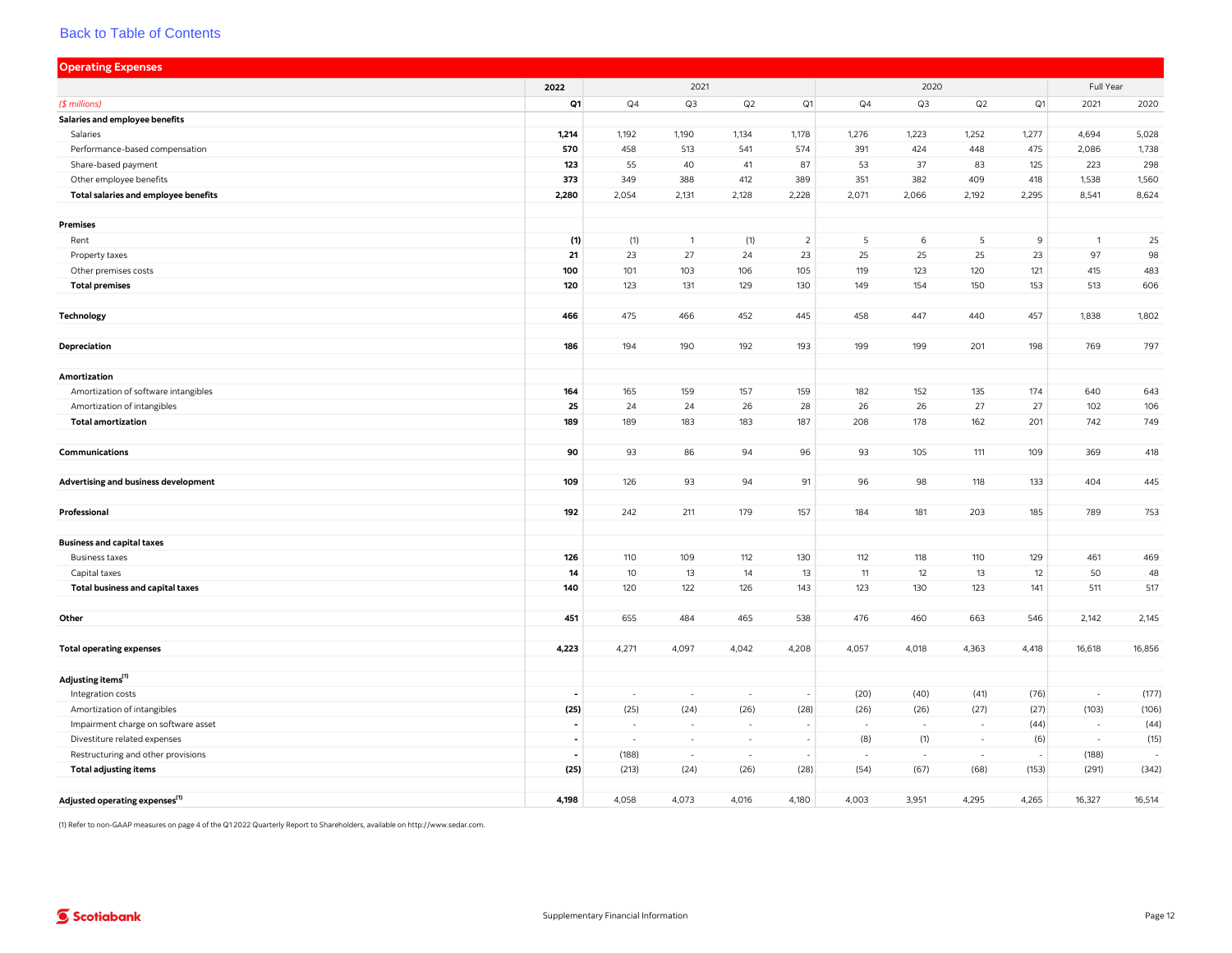<span id="page-17-0"></span>

| <b>Consolidated Statement of Financial Position - Assets (Spot Balances)</b> |           |                |           |                          |           |                |           |           |                |
|------------------------------------------------------------------------------|-----------|----------------|-----------|--------------------------|-----------|----------------|-----------|-----------|----------------|
|                                                                              | 2022      |                | 2021      |                          |           |                | 2020      |           |                |
| $($$ millions)                                                               | Q1        | Q <sub>4</sub> | Q3        | Q2                       | Q1        | Q <sub>4</sub> | Q3        | Q2        | Q <sub>1</sub> |
| <b>Assets</b>                                                                |           |                |           |                          |           |                |           |           |                |
| Cash and deposits with financial institutions                                | 99,053    | 86,323         | 75,881    | 52,017                   | 89,491    | 76,460         | 59,041    | 103,904   | 69,291         |
| <b>Precious metals</b>                                                       | 527       | 755            | 759       | 553                      | 1,107     | 1,181          | 2,743     | 4,939     | 3,616          |
|                                                                              |           |                |           |                          |           |                |           |           |                |
| <b>Trading assets</b>                                                        |           |                |           |                          |           |                |           |           |                |
| Securities                                                                   | 143,021   | 137,148        | 133,575   | 137,116                  | 133,197   | 108,331        | 111,855   | 105,250   | 128,071        |
| Loans                                                                        | 8,494     | 8,113          | 6,793     | 6,532                    | 7,903     | 8,352          | 10,864    | 15,359    | 15,815         |
| Other                                                                        | 1,432     | 1,051          | 752       | 599                      | 668       | 1,156          | 1,035     | 876       | 845            |
| Total trading assets                                                         | 152,947   | 146,312        | 141,120   | 144,247                  | 141,768   | 117,839        | 123,754   | 121,485   | 144,731        |
|                                                                              |           |                |           |                          |           |                |           |           |                |
| Financial instruments designated at fair value through profit or loss        |           | $\sim$         | $\sim$    | $\overline{\phantom{a}}$ |           | ä,             | $\sim$    | $\sim$    | $\sim$         |
| Securities purchased under resale agreements and securities borrowed         | 132,714   | 127,739        | 129,013   | 131,081                  | 118,831   | 119,747        | 126,460   | 131,166   | 146,432        |
| Derivative financial instruments                                             | 40,655    | 42,302         | 41,904    | 40,573                   | 46,269    | 45,065         | 55,632    | 64,617    | 43,083         |
| <b>Investment securities</b>                                                 | 81,699    | 75,199         | 81,734    | 85,107                   | 99,236    | 111,389        | 122,565   | 119,602   | 78,003         |
|                                                                              |           |                |           |                          |           |                |           |           |                |
| <b>Loans to customers</b>                                                    |           |                |           |                          |           |                |           |           |                |
| Residential mortgages                                                        | 330,991   | 319,678        | 310,370   | 296,727                  | 290,474   | 284,684        | 277,522   | 272,566   | 268,670        |
| Personal loans                                                               | 92,622    | 91,540         | 91,544    | 90,682                   | 91,442    | 93,758         | 94,286    | 95,791    | 96,703         |
| Credit cards                                                                 | 13,145    | 12,450         | 12,194    | 12,826                   | 14,143    | 14,797         | 15,350    | 15,966    | 17,715         |
| Business and government                                                      | 236,072   | 218,944        | 219,720   | 214,646                  | 215,180   | 217,663        | 233,414   | 246,868   | 214,212        |
| Sub-total                                                                    | 672,830   | 642,612        | 633,828   | 614,881                  | 611,239   | 610,902        | 620,572   | 631,191   | 597,300        |
| Allowance for credit losses                                                  | 5,492     | 5,626          | 6,079     | 6,716                    | 7,590     | 7,639          | 7,221     | 6,005     | 5,021          |
| Total net loans                                                              | 667,338   | 636,986        | 627,749   | 608,165                  | 603,649   | 603,263        | 613,351   | 625,186   | 592,279        |
|                                                                              |           |                |           |                          |           |                |           |           |                |
| Other                                                                        |           |                |           |                          |           |                |           |           |                |
| Customers' liability under acceptances, net of allowance                     | 20,901    | 20,404         | 17,023    | 15,596                   | 14,775    | 14,228         | 15,963    | 22,668    | 21,364         |
| Current tax assets                                                           | 1,745     | 1,722          | 1,769     | 1,607                    | 1,608     | 1,520          | 1,414     | 1,450     | 1,371          |
| Investment property                                                          | 40        | 40             | 42        | 43                       | 43        | 43             | 44        | 42        | 41             |
| Land, buildings and equipment                                                | 5,542     | 5,581          | 5,496     | 5,515                    | 5,687     | 5,854          | 5,981     | 6,082     | 6,062          |
| Investments in associates                                                    | 2,740     | 2,604          | 2,504     | 2,480                    | 2,516     | 2,475          | 2,399     | 2,432     | 2,327          |
| Goodwill and other intangible assets                                         | 16,752    | 16,604         | 16,703    | 16,801                   | 16,977    | 17,015         | 17,136    | 17,112    | 17,191         |
| Deferred tax assets                                                          | 1,969     | 2,051          | 2,108     | 2,052                    | 2,116     | 2,185          | 2,164     | 1,670     | 1,718          |
| Other assets                                                                 | 20,852    | 20,222         | 19,624    | 19,411                   | 19,977    | 18,202         | 21,225    | 24,718    | 26,513         |
| Total other assets                                                           | 70,541    | 69,228         | 65,269    | 63,505                   | 63,699    | 61,522         | 66,326    | 76,174    | 76,587         |
|                                                                              |           |                |           |                          |           |                |           |           |                |
| <b>Total Assets</b>                                                          | 1,245,474 | 1,184,844      | 1,163,429 | 1,125,248                | 1,164,050 | 1,136,466      | 1,169,872 | 1,247,073 | 1,154,022      |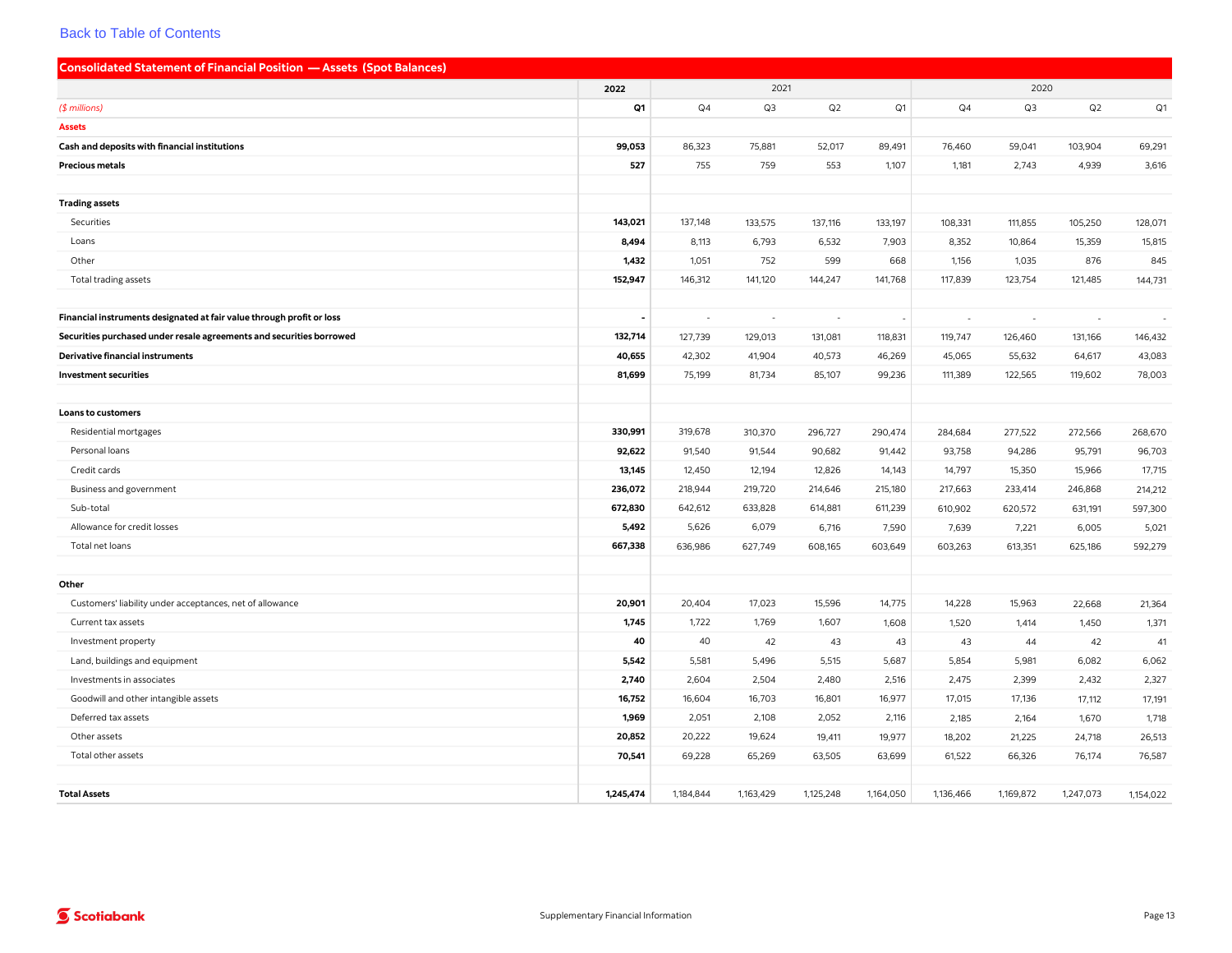<span id="page-18-0"></span>

| <b>Consolidated Statement of Financial Position - Liabilities and Equity (Spot Balances)</b> |           |           |           |           |                |                |           |           |           |
|----------------------------------------------------------------------------------------------|-----------|-----------|-----------|-----------|----------------|----------------|-----------|-----------|-----------|
|                                                                                              | 2022      |           | 2021      |           |                |                | 2020      |           |           |
| (\$ millions)                                                                                | Q1        | Q4        | Q3        | Q2        | Q <sub>1</sub> | Q <sub>4</sub> | Q3        | Q2        | Q1        |
| <b>Liabilities</b>                                                                           |           |           |           |           |                |                |           |           |           |
| Deposits                                                                                     |           |           |           |           |                |                |           |           |           |
| Personal                                                                                     | 247,067   | 243,551   | 247,462   | 246,661   | 249,509        | 246,135        | 242,876   | 234,361   | 223,881   |
| Business and government                                                                      | 559,616   | 511,348   | 503,314   | 469,078   | 476,334        | 464,619        | 482,050   | 514,444   | 488,658   |
| Financial institutions                                                                       | 44,362    | 42,360    | 43,610    | 40,922    | 43,150         | 40,084         | 43,067    | 48,885    | 51,311    |
| Total deposits                                                                               | 851,045   | 797,259   | 794,386   | 756,661   | 768,993        | 750,838        | 767,993   | 797,690   | 763,850   |
|                                                                                              |           |           |           |           |                |                |           |           |           |
| Financial instruments designated at fair value through profit or loss                        | 23,979    | 22,493    | 21,961    | 20,406    | 20,260         | 18,899         | 17,522    | 16,111    | 12,994    |
|                                                                                              |           |           |           |           |                |                |           |           |           |
| Other                                                                                        |           |           |           |           |                |                |           |           |           |
| Acceptances                                                                                  | 20,934    | 20,441    | 17,085    | 15,668    | 14,856         | 14,305         | 16,071    | 22,712    | 21,389    |
| Obligations related to securities sold short                                                 | 46,133    | 40,954    | 43,276    | 41,768    | 40,119         | 31,902         | 33,913    | 32,165    | 32,439    |
| Derivative financial instruments                                                             | 39,697    | 42,203    | 38,894    | 39,868    | 41,296         | 42,247         | 54,698    | 65,002    | 43,139    |
| Obligations related to securities sold under repurchase agreements and securities lent       | 122,878   | 123,469   | 112,516   | 115,969   | 140,491        | 137,763        | 137,351   | 166,118   | 143,019   |
| Current tax liabilities                                                                      | 575       | 1,344     | 1,369     | 1,065     | 760            | 743            | 880       | 371       | 259       |
| Subordinated debentures                                                                      | 6,338     | 6,334     | 6,418     | 6,439     | 6,600          | 7,405          | 7,336     | 7,484     | 7,295     |
| Provisions for off-balance sheet credit risks and other                                      | 277       | 325       | 169       | 177       | 165            | 154            | 293       | 320       | 144       |
| Deferred tax liabilities                                                                     | 1,170     | 1,149     | 1,184     | 1,154     | 1,152          | 1,073          | 1,084     | 1,220     | 1,316     |
| Other                                                                                        | 58,502    | 55,981    | 54,010    | 55,651    | 58,221         | 60,634         | 62,156    | 67,545    | 58,317    |
| Total other liabilities                                                                      | 296,504   | 292,200   | 274,921   | 277,759   | 303,660        | 296,226        | 313,782   | 362,937   | 307,317   |
| <b>Total Liabilities</b>                                                                     | 1,171,528 | 1,111,952 | 1,091,268 | 1,054,826 | 1,092,913      | 1,065,963      | 1,099,297 | 1,176,738 | 1,084,161 |
|                                                                                              |           |           |           |           |                |                |           |           |           |
| <b>Equity</b>                                                                                |           |           |           |           |                |                |           |           |           |
| <b>Common equity</b>                                                                         |           |           |           |           |                |                |           |           |           |
| Common shares                                                                                | 18,421    | 18,507    | 18,493    | 18,377    | 18,297         | 18,239         | 18,236    | 18,231    | 18,248    |
| Retained earnings                                                                            | 51,848    | 51,354    | 50,044    | 48,713    | 47,519         | 46,345         | 45,689    | 45,456    | 45,418    |
| Accumulated other comprehensive income                                                       | (4, 324)  | (5,333)   | (3,986)   | (3,979)   | (2,785)        | (2, 125)       | (1,402)   | 218       | (543)     |
| Other reserves                                                                               | 227       | 222       | 169       | 348       | 356            | 360            | 360       | 359       | 362       |
| Total common equity                                                                          | 66,172    | 64,750    | 64,720    | 63,459    | 63,387         | 62,819         | 62,883    | 64,264    | 63,485    |
|                                                                                              |           |           |           |           |                |                |           |           |           |
| Preferred shares and other equity instruments                                                | 5,552     | 6,052     | 5,299     | 4,549     | 5,308          | 5,308          | 5,308     | 3,619     | 3,884     |
| Total equity attributable to equity holders of the Bank                                      | 71,724    | 70,802    | 70,019    | 68,008    | 68,695         | 68,127         | 68,191    | 67,883    | 67,369    |
|                                                                                              |           |           |           |           |                |                |           |           |           |
| Non-controlling interests in subsidiaries                                                    | 2,222     | 2,090     | 2,142     | 2,414     | 2,442          | 2,376          | 2,384     | 2,452     | 2,492     |
| <b>Total Equity</b>                                                                          | 73,946    | 72,892    | 72,161    | 70,422    | 71,137         | 70,503         | 70,575    | 70,335    | 69,861    |
|                                                                                              |           |           |           |           |                |                |           |           |           |
| <b>Total Liabilities and Equity</b>                                                          | 1,245,474 | 1,184,844 | 1,163,429 | 1,125,248 | 1,164,050      | 1,136,466      | 1,169,872 | 1,247,073 | 1,154,022 |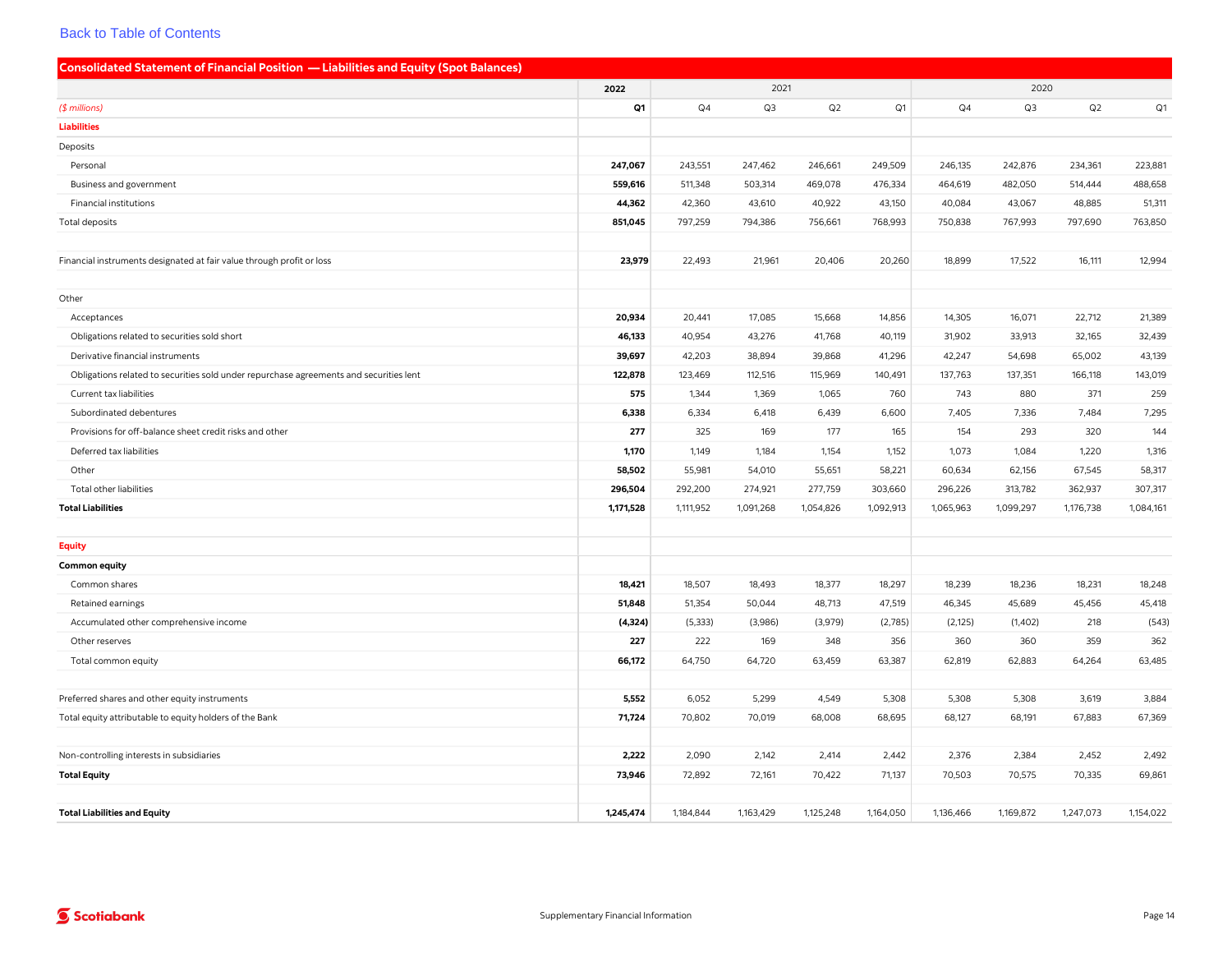<span id="page-19-0"></span>

| <b>Average Balance Sheet</b>                                                              |           |                |           |           |           |           |           |           |           |           |           |
|-------------------------------------------------------------------------------------------|-----------|----------------|-----------|-----------|-----------|-----------|-----------|-----------|-----------|-----------|-----------|
|                                                                                           | 2022      |                | 2021      |           |           |           | 2020      |           |           | Full Year |           |
| (\$ millions)                                                                             | Q1        | Q <sub>4</sub> | Q3        | Q2        | Q1        | Q4        | Q3        | Q2        | Q1        | 2021      | 2020      |
| Deposits with Financial Institutions                                                      | 89,484    | 76,635         | 73,216    | 81,114    | 71,465    | 62,092    | 79,995    | 68,883    | 52,948    | 75,562    | 65,964    |
| <b>Trading Assets</b>                                                                     |           |                |           |           |           |           |           |           |           |           |           |
| - Securities                                                                              | 155,174   | 138,467        | 136,726   | 138,343   | 130,212   | 110,215   | 110,311   | 117,362   | 123,858   | 135,917   | 115,426   |
| - Loans                                                                                   | 8,009     | 6,234          | 6,497     | 6,924     | 8,095     | 9,686     | 12,055    | 14,825    | 14,009    | 6,938     | 12,694    |
| Total trading assets                                                                      | 163,183   | 144,701        | 143,223   | 145,267   | 138,307   | 119,901   | 122,366   | 132,187   | 137,867   | 142,855   | 128,120   |
|                                                                                           |           |                |           |           |           |           |           |           |           |           |           |
| Securities Purchased under Resale Agreements and Securities Borrowed                      | 133,171   | 121,640        | 120,779   | 118,347   | 118,460   | 121,031   | 124,359   | 130,316   | 137,060   | 119,818   | 128,289   |
| Investment Securities including Investments in Associates                                 | 80,246    | 80,875         | 85,842    | 92,755    | 109,377   | 118,126   | 125.560   | 93,127    | 83,261    | 92,208    | 105,083   |
| Loans to Customers                                                                        |           |                |           |           |           |           |           |           |           |           |           |
| - Residential Mortgages                                                                   | 326,748   | 316,497        | 302,736   | 291,989   | 287,438   | 279,328   | 274,691   | 270,090   | 269,225   | 299,728   | 273,351   |
| - Personal Loans                                                                          | 92,675    | 91,958         | 91,393    | 91,445    | 93,227    | 94,128    | 95,031    | 97,225    | 98,434    | 92,010    | 96,199    |
| - Credit Cards                                                                            | 12,941    | 12,358         | 12,401    | 13,491    | 14,778    | 14,897    | 15,591    | 17,077    | 17,939    | 13,255    | 16,372    |
| - Business and Government                                                                 | 230,958   | 222,617        | 216,167   | 215,192   | 214,929   | 223,558   | 242,819   | 236,860   | 215,879   | 217,243   | 229,736   |
| - Sub-total                                                                               | 663,322   | 643,430        | 622,697   | 612,117   | 610,372   | 611,911   | 628,132   | 621,252   | 601,477   | 622,236   | 615,658   |
| - Allowance for Credit Losses                                                             | 5,522     | 5,912          | 6,356     | 7,455     | 7,603     | 7,338     | 6,462     | 5,290     | 5,161     | 6,826     | 6,067     |
| Total loans to customers                                                                  | 657,800   | 637,518        | 616,341   | 604,662   | 602,769   | 604,573   | 621,670   | 615,962   | 596,316   | 615,410   | 609,591   |
| Customer's Liability under Acceptances                                                    | 20,567    | 18,202         | 16,407    | 15,293    | 15,867    | 14,432    | 17,111    | 17,739    | 14,942    | 16,452    | 16,047    |
| Total Earning Assets <sup>(1)(2)</sup>                                                    | 1,144,451 | 1,079,571      | 1,055,808 | 1,057,438 | 1,056,245 | 1,040,155 | 1,091,061 | 1,058,214 | 1,022,394 | 1,062,305 | 1,053,094 |
|                                                                                           |           |                |           |           |           |           |           |           |           |           |           |
| Derivative Financial Instruments                                                          | 41,983    | 43,013         | 41,714    | 42,919    | 46,424    | 48,330    | 56,686    | 59,918    | 39,650    | 43,741    | 50,262    |
| Other Assets                                                                              | 52,182    | 50,123         | 50,575    | 50,839    | 52,640    | 51,664    | 58,988    | 62,559    | 56,081    | 51,167    | 57,228    |
| <b>Total Assets</b>                                                                       | 1,238,616 | 1,172,707      | 1,148,097 | 1,151,196 | 1,155,309 | 1,140,149 | 1,206,735 | 1,180,691 | 1,118,125 | 1,157,213 | 1,160,584 |
| Deposits from Customers                                                                   | 791,597   | 754,147        | 738,451   | 724,460   | 723,052   | 711,765   | 741,163   | 723,852   | 698,132   | 735,114   | 718,700   |
| Deposits from Banks                                                                       | 45,335    | 43,336         | 45,363    | 43,724    | 45,110    | 42,856    | 46,157    | 51,509    | 49,406    | 44,389    | 47,460    |
| Financial Instruments Designated at Fair Value through Profit or Loss                     | 23,181    | 22,575         | 21,476    | 20,711    | 19,670    | 19,743    | 18,679    | 15,267    | 13,775    | 21,111    | 16,875    |
|                                                                                           | 860,113   | 820,058        | 805,290   | 788,895   | 787,832   | 774,364   | 805,999   | 790,628   | 761,313   | 800,614   | 783,035   |
| Securities Sold Short                                                                     | 48,386    | 44,224         | 44,902    | 44,758    | 40,575    | 38,441    | 35,703    | 32,548    | 34,048    | 43,605    | 35,199    |
|                                                                                           |           |                |           |           |           |           |           |           |           |           |           |
| Obligations Related to Securities Sold under Repurchase<br>Agreements and Securities Lent | 121,478   | 109,038        | 107,753   | 124,439   | 125,132   | 127,649   | 146,320   | 135,041   | 130,097   | 116,526   | 134,775   |
|                                                                                           |           |                |           |           |           |           |           |           |           |           |           |
| <b>Subordinated Debentures</b>                                                            | 6,500     | 6,491          | 6,459     | 6,502     | 6,840     | 7,330     | 7,388     | 7,313     | 7,215     | 6,574     | 7,311     |
| Other Liabilities                                                                         | 126,490   | 119,058        | 111,636   | 115,860   | 124,074   | 121,863   | 140,638   | 144,905   | 115,468   | 118,026   | 129,951   |
|                                                                                           |           |                |           |           |           |           |           |           |           |           |           |
| Shareholders' Equity<br>- Common Shares, Retained Earnings, Accumulated Other             |           |                |           |           |           |           |           |           |           |           |           |
| Comprehensive Income and Other Reserves                                                   | 65,461    | 64,735         | 64,089    | 63,424    | 63,103    | 62,851    | 63,574    | 63,874    | 63,561    | 63,827    | 63,418    |
| - Preferred Shares                                                                        | 8,028     | 6,966          | 5,807     | 4,884     | 5,308     | 5,308     | 4,684     | 3,872     | 3,884     | 5,748     | 4,440     |
| - Non-controlling Interests in Subsidiaries                                               | 2,160     | 2,137          | 2,161     | 2,434     | 2,445     | 2,343     | 2,429     | 2,510     | 2,539     | 2,293     | 2,455     |
| - Total Shareholders' Equity                                                              | 75,649    | 73,838         | 72,057    | 70,742    | 70,856    | 70,502    | 70,687    | 70,256    | 69,984    | 71,868    | 70,313    |
| <b>Total Liabilities and Shareholders' Equity</b>                                         | 1,238,616 | 1,172,707      | 1,148,097 | 1,151,196 | 1,155,309 | 1,140,149 | 1,206,735 | 1,180,691 | 1,118,125 | 1,157,213 | 1,160,584 |

(1) Prior period amounts have been restated to include the Customers' liability under acceptances.

(2) Refer to non-GAAP measures on page 4 of the Q1 2022 Quarterly Report to Shareholders, available on <http://www.sedar.com>.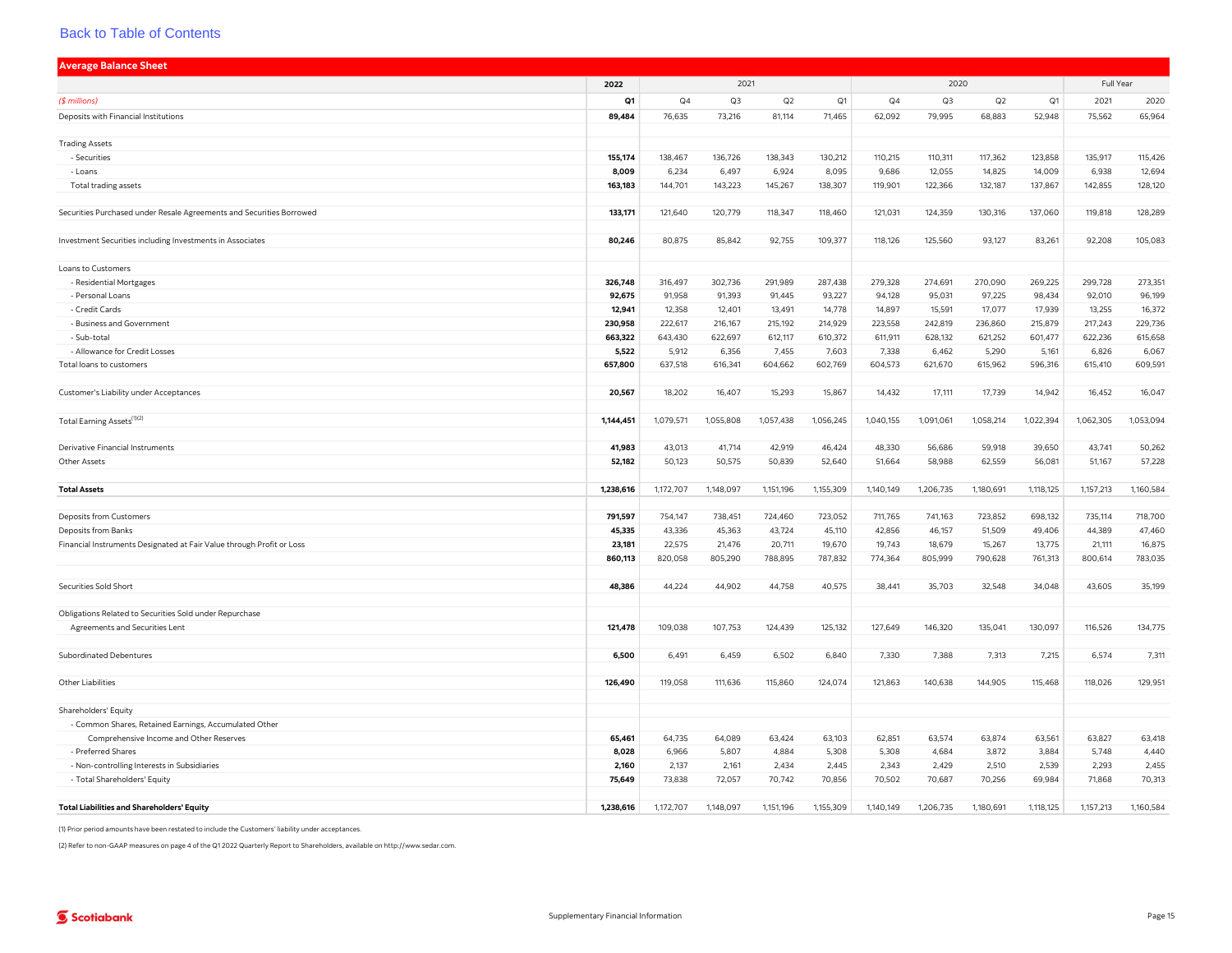<span id="page-20-0"></span>

| <b>Consolidated Statement of Changes in Equity</b>                  |                |                          |                |                |                          |                |                |                |                          |                 |          |
|---------------------------------------------------------------------|----------------|--------------------------|----------------|----------------|--------------------------|----------------|----------------|----------------|--------------------------|-----------------|----------|
|                                                                     | 2022           |                          | 2021           |                |                          |                | 2020           |                |                          | Full Year       |          |
| $$$ millions)                                                       | Q <sub>1</sub> | Q <sub>4</sub>           | Q3             | Q2             | Q1                       | Q4             | Q <sub>3</sub> | Q2             | Q <sub>1</sub>           | 2021            | 2020     |
| <b>Common Shares</b>                                                |                |                          |                |                |                          |                |                |                |                          |                 |          |
| Balance at beginning of period                                      | 18,507         | 18,493                   | 18,377         | 18,297         | 18,239                   | 18,236         | 18,231         | 18,248         | 18,264                   | 18,239          | 18,264   |
| Share issuance, net of repurchase/redemptions                       | (86)           | 14                       | 116            | 80             | 58                       | 3              | 5              | (17)           | (16)                     | 268             | (25)     |
| <b>Balance at end of period</b>                                     | 18,421         | 18,507                   | 18,493         | 18,377         | 18,297                   | 18,239         | 18,236         | 18,231         | 18,248                   | 18,507          | 18,239   |
| <b>Retained Earnings</b>                                            |                |                          |                |                |                          |                |                |                |                          |                 |          |
| Balance at beginning of period                                      | 51,354         | 50,044                   | 48,713         | 47,519         | 46,345                   | 45,689         | 45,456         | 45,418         | 44,439                   | 46,345          | 44,439   |
| Net income attributable to common shareholders of the Bank          | 2,608          | 2,411                    | 2,426          | 2,289          | 2,265                    | 1,745          | 1,332          | 1,243          | 2,262                    | 9,391           | 6,582    |
| Dividends paid to common shareholders of the Bank                   | (1, 207)       | (1,095)                  | (1,093)        | (1,092)        | (1,091)                  | (1,091)        | (1,090)        | (1,090)        | (1,092)                  | (4, 371)        | (4, 363) |
| Shares repurchased/redeemed                                         | (896)          | $\overline{\phantom{a}}$ | ÷.             |                |                          |                |                | (116)          | (214)                    |                 | (330)    |
| Other                                                               | (11)           | (6)                      | (2)            | (3)            | $\sim$                   | $\overline{z}$ | (9)            | -1             | 23                       | (11)            | 17       |
| <b>Balance at end of period</b>                                     | 51,848         | 51,354                   | 50,044         | 48,713         | 47,519                   | 46,345         | 45,689         | 45,456         | 45,418                   | 51,354          | 46,345   |
| <b>Accumulated Other Comprehensive Income (Loss)</b>                |                |                          |                |                |                          |                |                |                |                          |                 |          |
| Balance at beginning of period                                      | (5, 333)       | (3,986)                  | (3,979)        | (2,785)        | (2, 125)                 | (1,402)        | 218            | (543)          | 570                      | (2, 125)        | 570      |
| Other comprehensive income, net of income tax                       | 1,009          | (1, 347)                 | (7)            | (1, 194)       | (660)                    | (723)          | (1,620)        | 761            | (1, 113)                 | (3,208)         | (2,695)  |
| Foreign currency translation                                        | 1,030          | (803)                    | (166)          | (1, 382)       | (1,030)                  | (512)          | (1,036)        | 361            | (941)                    | (3,381)         | (2, 128) |
| Debt instruments at fair value through other comprehensive income   | (159)          | (239)                    | (124)          | (277)          | 40                       | (74)           | 254            | 61             | 52                       | (600)           | 293      |
| Equity instruments at fair value through other comprehensive income | 129            | 94                       | 73             | 141            | 146                      | (24)           | 40             | (136)          | 12                       | 454             | (108)    |
| Cash flow hedges                                                    | (240)          | (680)                    | 225            | (216)          | (182)                    | (182)          | (104)          | 200            | 75                       | (853)           | (11)     |
| Other                                                               | 249            | 281                      | (15)           | 540            | 366                      | 69             | (774)          | 275            | (311)                    | 1,172           | (741)    |
| <b>Balance at end of period</b>                                     | (4, 324)       | (5, 333)                 | (3,986)        | (3,979)        | (2,785)                  | (2, 125)       | (1, 402)       | 218            | (543)                    | (5, 333)        | (2, 125) |
| <b>Other Reserves</b>                                               |                |                          |                |                |                          |                |                |                |                          |                 |          |
| Balance at beginning of period                                      | 222            | 169                      | 348            | 356            | 360                      | 360            | 359            | 362            | 365                      | 360             | 365      |
| Share-based payments                                                | 6              | $\mathbf{1}$             | $\overline{1}$ | $\overline{1}$ | $\overline{4}$           |                | $\mathbf{1}$   | $\overline{1}$ | 3                        | $7\overline{ }$ | 5        |
| Shares issued                                                       | (13)           | (2)                      | (6)            | (9)            | (8)                      | $\sim$         | (1)            | (2)            | (6)                      | (25)            | (9)      |
| Other                                                               | 12             | 54                       | (174)          | ×.             | $\overline{\phantom{a}}$ | $\sim$         | $\mathbf{1}$   | (2)            | $\overline{\phantom{a}}$ | (120)           | (1)      |
| <b>Balance at end of period</b>                                     | 227            | 222                      | 169            | 348            | 356                      | 360            | 360            | 359            | 362                      | 222             | 360      |
| <b>Total Common Equity at End of Period</b>                         | 66,172         | 64,750                   | 64,720         | 63.459         | 63,387                   | 62,819         | 62.883         | 64,264         | 63,485                   | 64,750          | 62,819   |
| <b>Composition of Accumulated Other Comprehensive Income (Loss)</b> |                |                          |                |                |                          |                |                |                |                          |                 |          |
| Foreign currency translation                                        | (3,679)        | (4,709)                  | (3,906)        | (3,740)        | (2, 358)                 | (1, 328)       | (816)          | 220            | (141)                    |                 |          |
| Debt instruments at fair value through other comprehensive income   | (429)          | (270)                    | (31)           | 93             | 370                      | 330            | 404            | 150            | 89                       |                 |          |
| Equity instruments at fair value through other comprehensive income | 420            | 291                      | 197            | 124            | (17)                     | (163)          | (139)          | (179)          | (43)                     |                 |          |
| Cash flow hedges                                                    | (454)          | (214)                    | 466            | 241            | 457                      | 639            | 821            | 925            | 725                      |                 |          |
| Other                                                               | (182)          | (431)                    | (712)          | (697)          | (1,237)                  | (1,603)        | (1,672)        | (898)          | (1, 173)                 |                 |          |
| Total                                                               | (4, 324)       | (5, 333)                 | (3,986)        | (3,979)        | (2,785)                  | (2, 125)       | (1, 402)       | 218            | (543)                    |                 |          |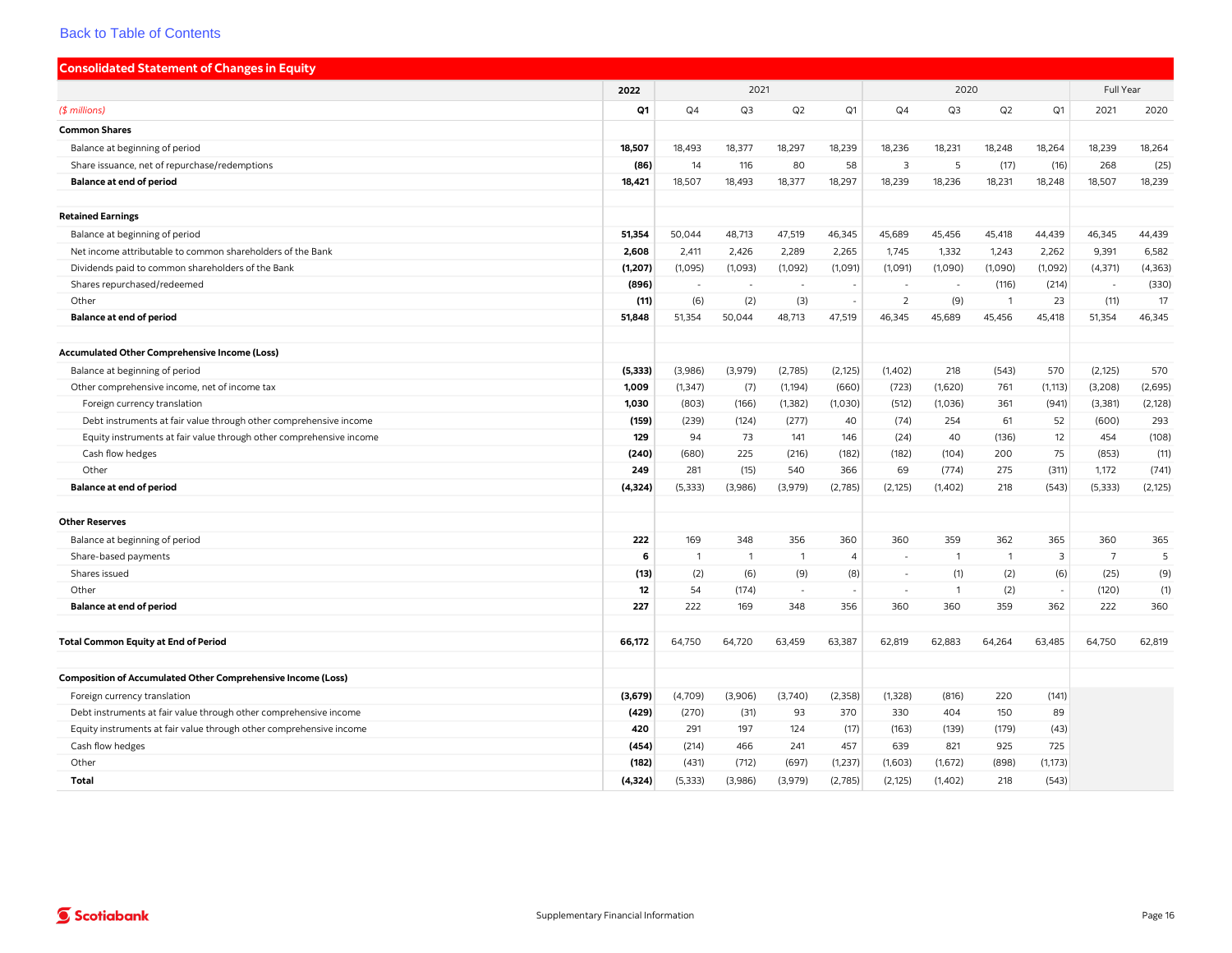| <b>Consolidated Statement of Changes in Equity (Continued)</b>                                    |                |                      |        |        |                          |        |                |                          |        |           |        |
|---------------------------------------------------------------------------------------------------|----------------|----------------------|--------|--------|--------------------------|--------|----------------|--------------------------|--------|-----------|--------|
|                                                                                                   | 2022           |                      | 2021   |        |                          |        | 2020           |                          |        | Full Year |        |
| $($$ millions)                                                                                    | Q1             | Q2<br>Q4<br>Q3<br>Q1 |        |        |                          | Q4     | Q <sub>3</sub> | Q2                       | Q1     | 2021      | 2020   |
| Preferred Shares and other Equity Instruments                                                     |                |                      |        |        |                          |        |                |                          |        |           |        |
| Balance at beginning of period                                                                    | 6,052          | 5,299                | 4,549  | 5,308  | 5,308                    | 5,308  | 3,619          | 3,884                    | 3,884  | 5,308     | 3,884  |
| Issued                                                                                            | $\blacksquare$ | 753                  | 1,250  | $\sim$ | $\sim$                   | $\sim$ | 1,689          | $\overline{\phantom{a}}$ |        | 2,003     | 1,689  |
| Repurchased/redeemed                                                                              | (500)          | $\sim$               | (500)  | (759)  | $\overline{\phantom{a}}$ |        | $\sim$         | (265)                    |        | (1,259)   | (265)  |
| Net income attributable to preferred shareholders and other equity instrument holders of the Bank | 44             | 78                   | 35     | 77     | 43                       | 82     | 23             | 66                       | 25     | 233       | 196    |
| Dividends paid to preferred shareholders and other equity instrument holders of the Bank          | (44)           | (78)                 | (35)   | (77)   | (43)                     | (82)   | (23)           | (66)                     | (25)   | (233)     | (196)  |
| <b>Balance at end of period</b>                                                                   | 5.552          | 6,052                | 5,299  | 4,549  | 5,308                    | 5,308  | 5,308          | 3.619                    | 3.884  | 6,052     | 5,308  |
| Non-Controlling Interests: Non-Controlling Interests in Subsidiaries                              |                |                      |        |        |                          |        |                |                          |        |           |        |
| Balance at beginning of period                                                                    | 2,090          | 2,142                | 2,414  | 2.442  | 2,376                    | 2,384  | 2,452          | 2,492                    | 2,670  | 2,376     | 2,670  |
| Net income attributable to non-controlling interests in subsidiaries                              | 88             | 70                   | 81     | 90     | 90                       | 72     | (51)           | 15                       | 39     | 331       | 75     |
| Other comprehensive income, net of income tax                                                     | 61             | (97)                 | (52)   | (50)   | (7)                      | (72)   | 6              | (25)                     | (77)   | (206)     | (168)  |
| Distributions to non-controlling interests                                                        | (17)           | (25)                 | (13)   | (68)   | (17)                     | (7)    | (12)           | (99)                     | (30)   | (123)     | (148)  |
| Other                                                                                             |                | $\sim$               | (288)  | $\sim$ | $\overline{\phantom{a}}$ | (1)    | (11)           | 69                       | (110)  | (288)     | (53)   |
| <b>Balance at end of period</b>                                                                   | 2.222          | 2,090                | 2,142  | 2.414  | 2.442                    | 2,376  | 2,384          | 2,452                    | 2,492  | 2,090     | 2,376  |
| <b>Total Equity at End of Period</b>                                                              | 73.946         | 72,892               | 72,161 | 70,422 | 71,137                   | 70,503 | 70,575         | 70,335                   | 69,861 | 72,892    | 70,503 |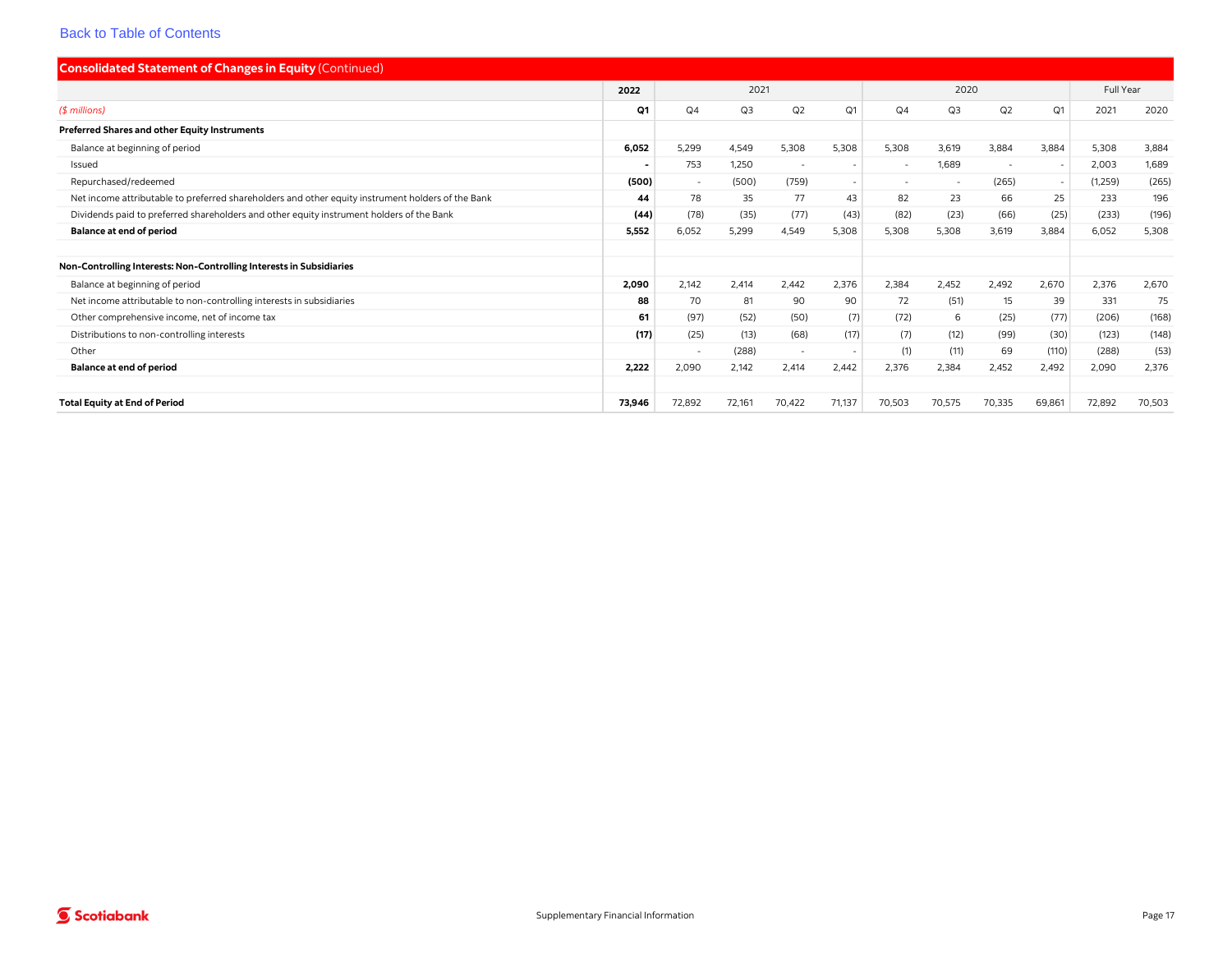<span id="page-22-0"></span>

| <b>Loans and Acceptances by Type of Borrower</b>         |                |                  |                  |            |               |            |         |                |                  |            |
|----------------------------------------------------------|----------------|------------------|------------------|------------|---------------|------------|---------|----------------|------------------|------------|
| (\$ billions)                                            |                | January 31, 2022 | October 31, 2021 |            | July 31, 2021 |            |         | April 30, 2021 | January 31, 2021 |            |
|                                                          | <b>Balance</b> | % of Total       | Balance          | % of Total | Balance       | % of Total | Balance | % of Total     | Balance          | % of Total |
| Residential mortgages                                    | 331.0          | 47.7%            | 319.7            | 48.2%      | 310.4         | 47.7%      | 296.7   | 47.1%          | 290.5            | 46.4%      |
| Personal loans                                           | 92.6           | 13.4%            | 91.5             | 13.8%      | 91.5          | 14.1%      | 90.7    | 14.4%          | 91.4             | 14.6%      |
| Credit cards                                             | 13.1           | 1.9%             | 12.5             | 1.9%       | 12.2          | 1.9%       | 12.8    | 2.0%           | 14.1             | 2.3%       |
| Personal                                                 | 436.7          | 63.0%            | 423.7            | 63.9%      | 414.1         | 63.7%      | 400.2   | 63.5%          | 396.0            | 63.3%      |
|                                                          |                |                  |                  |            |               |            |         |                |                  |            |
| Financial services                                       |                |                  |                  |            |               |            |         |                |                  |            |
| Non-bank                                                 | 30.3           | 4.3%             | 29.4             | 4.4%       | 28.6          | 4.4%       | 26.6    | 4.2%           | 26.3             | 4.2%       |
| Bank <sup>(1)</sup>                                      | 3.6            | 0.5%             | 4.4              | 0.7%       | 4.5           | 0.7%       | 4.6     | 0.7%           | 4.6              | 0.7%       |
| Wholesale and retail                                     | 28.9           | 4.1%             | 26.8             | 4.0%       | 26.4          | 4.0%       | 24.4    | 3.9%           | 24.7             | 3.9%       |
| Real estate and construction                             | 49.0           | 7.1%             | 44.8             | 6.8%       | 43.8          | 6.7%       | 40.2    | 6.4%           | 39.4             | 6.3%       |
| Energy                                                   | 9.6            | 1.4%             | 10.0             | 1.5%       | 10.9          | 1.7%       | 11.6    | 1.8%           | 11.7             | 1.9%       |
| Transportation                                           | 9.2            | 1.3%             | 9.3              | 1.4%       | 8.9           | 1.4%       | 9.1     | 1.4%           | 9.5              | 1.5%       |
| Automotive                                               | 11.1           | 1.6%             | 10.3             | 1.6%       | 10.4          | 1.6%       | 11.8    | 1.9%           | 11.7             | 1.9%       |
| Agriculture                                              | 17.0           | 2.4%             | 15.8             | 2.4%       | 16.1          | 2.5%       | 14.9    | 2.4%           | 15.1             | 2.4%       |
| Hospitality and leisure                                  | 4.0            | 0.6%             | 4.1              | 0.6%       | 4.5           | 0.7%       | 4.5     | 0.7%           | 4.9              | 0.8%       |
| Mining                                                   | 4.9            | 0.7%             | 4.3              | 0.6%       | 4.1           | 0.6%       | 4.8     | 0.8%           | 5.1              | 0.8%       |
| Metals                                                   | 2.6            | 0.4%             | 2.4              | 0.4%       | 2.3           | 0.4%       | 2.3     | 0.4%           | 2.3              | 0.4%       |
| Utilities                                                | 19.8           | 2.9%             | 18.9             | 2.9%       | 17.0          | 2.6%       | 16.7    | 2.6%           | 16.1             | 2.6%       |
| Health care                                              | 6.7            | 1.0%             | 5.5              | 0.8%       | 5.8           | 0.9%       | 5.7     | 0.9%           | 5.7              | 0.9%       |
| Technology and media                                     | 19.9           | 2.9%             | 15.9             | 2.4%       | 15.9          | 2.4%       | 16.0    | 2.5%           | 17.8             | 2.8%       |
| Chemicals                                                | 1.9            | 0.3%             | 1.5              | 0.2%       | 1.6           | 0.2%       | 1.5     | 0.2%           | 1.6              | 0.2%       |
| Food and beverage                                        | 11.1           | 1.6%             | 9.8              | 1.5%       | 9.8           | 1.5%       | 10.6    | 1.7%           | 8.9              | 1.4%       |
| Forest products                                          | 2.1            | 0.3%             | 2.0              | 0.3%       | 2.1           | 0.3%       | 2.2     | 0.3%           | 2.2              | 0.4%       |
| Other $^{(2)}$                                           | 19.7           | 2.8%             | 18.7             | 2.8%       | 18.8          | 2.9%       | 18.0    | 2.9%           | 17.5             | 2.8%       |
| Sovereign <sup>(3)</sup>                                 | 5.6            | 0.8%             | 5.4              | 0.8%       | 5.3           | 0.8%       | 4.8     | 0.8%           | 4.9              | 0.8%       |
| <b>Business and Government</b>                           | 257.0          | 37.0%            | 239.3            | 36.1%      | 236.8         | 36.3%      | 230.3   | 36.5%          | 230.0            | 36.7%      |
|                                                          |                |                  |                  |            |               |            |         |                |                  |            |
| Loans and acceptances                                    | 693.7          |                  | 663.0            | 100%       | 650.9         | 100%       | 630.5   | 100%           | 626.0            | 100%       |
| Allowance for credit losses on loans and acceptances     | (5.5)          |                  | (5.7)            |            | (6.1)         |            | (6.7)   |                | (7.7)            |            |
| Loans and Acceptances Net of Allowance for Credit Losses | 688.2          |                  | 657.3            |            | 644.8         |            | 623.8   |                | 618.3            |            |

(1) Deposit taking institutions and securities firms.

(2) Other includes \$6.4 billion in wealth management, \$2.5 billion in services and \$1.0 billion in financing products.

(3) Includes central banks, regional and local governments, supra-national agencies.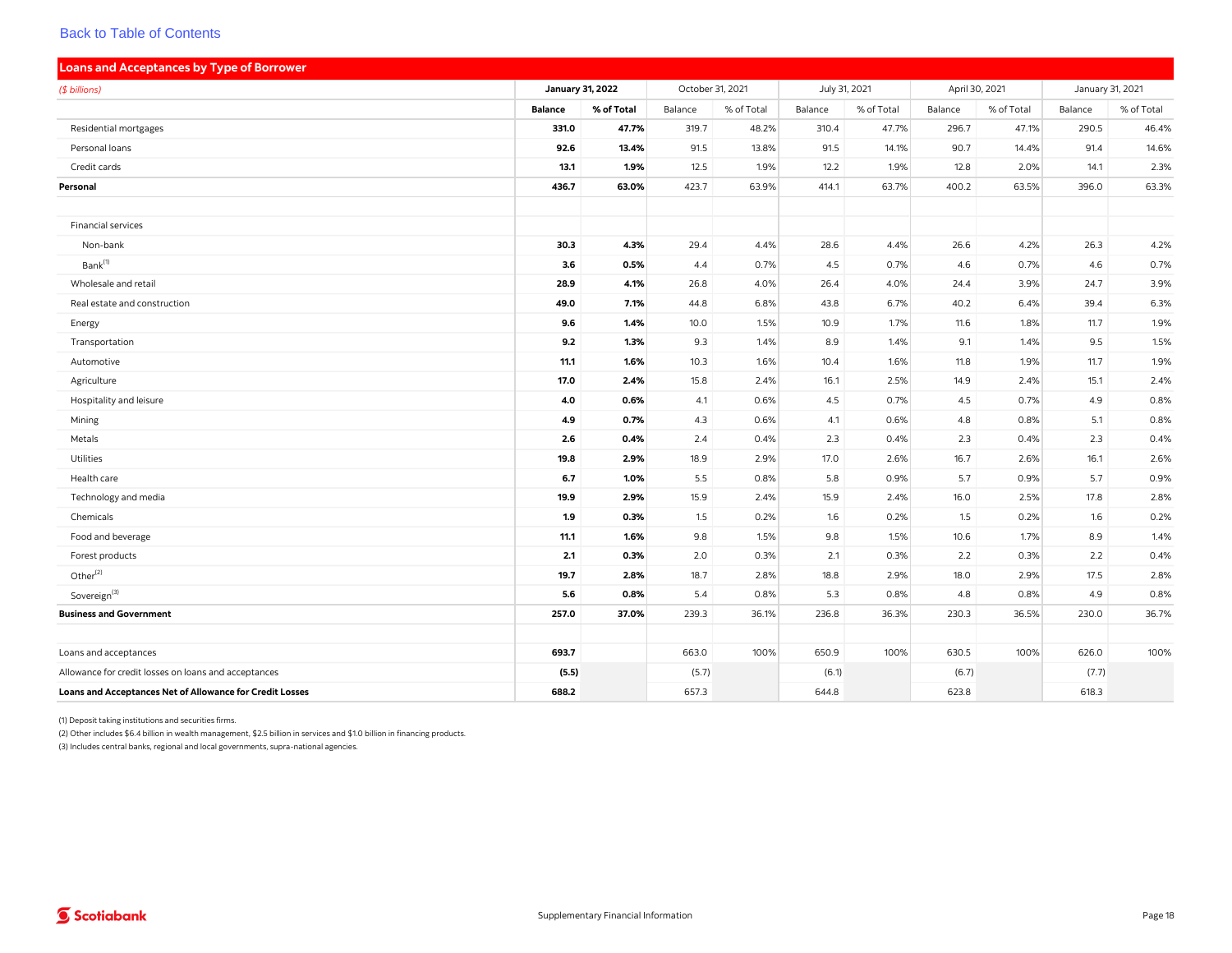<span id="page-23-0"></span>

| <b>Impaired Loans by Business Segment</b> |            |                |                |            |            |            |                |            |            |
|-------------------------------------------|------------|----------------|----------------|------------|------------|------------|----------------|------------|------------|
|                                           | 2022       |                | 2021           |            |            |            | 2020           |            |            |
| (\$ millions)                             | Q1         | Q4             | Q3             | Q2         | Q1         | Q4         | Q3             | Q2         | Q1         |
| <b>Gross Impaired Loans</b>               |            |                |                |            |            |            |                |            |            |
| Retail                                    | 616        | 614            | 624            | 714        | 755        | 707        | 833            | 933        | 888        |
| Commercial                                | 288        | 327            | 297            | 326        | 312        | 342        | 376            | 289        | 218        |
| <b>Canadian Banking</b>                   | 904        | 941            | 921            | 1,040      | 1,067      | 1,049      | 1,209          | 1,222      | 1,106      |
| Retail                                    | 1,504      | 1,537          | 1,741          | 1,945      | 2,088      | 1,799      | 1,898          | 1,899      | 1,832      |
| Caribbean & Central America               | 368        | 386            | 419            | 421        | 490        | 485        | 461            | 489        | 427        |
| Mexico                                    | 387        | 380            | 410            | 419        | 387        | 289        | 287            | 257        | 272        |
| Peru                                      | 274        | 283            | 373            | 467        | 580        | 418        | 328            | 351        | 346        |
| Chile                                     | 281        | 266            | 295            | 330        | 346        | 398        | 578            | 544        | 528        |
| Colombia                                  | 147        | 171            | 188            | 251        | 221        | 149        | 183            | 199        | 202        |
| Other <sup>(1)</sup>                      | 47         | 51             | 56             | 57         | 64         | 60         | 61             | 59         | 57         |
| Commercial                                | 1,764      | 1,733          | 1,810          | 1,812      | 1,861      | 1,877      | 1,806          | 1,683      | 1,587      |
| Caribbean & Central America               | 361        | 358            | 367            | 374        | 389        | 394        | 389            | 426        | 404        |
| Mexico                                    | 388        | 378            | 361            | 297        | 287        | 281        | 278            | 231        | 256        |
| Peru                                      | 436        | 411            | 411            | 399        | 393        | 406        | 310            | 295        | 267        |
| Chile                                     | 259        | 246            | 316            | 379        | 369        | 377        | 432            | 298        | 283        |
| Colombia                                  | 226        | 247            | 260            | 270        | 320        | 310        | 277            | 272        | 299        |
| Other $^{(2)}$                            | 94         | 93             | 95             | 93         | 103        | 109        | 120            | 161        | 78         |
| <b>International Banking</b>              | 3,268      | 3,270          | 3,551          | 3,757      | 3,949      | 3,676      | 3,704          | 3,582      | 3,419      |
| <b>Global Wealth Management</b>           | 32         | 26             | 28             | 33         | 39         | 26         | 26             | 31         | 27         |
| Canada                                    | 130        | 134            | 151            | 156        | 74         | 57         | 77             | 138        | 113        |
| U.S.A.                                    | 16         | 24             | 17             | 49         | 57         | 116        | 73             | 78         | 23         |
| Europe                                    | 30         | 30             | 31             | 39         | 49         | 85         | 15             | 23         | 29         |
| Asia                                      | 55         | 31             | 36             | 42         | 44         | 44         | 44             | 46         | 53         |
| <b>Global Banking and Markets</b>         | 231        | 219            | 235            | 286        | 224        | 302        | 209            | 285        | 218        |
|                                           | 4,435      | 4,456          | 4,735          | 5,116      | 5,279      | 5,053      | 5,148          | 5,120      | 4,770      |
| <b>Total gross impaired loans</b>         |            |                |                |            |            |            |                |            |            |
|                                           |            |                |                |            |            |            |                |            |            |
| Net Impaired Loans <sup>(3)</sup>         |            |                |                |            |            |            |                |            |            |
| Retail<br>Commercial                      | 336<br>151 | 314<br>191     | 279<br>180     | 339<br>199 | 413<br>172 | 381<br>193 | 524<br>217     | 649<br>165 | 619<br>121 |
|                                           |            |                |                |            |            |            |                |            |            |
| <b>Canadian Banking</b>                   | 487        | 505            | 459            | 538        | 585        | 574        | 741            | 814        | 740        |
| Retail                                    | 818        | 840            | 970            | 1,093      | 1,179      | 916        | 1,152          | 1,244      | 1,223      |
| Caribbean & Central America               | 215        | 228            | 241            | 238        | 278        | 280        | 292            | 320        | 267        |
| Mexico                                    | 239<br>76  | 238<br>78      | 246<br>159     | 246<br>228 | 255<br>253 | 186<br>73  | 207<br>55      | 188<br>142 | 195<br>181 |
| Peru                                      |            |                |                | 221        |            | 286        | 473            | 455        | 439        |
| Chile<br>Colombia                         | 190<br>93  | 179<br>111     | 195<br>124     | 155        | 249<br>138 | 90         | 118            | 129        | 133        |
| Other <sup>(1)</sup>                      | 5          | 6              | -5             | 5          |            |            | $\overline{7}$ | 10         | 8          |
| Commercial                                | 1,279      | 1,259          | 1,331          | 1,282      | 1,320      | 1,347      | 1,296          | 1,162      | 1,076      |
| Caribbean & Central America               | 324        | 316            | 326            | 329        | 344        | 345        | 340            | 363        | 346        |
| Mexico                                    | 255        | 251            | 232            | 161        | 159        | 162        | 172            | 134        | 144        |
| Peru                                      | 287        | 269            | 269            | 260        | 245        | 253        | 163            | 140        | 123        |
| Chile                                     | 156        | 153            | 221            | 245        | 238        | 256        | 305            | 209        | 202        |
| Colombia                                  | 202        | 219            | 226            | 231        | 273        | 267        | 235            | 211        | 229        |
| Other <sup>(2)</sup>                      | 55         | 51             | 57             | 56         | 61         | 64         | 81             | 105        | 32         |
| <b>International Banking</b>              | 2,097      | 2,099          | 2,301          | 2,375      | 2,499      | 2,263      | 2,448          | 2,406      | 2,299      |
| <b>Global Wealth Management</b>           | 23         | 17             | 20             | 22         | 28         | 18         | 19             | 23         | 20         |
| Canada                                    | 125        | 127            | 146            | 148        | 67         | 52         | 59             | 116        | 102        |
| U.S.A.                                    | 16         | 20             | 16             | 47         | 54         | 112        | 69             | 72         | 19         |
| Europe                                    | 28         | 29             | 30             | 35         | 38         | 61         | 7              | 17         | 25         |
| Asia                                      | 36         | $\overline{4}$ | $\overline{4}$ | 13         | 14         | 16         | 18             | 25         | 28         |
| <b>Global Banking and Markets</b>         | 205        | 180            | 196            | 243        | 173        | 241        | 153            | 230        | 174        |
| <b>Total Net Impaired Loans</b>           | 2.812      | 2.801          | 2.976          | 3.178      | 3.285      | 3.096      | 3.361          | 3.473      | 3.233      |
|                                           |            |                |                |            |            |            |                |            |            |

(1) Includes Uruguay. (2) Includes Brazil and Uruguay. (3) Excludes Letters of Credit (LCs).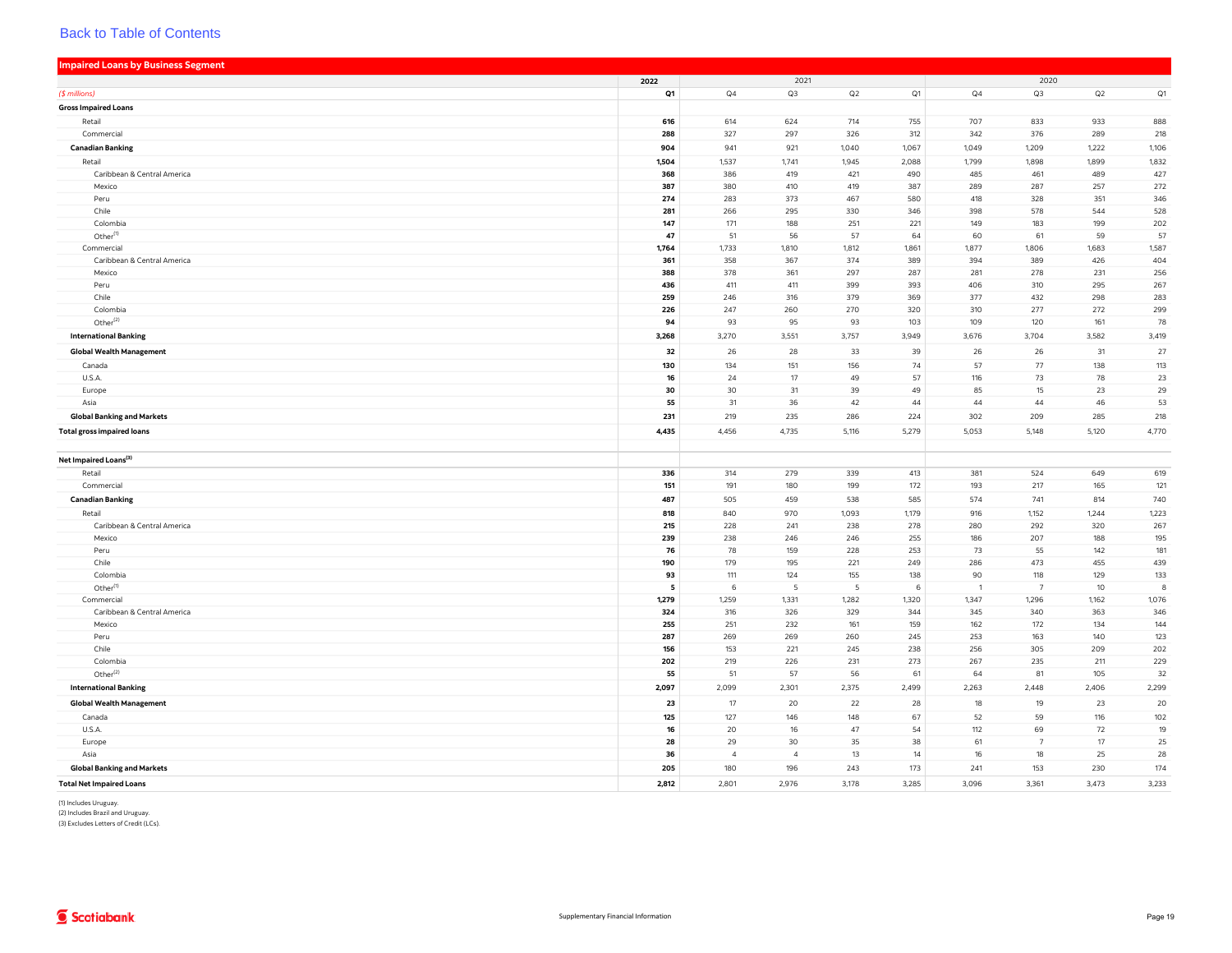<span id="page-24-0"></span>

| <b>Changes in Gross Impaired Loans by Business Segment</b> |                               |                  |                                  |               |                         |                                    |                                 |                                                     |                                    |
|------------------------------------------------------------|-------------------------------|------------------|----------------------------------|---------------|-------------------------|------------------------------------|---------------------------------|-----------------------------------------------------|------------------------------------|
|                                                            | 2022                          |                  | 2021                             |               |                         |                                    | 2020                            |                                                     |                                    |
| (\$ millions)                                              | Q1                            | Q <sub>4</sub>   | Q3                               | Q2            | Q1                      | Q <sub>4</sub>                     | Q3                              | Q2                                                  | Q1                                 |
| <b>Balance at Beginning of Period</b> <sup>(1)</sup>       | 4,456                         | 4,735            | 5,116                            | 5,279         | 5,053                   | 5,148                              | 5,120                           | 4,770                                               | 5,135                              |
| <b>Net Classifications</b>                                 |                               |                  |                                  |               |                         |                                    |                                 |                                                     |                                    |
| <b>Canadian Retail</b>                                     |                               |                  |                                  |               |                         |                                    |                                 |                                                     |                                    |
| New classifications                                        | 380                           | 350              | 328                              | 415           | 457                     | 293                                | 444                             | 574                                                 | 572                                |
| Declassifications                                          | (113)                         | (101)            | (113)                            | (121)         | (95)                    | (116)                              | (189)                           | (145)                                               | (137)                              |
| Payments                                                   | (105)                         | (109)            | (125)                            | (121)         | (103)                   | (91)                               | (100)                           | (111)                                               | (125)                              |
| Sales                                                      |                               |                  |                                  |               |                         |                                    |                                 |                                                     |                                    |
| Net classifications                                        | 162                           | 140              | 90                               | 173           | 259                     | 86                                 | 155                             | 318                                                 | 310                                |
| <b>Canadian Commercial</b>                                 |                               |                  |                                  |               |                         |                                    |                                 |                                                     |                                    |
| New classifications                                        | 18                            | 69               | 41                               | 69            | 35                      | 53                                 | 152                             | 113                                                 | 52                                 |
| Declassifications                                          |                               |                  | (11)                             |               |                         |                                    |                                 | $\overline{\phantom{a}}$                            | (3)                                |
| Payments                                                   | (42)                          | (25)             | (18)                             | (7)           | (32)                    | (30)                               | (9)                             | (11)                                                | (22)                               |
| Sales                                                      |                               |                  |                                  |               |                         |                                    |                                 |                                                     |                                    |
| Net classifications                                        | (24)                          | 44               | $12\,$                           | 62            | $\overline{\mathbf{3}}$ | 23                                 | 143                             | 102                                                 | 27                                 |
| <b>International Retail</b>                                |                               |                  |                                  |               |                         |                                    |                                 |                                                     |                                    |
| New classifications                                        | 660                           | 721              | 1,063                            | 1,351         | 1,162                   | 750                                | 852                             | 934                                                 | 1,032                              |
| Declassifications                                          | (196)                         | (217)            | (240)                            | (246)         | (263)                   | (316)                              | (347)                           | (289)                                               | (259)                              |
| Payments                                                   | (183)                         | (173)            | (179)                            | (182)         | (83)                    | (129)                              | (63)                            | (86)                                                | (157)                              |
| Sales                                                      |                               |                  | (21)                             |               |                         |                                    |                                 |                                                     |                                    |
| Net classifications                                        | 281                           | 331              | 623                              | 923           | 816                     | 305                                | 442                             | 559                                                 | 616                                |
| <b>International Commercial</b>                            |                               |                  |                                  |               |                         |                                    |                                 |                                                     |                                    |
| New classifications                                        | 62                            | 97               | 159                              | 109           | 78                      | 243                                | 305                             | 196                                                 | 66                                 |
| Declassifications                                          |                               | (3)              |                                  | (9)           |                         |                                    | (42)                            |                                                     |                                    |
| Payments                                                   | (22)                          | (81)             | (48)                             | (25)          | (33)                    | (63)                               | (35)                            | (34)                                                | (60)                               |
| Sales                                                      | 40                            | 13               | 111                              | 75            | 45                      | 180                                | 228                             | 162                                                 | $\,$ 6                             |
| Net classifications                                        |                               |                  |                                  |               |                         |                                    |                                 |                                                     |                                    |
| <b>Global Wealth Management</b>                            |                               |                  |                                  |               |                         |                                    |                                 |                                                     |                                    |
| New classifications                                        | 8                             | $\sim$           | (4)                              | (3)           | 14                      | $\overline{\phantom{a}}$           | (4)                             | $\overline{\mathbf{3}}$                             | $\overline{2}$                     |
| Declassifications                                          |                               | $\sim$           |                                  |               |                         | $\sim$                             |                                 |                                                     |                                    |
| Payments                                                   | $\overline{\phantom{a}}$      | $\sim$           | (1)                              | (2)           |                         |                                    | ÷                               | $\overline{\phantom{a}}$                            | $\overline{\phantom{a}}$<br>$\sim$ |
| Sales<br>Net classifications                               | $\overline{\phantom{a}}$<br>8 | $\sim$<br>$\sim$ | (5)                              | (5)           | 14                      | $\overline{\phantom{a}}$<br>$\sim$ | $\overline{\phantom{a}}$<br>(4) | $\overline{\phantom{m}}$<br>$\overline{\mathbf{3}}$ | $\overline{2}$                     |
|                                                            |                               |                  |                                  |               |                         |                                    |                                 |                                                     |                                    |
| <b>Global Banking and Markets</b>                          |                               |                  |                                  |               |                         |                                    |                                 |                                                     |                                    |
| New classifications                                        | 34                            | $\sim$           | $\overline{1}$                   | 105           | 29                      | 180                                | 11                              | 79                                                  | 120                                |
| Declassifications<br>Payments                              | (8)                           | (11)             | (32)<br>(9)                      | (7)<br>(16)   | (67)                    | (51)<br>(5)                        | (51)                            | (3)                                                 | (112)                              |
| Sales                                                      | (13)                          |                  | (4)                              |               | (6)                     | (5)                                | (4)                             |                                                     |                                    |
| Net classifications                                        | 13                            | (11)             | (44)                             | 82            | (44)                    | 119                                | (44)                            | 76                                                  | (1)<br>$\overline{7}$              |
| <b>Total</b>                                               | 480                           | 517              | 787                              | 1,310         | 1,093                   | 713                                | 920                             | 1,220                                               | 968                                |
|                                                            |                               |                  |                                  |               |                         |                                    |                                 |                                                     |                                    |
|                                                            |                               |                  |                                  |               |                         |                                    |                                 |                                                     |                                    |
| Write-offs                                                 |                               |                  |                                  |               |                         |                                    |                                 |                                                     |                                    |
| Canadian retail                                            | (160)                         | (150)            | (180)                            | (214)         | (211)                   | (212)                              | (254)                           | (273)                                               | (284)                              |
| Canadian commercial                                        | (14)                          | (13)             | (41)                             | (48)          | (29)                    | (57)                               | (55)                            | (31)                                                | (20)                               |
| International retail<br>International commercial           | (359)<br>(51)                 | (485)<br>(52)    | (812)<br>(101)                   | (942)<br>(44) | (492)<br>(33)           | (376)<br>(88)                      | (415)<br>(97)                   | (473)<br>(36)                                       | (583)<br>(49)                      |
| Global Wealth Management                                   | (3)                           | (1)              | (1)                              |               |                         |                                    | (1)                             |                                                     |                                    |
| Global Banking and Markets                                 | (6)                           | (5)              | (9)                              | (13)          | (25)                    | (26)                               | (33)                            | (15)                                                | (27)                               |
| <b>Total</b>                                               | (593)                         | (706)            | (1, 144)                         | (1,261)       | (790)                   | (759)                              | (855)                           | (828)                                               | (963)                              |
|                                                            |                               |                  |                                  |               |                         |                                    |                                 |                                                     |                                    |
| Forex <sup>(1)</sup> / Other                               |                               |                  |                                  |               |                         |                                    |                                 |                                                     |                                    |
| Canadian retail                                            | $\overline{\phantom{a}}$      | $\sim$           | $\sim$                           | $\sim$        | $\sim$                  | $\sim$                             | (1)                             | $\sim$                                              | (16)                               |
| Canadian commercial                                        | (1)                           | (1)              |                                  |               | (4)                     |                                    | (1)                             | $\sim$                                              | $\overline{2}$                     |
| International retail                                       | 45                            | (50)             | (15)                             | (124)         | (35)                    | (28)                               | (28)                            | (19)                                                | (247)                              |
| International commercial                                   | 42                            | (38)             | (12)                             | (80)          | (28)                    | (21)                               | (8)                             | (30)                                                | (125)                              |
| Global Wealth Management<br>Global Banking and Markets     | $\mathbf{1}$<br>5             | (1)              | $\overline{1}$<br>$\overline{2}$ | (1)           | (1)                     |                                    | $\overline{1}$                  | $\overline{1}$<br>6                                 | 15<br>$\overline{1}$               |
|                                                            |                               |                  |                                  | (7)           | (9)                     |                                    |                                 |                                                     |                                    |
| <b>Total</b>                                               | 92                            | (90)             | (24)                             | (212)         | (77)                    | (49)                               | (37)                            | (42)                                                | (370)                              |
| Balance at End of Period <sup>(1)</sup>                    | 4,435                         | 4,456            | 4,735                            | 5,116         | 5,279                   | 5,053                              | 5,148                           | 5,120                                               | 4,770                              |

(1) Includes divestiture impact for GILs in Forex/Other in International Banking.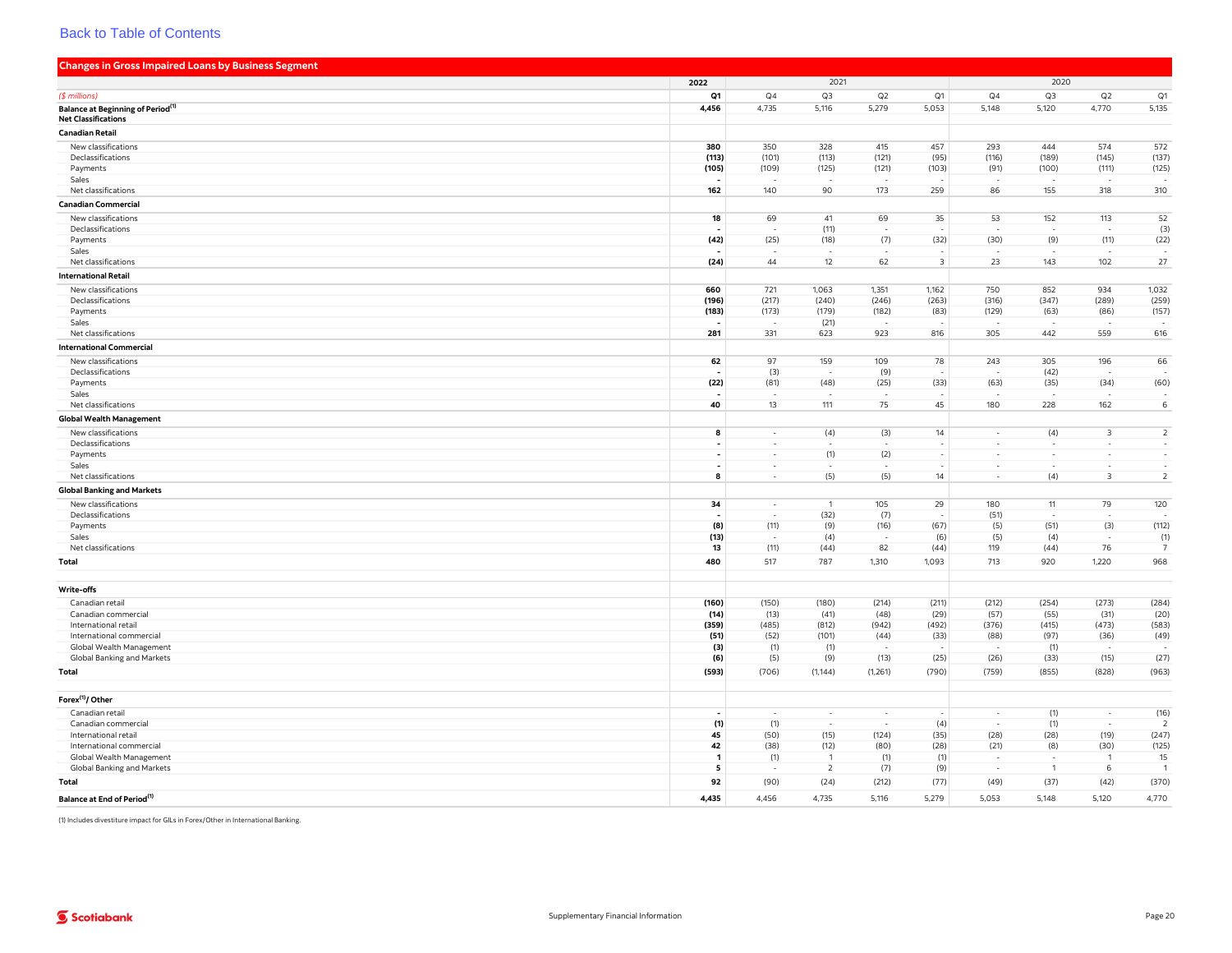<span id="page-25-0"></span>

| <b>Allowance for Credit Losses &amp; Other Reserves</b>                              |           |                |           |           |                |           |           |            |            |
|--------------------------------------------------------------------------------------|-----------|----------------|-----------|-----------|----------------|-----------|-----------|------------|------------|
|                                                                                      | 2022      |                | 2021      |           |                |           | 2020      |            |            |
| (\$ millions)                                                                        | Q1        | Q <sub>4</sub> | Q3        | Q2        | Q1             | Q4        | Q3        | Q2         | Q1         |
| <b>Impaired Loans - Stage 3</b>                                                      |           |                |           |           |                |           |           |            |            |
| Balance beginning of period                                                          | 1,655     | 1,759          | 1,938     | 1,994     | 1,957          | 1,776     | 1,643     | 1,533      | 1,595      |
| Provision for credit losses <sup>(1</sup>                                            | 405       | 511            | 841       | 1,192     | 762            | 835       | 928       | 870        | 835        |
| Write-offs                                                                           | (593)     | (706)          | (1, 144)  | (1, 261)  | (790)          | (759)     | (855)     | (828)      | (963)      |
| Recoveries                                                                           | 136       | 146            | 161       | 120       | 116            | 127       | 105       | 96         | 136        |
| Foreign currency adjustment and other                                                | 20        | (55)           | (37)      | (107)     | (51)           | (22)      | (45)      | (28)       | (70)       |
| Balance end of period                                                                | 1,623     | 1,655          | 1,759     | 1,938     | 1,994          | 1,957     | 1,776     | 1,643      | 1,533      |
| Performing Loans - Stage 1 and 2                                                     |           |                |           |           |                |           |           |            |            |
| Balance beginning of period                                                          | 3,971     | 4,320          | 4,778     | 5,596     | 5,682          | 5,445     | 4,362     | 3,488      | 3,482      |
| Provision for credit losses <sup>(1)</sup>                                           | (183)     | (343)          | (461)     | (696)     | $\overline{2}$ | 296       | 1,253     | 976        | 91         |
| Foreign currency adjustment and other                                                | 81        | (6)            | 3         | (122)     | (88)           | (59)      | (170)     | (102)      | (85)       |
| Balance end of period                                                                | 3,869     | 3,971          | 4,320     | 4,778     | 5,596          | 5,682     | 5,445     | 4,362      | 3,488      |
|                                                                                      |           |                |           |           |                |           |           |            |            |
| Allowance for credit losses on loans                                                 | 5,492     | 5,626          | 6,079     | 6,716     | 7,590          | 7,639     | 7,221     | 6,005      | 5,021      |
| Allowance for credit losses on off-balance sheet exposures                           | 55        | 65             | 87        | 100       | 137            | 101       | 90        | 36         | 50         |
| Allowance for Credit Losses on acceptances and other financial assets <sup>(2)</sup> | 36        | 40             | 66        | 77        | 83             | 80        | 92        | 38         | 24         |
| <b>Total allowance for credit losses</b>                                             | 5,583     | 5,731          | 6,232     | 6,893     | 7,810          | 7,820     | 7,403     | 6,079      | 5,095      |
| Allowance for Credit Losses by Business Segment                                      |           |                |           |           |                |           |           |            |            |
| <b>Canadian Banking</b>                                                              | 2,075     | 2,255          | 2,476     | 2,580     | 2,655          | 2,648     | 2,551     | 2,056      | 1,660      |
| Retail                                                                               | 1,723     | 1,863          | 2,009     | 2,056     | 2,064          | 2,051     | 1,986     | 1,667      | 1,386      |
| Commercial                                                                           | 352       | 392            | 467       | 524       | 591            | 597       | 565       | 389        | 274        |
| <b>International Banking</b>                                                         | 3.271     | 3.219          | 3.446     | 3,965     | 4,736          | 4.742     | 4.456     | 3.736      | 3,294      |
| Retail                                                                               | 2,514     | 2,477          | 2,672     | 3,123     | 3,853          | 3,862     | 3,630     | 2,955      | 2,578      |
| Caribbean & Central America                                                          | 507       | 524            | 557       | 592       | 680            | 716       | 677       | 598        | 515        |
| Mexico                                                                               | 494       | 474            | 526       | 569       | 603            | 576       | 547       | 440        | 431        |
| Peru                                                                                 | 574       | 538            | 584       | 725       | 1.174          | 1,242     | 1,070     | 847        | 643        |
| Chile                                                                                | 563       | 541            | 571       | 600       | 592            | 584       | 648       | 549        | 502        |
| Colombia                                                                             | 299       | 319            | 346       | 547       | 702            | 638       | 580       | 426        | 399        |
| Other <sup>(3)</sup>                                                                 | 77        | 81             | 88        | 90        | 102            | 106       | 108       | 95         | 88         |
| Commercial                                                                           | 757       | 742            | 774       | 842       | 883            | 880       | 826       | 781        | 716        |
| Caribbean & Central America                                                          | 71        | 74             | 84        | 90        | 94             | 105       | 104       | 111        | 90         |
| Mexico                                                                               | 209       | 208            | 202       | 213       | 204            | 194       | 165       | 133        | 129        |
| Peru<br>Chile                                                                        | 201       | 190            | 194       | 192       | 205            | 212       | 197       | 200<br>165 | 180<br>149 |
|                                                                                      | 157<br>52 | 146<br>58      | 160<br>74 | 205<br>84 | 209<br>103     | 199<br>97 | 200<br>94 | 95         | 100        |
| Colombia<br>Other <sup>(4)</sup>                                                     | 67        | 66             | 60        | 58        | 68             | 73        | 66        | 77         | 68         |
| <b>Global Wealth Management</b>                                                      | 20        | 23             | 22        | 23        | 24             | 21        | 19        | 19         | 17         |
| <b>Global Banking and Markets</b>                                                    | 217       | 234            | 288       | 325       | 395            | 409       | 377       | 268        | 124        |
| Other                                                                                |           |                |           |           |                |           |           |            |            |
| Total allowance for credit losses by business segment                                | 5,583     | 5,731          | 6,232     | 6,893     | 7,810          | 7,820     | 7,403     | 6,079      | 5,095      |
| Allowance for Credit Losses on Loans by Type of Borrower                             |           |                |           |           |                |           |           |            |            |
| Impaired Loans - Stage 3                                                             | 1,623     | 1,655          | 1,759     | 1,938     | 1,994          | 1,957     | 1,776     | 1,643      | 1,533      |
| Residential mortgages                                                                | 395       | 374            | 403       | 410       | 406            | 392       | 324       | 296        | 288        |
| Personal loans                                                                       | 574       | 626            | 715       | 821       | 849            | 820       | 734       | 647        | 593        |
| Credit cards                                                                         |           |                |           |           |                |           |           |            |            |
| Business and government                                                              | 654       | 655            | 641       | 707       | 739            | 745       | 718       | 700        | 652        |
| Performing Loans - Stage 1 and 2                                                     | 3,869     | 3,971          | 4,320     | 4,778     | 5,596          | 5,682     | 5,445     | 4,362      | 3,488      |
| Residential mortgages                                                                | 440       | 428            | 435       | 431       | 458            | 492       | 498       | 410        | 351        |
| Personal loans                                                                       | 1,675     | 1,715          | 1,835     | 1,985     | 2,301          | 2,335     | 2,226     | 1,798      | 1,497      |
| Credit cards                                                                         | 1,165     | 1,211          | 1,306     | 1,545     | 1,915          | 1,886     | 1,845     | 1,482      | 1,244      |
| Business and government                                                              | 589       | 617            | 744       | 817       | 922            | 969       | 876       | 672        | 396        |
| Allowance for Credit Losses on Loans                                                 | 5,492     | 5,626          | 6,079     | 6,716     | 7,590          | 7,639     | 7,221     | 6,005      | 5,021      |
|                                                                                      |           |                |           |           |                |           |           |            |            |

(1) Includes provision for credit losses on all financial assets.

(2) Other financial assets include debt securities, deposits with financial institutions, accrued interest and reverse repos.

(3) Includes Uruguay. (4) Includes Brazil and Uruguay.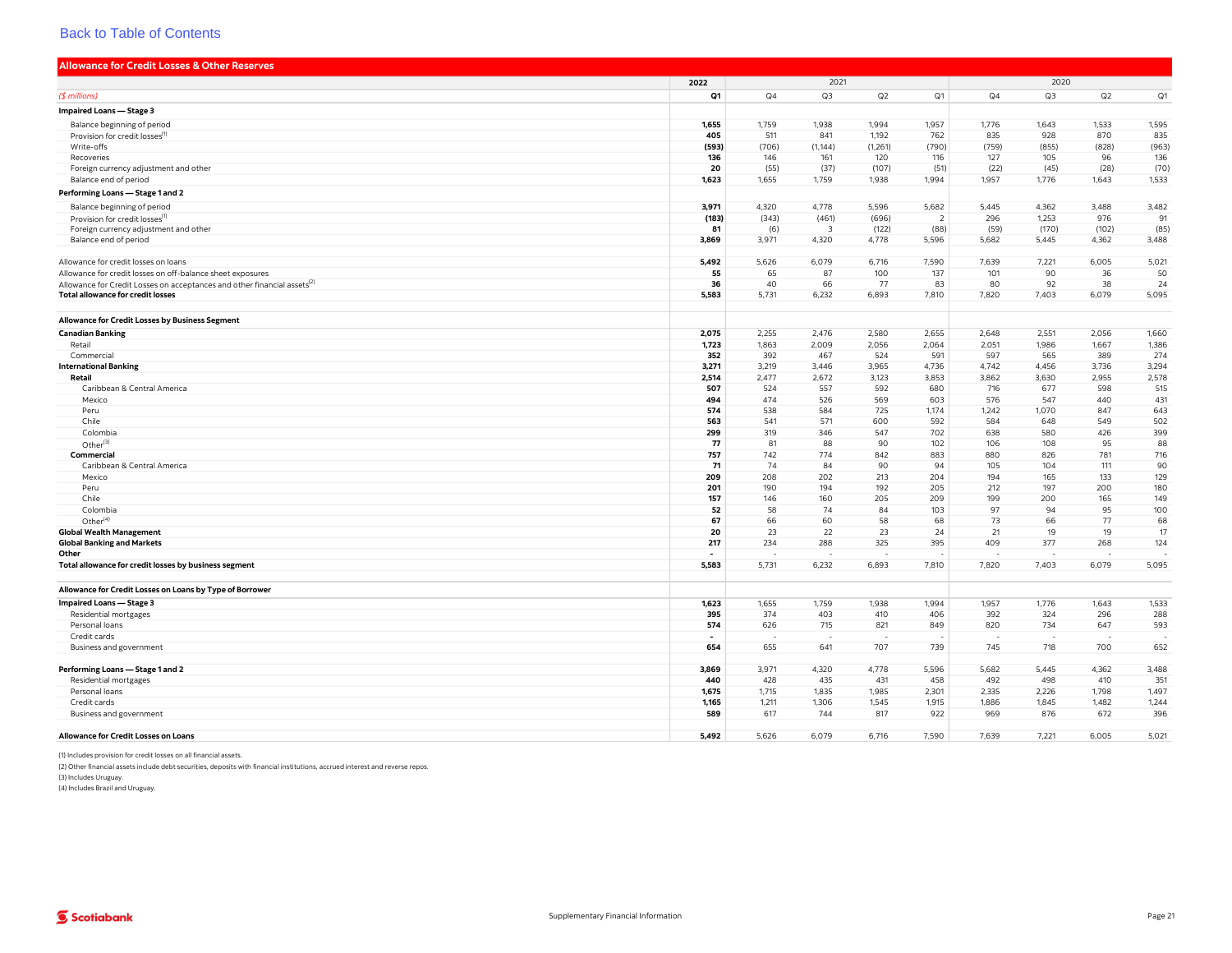|                                                  |                          | <b>January 31, 2022</b>               |              |                | October 31, 2021               |       | January 31, 2021 |                                |                |  |  |
|--------------------------------------------------|--------------------------|---------------------------------------|--------------|----------------|--------------------------------|-------|------------------|--------------------------------|----------------|--|--|
|                                                  |                          | Allowance for<br><b>Credit Losses</b> |              |                | Allowance for<br>Credit Losses |       |                  | Allowance for<br>Credit Losses |                |  |  |
| $($$ millions)                                   | Gross                    | Stage 3                               | <b>Net</b>   | Gross          | Stage 3                        | Net   | Gross            | Stage 3                        | Net            |  |  |
| Residential mortgages                            | 1,320                    | 395                                   | 925          | 1,331          | 374                            | 957   | 1,563            | 406                            | 1,157          |  |  |
| Personal loans                                   | 820                      | 574                                   | 246          | 833            | 626                            | 207   | 1,302            | 849                            | 453            |  |  |
| Credit cards <sup>(1)</sup>                      | $\overline{\phantom{a}}$ | $\sim$                                | $\sim$       | $\overline{a}$ | $\overline{\phantom{a}}$       |       | $\sim$           | $\overline{\phantom{a}}$       |                |  |  |
| Personal                                         | 2,140                    | 969                                   | 1,171        | 2,164          | 1,000                          | 1,164 | 2,865            | 1,255                          | 1,610          |  |  |
| Financial services                               |                          |                                       |              |                |                                |       |                  |                                |                |  |  |
| Non-bank                                         | 34                       | 5                                     | 29           | 34             | 6                              | 28    | 43               | $\mathsf 9$                    | 34             |  |  |
| Bank                                             | $\mathbf{1}$             | $\blacksquare$                        | $\mathbf{1}$ | $\overline{2}$ | $\overline{2}$                 |       | 2                | 2                              |                |  |  |
| Wholesale and retail                             | 468                      | 212                                   | 256          | 473            | 209                            | 264   | 516              | 230                            | 286            |  |  |
| Real estate and construction                     | 343                      | 67                                    | 276          | 339            | 67                             | 272   | 269              | 64                             | 205            |  |  |
| Energy                                           | 84                       | 20                                    | 64           | 86             | 18                             | 68    | 161              | 29                             | 132            |  |  |
| Transportation                                   | 77                       | 22                                    | 55           | 79             | 21                             | 58    | 185              | 61                             | 124            |  |  |
| Automotive                                       | 38                       | 20                                    | 18           | 36             | 20                             | 16    | 41               | 24                             | 17             |  |  |
| Agriculture                                      | 201                      | 70                                    | 131          | 207            | 72                             | 135   | 240              | 100                            | 140            |  |  |
| Hospitality and leisure                          | 89                       | 9                                     | 80           | 85             | $\overline{7}$                 | 78    | 53               | $\mathbf{3}$                   | 50             |  |  |
| Mining                                           | 22                       | $\mathbf{2}$                          | 20           | 21             | $\overline{2}$                 | 19    | 26               | $\overline{2}$                 | 24             |  |  |
| Metals                                           | 86                       | 27                                    | 59           | 96             | 35                             | 61    | 115              | 36                             | 79             |  |  |
| Utilities                                        | 165                      | 5                                     | 160          | 129            | $\overline{4}$                 | 125   | 133              | 13                             | 120            |  |  |
| Health care                                      | 55                       | 27                                    | 28           | 68             | 25                             | 43    | 72               | 23                             | 49             |  |  |
| Technology and media                             | 56                       | 21                                    | 35           | 58             | 20                             | 38    | 35               | 11                             | 24             |  |  |
| Chemicals                                        | 6                        | $\overline{\mathbf{3}}$               | 3            | 6              | $\mathbf{3}$                   | 3     | 6                | $\overline{2}$                 | $\overline{4}$ |  |  |
| Food and beverage                                | 89                       | 35                                    | 54           | 91             | 34                             | 57    | 105              | 38                             | 67             |  |  |
| Forest products                                  | 86                       | 24                                    | 62           | 94             | 25                             | 69    | 15               | 8                              | $\overline{7}$ |  |  |
| Other                                            | 166                      | 80                                    | 86           | 166            | 81                             | 85    | 173              | 79                             | 94             |  |  |
| Sovereign                                        | 229                      | 5                                     | 224          | 222            | $\overline{4}$                 | 218   | 224              | 5                              | 219            |  |  |
| <b>Business &amp; Government</b>                 | 2,295                    | 654                                   | 1,641        | 2,292          | 655                            | 1,637 | 2,414            | 739                            | 1,675          |  |  |
| <b>Impaired Loans, Net of Related Allowances</b> | 4,435                    | 1,623                                 | 2,812        | 4,456          | 1,655                          | 2,801 | 5,279            | 1,994                          | 3,285          |  |  |
|                                                  |                          |                                       |              |                |                                |       |                  |                                |                |  |  |

<span id="page-26-0"></span>Impaired Loans by Type of Borrower

(1) The Bank writes off credit receivables at 180 days, on transfer from performing loans to impaired.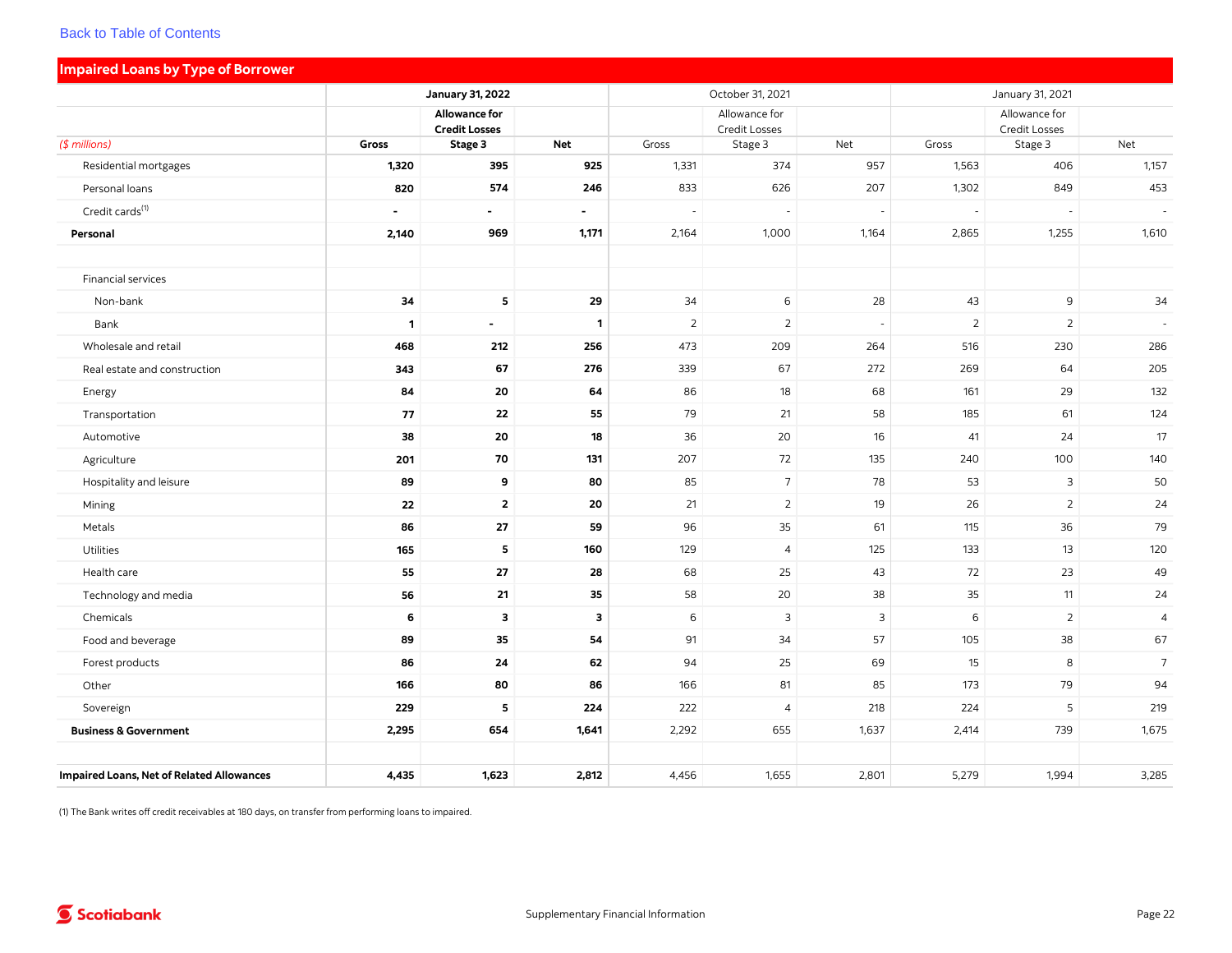<span id="page-27-0"></span>

| <b>Provision for Credit Losses (PCL) by Business Segment</b>                         |                          |                          |                |                |                          |                |                |                                  |                         |                          |                          |              |                |                          |                |
|--------------------------------------------------------------------------------------|--------------------------|--------------------------|----------------|----------------|--------------------------|----------------|----------------|----------------------------------|-------------------------|--------------------------|--------------------------|--------------|----------------|--------------------------|----------------|
|                                                                                      | Q1/22                    |                          |                |                | Q4/21                    |                |                | Q3/21                            |                         |                          | Q2/21                    |              |                | Q1/21                    |                |
|                                                                                      | <b>Stage</b><br>1&2      | <b>Stage</b><br>3        | Total<br>PCL   | Stage<br>1&2   | Stage<br>3               | Total<br>PCL   | Stage<br>1&2   | Stage<br>$\overline{\mathbf{3}}$ | Total<br>PCL            | Stage<br>1&2             | Stage<br>3               | Total<br>PCL | Stage<br>1&2   | Stage<br>$\overline{3}$  | Total<br>PCL   |
| Total PCL (\$ millions)                                                              |                          |                          |                |                |                          |                |                |                                  |                         |                          |                          |              |                |                          |                |
| Retail                                                                               | (119)                    | 106                      | (13)           | (102)          | 70                       | (32)           | (16)           | 108                              | 92                      | (46)                     | 209                      | 163          | (2)            | 191                      | 189            |
| Commercial                                                                           | (41)                     | 19                       | (22)           | (93)           | 29                       | (64)           | (50)           | 27                               | (23)                    | (51)                     | 33                       | (18)         | $\overline{3}$ | 23                       | 26             |
| <b>Canadian Banking</b>                                                              | (160)                    | 125                      | (35)           | (195)          | 99                       | (96)           | (66)           | 135                              | 69                      | (97)                     | 242                      | 145          | $\overline{1}$ | 214                      | 215            |
| Retail                                                                               | (8)                      | 232                      | 224            | (75)           | 341                      | 266            | (346)          | 644                              | 298                     | (531)                    | 881                      | 350          | $\sim$         | 463                      | 463            |
| Commercial                                                                           | (4)                      | 54                       | 50             | (19)           | 66                       | 47             | (18)           | 59                               | 41                      | (14)                     | 60                       | 46           | (3)            | 65                       | 62             |
| <b>International Banking</b>                                                         | (12)                     | 286                      | 274            | (94)           | 407                      | 313            | (364)          | 703                              | 339                     | (545)                    | 941                      | 396          | (3)            | 528                      | 525            |
| <b>Global Wealth Management</b>                                                      | (3)                      | $\overline{2}$           | (1)            | (2)            | $\overline{3}$           | $\overline{1}$ | 2              | (3)                              | (1)                     | $\overline{1}$           | (3)                      | (2)          | (1)            | 5                        | $\overline{4}$ |
| <b>Global Banking and Markets</b>                                                    | (8)                      | (8)                      | (16)           | (51)           | $\overline{2}$           | (49)           | (34)           | 6                                | (28)                    | (55)                     | 12                       | (43)         | 5              | 15                       | 20             |
| Other                                                                                | $\overline{\phantom{a}}$ |                          |                | $\overline{1}$ | $\sim$                   | $\overline{1}$ | $\sim$         | $\sim$                           |                         | $\sim$                   |                          |              | $\sim$         | $\sim$                   | in 1919.       |
| PCL on loans, acceptances and off-balance sheet exposures                            | (183)                    | 405                      | 222            | (341)          | 511                      | 170            | (462)          | 841                              | 379                     | (696)                    | 1,192                    | 496          | $\overline{2}$ | 762                      | 764            |
| Canadian Banking                                                                     |                          |                          |                |                |                          |                |                | ÷.                               |                         |                          |                          |              |                |                          | $\sim$         |
| <b>International Banking</b>                                                         |                          | $\overline{\phantom{a}}$ |                | $\mathbf{1}$   | $\sim$                   | $\overline{1}$ | $\sim$         | $\sim$                           |                         | ÷.                       | $\overline{\phantom{a}}$ |              | $\sim$         |                          | $\sim$         |
| Global Banking and Markets                                                           |                          |                          |                | (1)            | $\overline{\phantom{a}}$ | (1)            | $\mathbf{1}$   | ×                                | $\mathbf{1}$            | $\overline{\phantom{a}}$ |                          |              |                |                          | $\sim$         |
| Global Wealth Management                                                             |                          |                          |                |                |                          |                |                | $\sim$                           |                         |                          |                          |              |                |                          | $\sim$         |
| Other                                                                                |                          | $\blacksquare$           |                | (2)            | $\sim$                   | (2)            | $\sim$         | $\sim$                           |                         | $\sim$                   | $\sim$                   |              | $\sim$         | $\overline{\phantom{a}}$ | $\sim$         |
| PCL on other financial assets <sup>(1)</sup>                                         | $\overline{a}$           | $\overline{\phantom{a}}$ |                | (2)            | $\sim$                   | (2)            | $\overline{1}$ | $\sim$                           | $\overline{1}$          | $\sim$                   | $\sim$                   |              | $\sim$         | $\sim$                   | $\sim$         |
| <b>Total PCL</b>                                                                     | (183)                    | 405                      | 222            | (343)          | 511                      | 168            | (461)          | 841                              | 380                     | (696)                    | 1,192                    | 496          | $\overline{2}$ | 762                      | 764            |
|                                                                                      |                          |                          |                |                |                          |                |                |                                  |                         |                          |                          |              |                |                          |                |
| Provision for Credit Losses as a % of Net Loans and Acceptances (bps) <sup>(2)</sup> |                          |                          |                |                |                          |                |                |                                  |                         |                          |                          |              |                |                          |                |
| Retail                                                                               | (14)                     | 12                       | (2)            | (12)           | 8                        | (4)            | (2)            | 14                               | 12                      | (6)                      | 28                       | 22           | $\sim$         | 25                       | 25             |
| Commercial                                                                           | (24)                     | 11                       | (13)           | (58)           | 18                       | (40)           | (31)           | 17                               | (14)                    | (35)                     | 22                       | (13)         | $\overline{2}$ | 16                       | 18             |
| <b>Canadian Banking</b>                                                              | (15)                     | 12                       | (3)            | (20)           | 10                       | (10)           | (7)            | 14                               | $\overline{7}$          | (11)                     | 27                       | 16           |                | 23                       | 23             |
| Retail                                                                               | (5)                      | 150                      | 145            | (49)           | 225                      | 176            | (228)          | 425                              | 197                     | (353)                    | 586                      | 233          | $\sim$         | 291                      | 291            |
| Commercial                                                                           | (2)                      | 27                       | 25             | (10)           | 34                       | 24             | (9)            | 31                               | 22                      | (7)                      | 32                       | 25           | (2)            | 34                       | 32             |
| <b>International Banking</b>                                                         | (4)                      | 81                       | 77             | (27)           | 118                      | 91             | (108)          | 208                              | 100                     | (163)                    | 281                      | 118          | (1)            | 150                      | 149            |
| <b>Global Wealth Management</b>                                                      | (6)                      | 5                        | (1)            | (2)            | $\overline{4}$           | $\overline{2}$ | 5              | (8)                              | (3)                     | (2)                      | (2)                      | (4)          | $\sim$         | 11                       | 11             |
| <b>Global Banking and Markets</b>                                                    | (3)                      | (3)                      | (6)            | (19)           | $\overline{1}$           | (18)           | (14)           | $\overline{\mathbf{3}}$          | (11)                    | (23)                     | -5                       | (18)         | 2              | 6                        | 8              |
| Other                                                                                | $\overline{\phantom{a}}$ |                          |                |                |                          |                | $\sim$         | ×                                |                         | $\sim$                   |                          |              | $\sim$         |                          | $\sim$         |
| Provision for Credit Losses as a % of Net Loans and Acceptances                      | (11)                     | 24                       | 13             | (21)           | 31                       | 10             | (29)           | 53                               | 24                      | (47)                     | 80                       | 33           | $\sim$         | 49                       | 49             |
|                                                                                      |                          |                          |                |                |                          |                |                |                                  |                         |                          |                          |              |                |                          |                |
| Net write-offs as a % of Net Loans and Acceptances (bps) <sup>(2)</sup>              |                          |                          |                |                |                          |                |                |                                  |                         |                          |                          |              |                |                          |                |
| Retail                                                                               |                          |                          | 15             |                |                          | 14             |                |                                  | 17                      |                          |                          | 23           |                |                          | 23             |
| Commercial                                                                           |                          |                          | $\overline{7}$ |                |                          | -5             |                |                                  | 23                      |                          |                          | 30           |                |                          | 18             |
| <b>Canadian Banking</b>                                                              |                          |                          | 14             |                |                          | 12             |                |                                  | 18                      |                          |                          | 24           |                |                          | 22             |
| Retail                                                                               |                          |                          | 171            |                |                          | 255            |                |                                  | 467                     |                          |                          | 580          |                |                          | 261            |
| Commercial                                                                           |                          |                          | 23             |                |                          | 25             |                |                                  | 50                      |                          |                          | 21           |                |                          | 16             |
| <b>International Banking</b>                                                         |                          |                          | 88             |                |                          | 125            |                |                                  | 237                     |                          |                          | 272          |                |                          | 127            |
| <b>Global Wealth Management</b>                                                      |                          |                          | 5              |                |                          | 2              |                |                                  | -1                      |                          |                          | (1)          |                |                          |                |
| <b>Global Banking and Markets</b>                                                    |                          |                          | 1              |                |                          |                |                |                                  | $\overline{\mathbf{3}}$ |                          |                          | 6            |                |                          | 10             |
| Other                                                                                |                          |                          |                |                |                          |                |                |                                  |                         |                          |                          |              |                |                          | $\sim$         |
| Net write-offs as a % of Net Loans and Acceptances                                   |                          |                          | 27             |                |                          | 34             |                |                                  | 62                      |                          |                          | 76           |                |                          | 43             |

(1) Other financial assets include debt securities, deposits with financial institutions, accrued interest and reverse repos.

(2) Refer to page 48 of the Q1 2022 Quarterly Report to Shareholders, available on [http://www.sedar.com,](http://www.sedar.com) for an explanation of the composition of the measure. Such explanation is incorporated by reference hereto.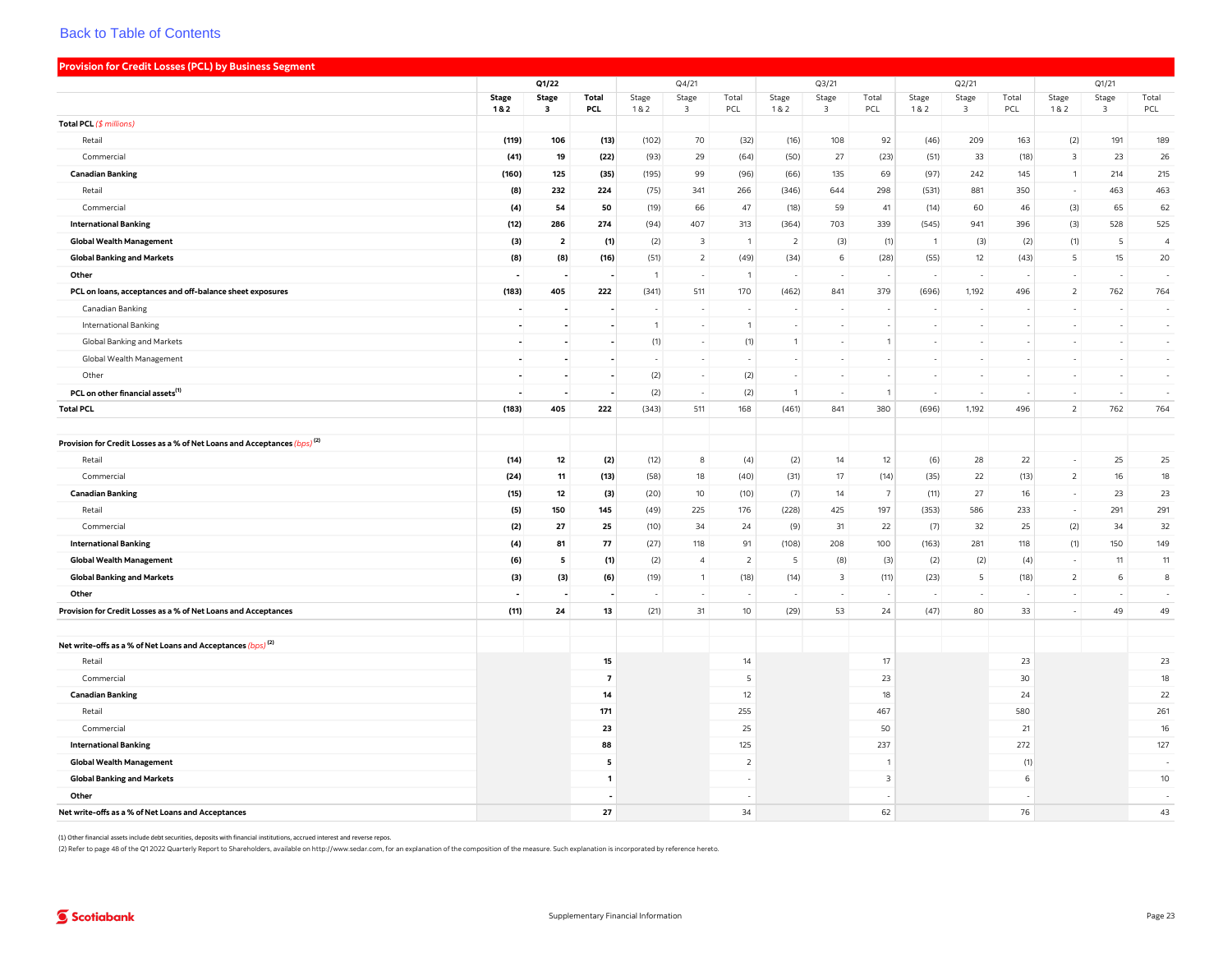<span id="page-28-0"></span>

| Provision for Credit Losses (PCL) by Type of Borrower                    |                          |                          |                          |                          |                          |                          |                          |                |                          |                 |                |
|--------------------------------------------------------------------------|--------------------------|--------------------------|--------------------------|--------------------------|--------------------------|--------------------------|--------------------------|----------------|--------------------------|-----------------|----------------|
| (\$ millions)                                                            | 2022                     |                          | 2021                     |                          |                          |                          | 2020                     |                |                          | Full Year       |                |
|                                                                          | Q1                       | Q4                       | Q3                       | Q2                       | Q1                       | Q4                       | Q3                       | Q2             | Q1 <sup>1</sup>          | 2021            | 2020           |
| Adjusted PCL on Impaired Loans (Stage 3) <sup>(1)</sup>                  |                          |                          |                          |                          |                          |                          |                          |                |                          |                 |                |
| Personal                                                                 |                          |                          |                          |                          |                          |                          |                          |                |                          |                 |                |
| Residential mortgages                                                    | 25                       | $\overline{7}$           | 20                       | 41                       | 49                       | 90                       | 58                       | 23             | $\overline{4}$           | 117             | 175            |
| Personal loans                                                           | 178                      | 222                      | 324                      | 496                      | 387                      | 379                      | 429                      | 415            | 412                      | 1,429           | 1,635          |
| Credit cards                                                             | 137                      | 183                      | 406                      | 551                      | 221                      | 171                      | 231                      | 283            | 283                      | 1,361           | 968            |
| <b>Total personal</b>                                                    | 340                      | 412                      | 750                      | 1,088                    | 657                      | 640                      | 718                      | 721            | 699                      | 2,907           | 2,778          |
|                                                                          |                          |                          |                          |                          |                          |                          |                          |                |                          |                 |                |
| <b>Financial Services</b>                                                |                          |                          |                          |                          |                          |                          |                          |                |                          |                 |                |
| Non-bank                                                                 | $\blacksquare$           | $\mathbf{1}$             | $\mathbf{1}$             | $\overline{\phantom{a}}$ | ٠                        | $\mathbf{1}$             | $\overline{4}$           | $\sim$         |                          | $\overline{2}$  | 5              |
| Bank                                                                     | $\blacksquare$           | ÷,                       | $\sim$                   |                          |                          |                          | $\overline{\phantom{a}}$ |                |                          |                 |                |
| Wholesale and retail                                                     | 18                       | 23                       | 22                       | 53                       | 28                       | 48                       | 56                       | 23             | 10                       | 126             | 137            |
| Real estate and construction                                             | 11                       | 17                       | 8                        | 13                       | 13                       | 11                       | 19                       | 20             | 22                       | 51              | 72             |
| Energy                                                                   | з                        | (2)                      | $\overline{2}$           | 6                        | 9                        | 35                       | 31                       | 22             | 16                       | 15              | 104            |
| Transportation                                                           | 3                        | (1)                      | 5                        | 5                        | 16                       | 29                       | 33                       | $\mathbf{1}$   | $\mathbf{1}$             | 25              | 64             |
| Automotive                                                               | $\overline{\phantom{a}}$ | $\overline{\phantom{a}}$ | $\overline{1}$           | $\overline{1}$           | (1)                      | $\overline{1}$           | 9                        | 5              | $\overline{2}$           | $\overline{1}$  | 17             |
| Agriculture                                                              | 12                       | $\overline{7}$           | 2                        | $\overline{4}$           | 11                       | 10                       | 20                       | 5              | 13                       | 24              | 48             |
| Hospitality and leisure                                                  | 3                        | $\overline{2}$           | $\mathbf{1}$             | $\overline{2}$           | $\overline{2}$           | $\mathbf{1}$             | $\sim$                   | $\sim$         | $\overline{\phantom{a}}$ | $7\overline{ }$ | $\overline{1}$ |
| Mining                                                                   | $\overline{\phantom{a}}$ | ÷,                       | ٠                        | ×.                       | $\sim$                   | $\sim$                   | $\overline{\phantom{a}}$ | $\mathbf{1}$   | $\overline{\phantom{a}}$ | $\sim$          | $\overline{1}$ |
| Metals                                                                   | (6)                      | $\overline{7}$           | 23                       | $\overline{1}$           | $\overline{\phantom{a}}$ | 11                       | $\overline{7}$           | 9              | 2                        | 31              | 29             |
| Utilities                                                                | 3                        | $\mathbf{1}$             | $\overline{1}$           | $\overline{2}$           | $\overline{2}$           | 13                       | $\sim$                   | $\overline{1}$ | $\mathbf{1}$             | 6               | 15             |
| Health care                                                              | $\mathbf{2}$             | $\overline{4}$           | $\overline{2}$           | $\mathbf{1}$             | $\overline{\mathbf{3}}$  | 5                        | 11                       | 26             | $7\overline{ }$          | 10              | 49             |
| Technology and media                                                     | 1                        | 13                       | $\sim$                   | $\overline{2}$           | $\overline{2}$           | 6                        | 6                        | 8              | $\overline{\mathbf{3}}$  | 17              | 23             |
| Chemicals                                                                | $\sim$                   | $\overline{1}$           | $\overline{\phantom{a}}$ | ÷.                       | $\overline{\phantom{a}}$ | $\mathbf{1}$             | $\sim$                   | $\sim$         | $\overline{\phantom{a}}$ | $\overline{1}$  | $\overline{1}$ |
| Food and beverage                                                        | $\mathbf{1}$             | $\overline{1}$           | $\overline{4}$           | $7\overline{ }$          | $\overline{7}$           | 10 <sup>°</sup>          | $\mathbf{1}$             | 5              | 9                        | 19              | 25             |
| Forest products                                                          | 10                       | 16                       | 11                       | $\mathbf{1}$             | $\overline{\phantom{a}}$ | $\overline{\phantom{a}}$ | $\mathbf{3}$             | $\overline{4}$ | 5                        | 28              | 12             |
| Other                                                                    | $\mathbf{3}$             | 9                        | $7\overline{ }$          | 6                        | 13                       | 13                       | 9                        | 18             | 12                       | 35              | 52             |
| Sovereign                                                                | $\mathbf{1}$             | $\overline{\phantom{a}}$ | $\overline{1}$           | $\sim$                   | $\overline{\phantom{a}}$ |                          | $\mathbf{1}$             | $\mathbf{1}$   |                          | $\overline{1}$  | $\overline{2}$ |
| <b>Business &amp; Government</b>                                         | 65                       | 99                       | 91                       | 104                      | 105                      | 195                      | 210                      | 149            | 103                      | 399             | 657            |
| Total Adjusted PCL on Impaired Loans (Stage 3) <sup>(1)</sup>            | 405                      | 511                      | 841                      | 1,192                    | 762                      | 835                      | 928                      | 870            | 802                      | 3,306           | 3,435          |
|                                                                          |                          |                          |                          |                          |                          |                          |                          |                |                          |                 |                |
| Adjusted PCL on Performing Loans (Stage 1 and 2) <sup>(1)(2)</sup>       |                          |                          |                          |                          |                          |                          |                          |                |                          |                 |                |
| Personal                                                                 | (130)                    | (177)                    | (360)                    | (575)                    | (4)                      | 187                      | 939                      | 701            | (13)                     | (1, 116)        | 1,814          |
| Business & government                                                    | (53)                     | (166)                    | (101)                    | (121)                    | 6                        | 109                      | 314                      | 275            | (18)                     | (382)           | 680            |
| Total Adjusted PCL on performing loans (Stage 1 and 2) <sup>(1)(2)</sup> | (183)                    | (343)                    | (461)                    | (696)                    | $\overline{2}$           | 296                      | 1,253                    | 976            | (31)                     | (1,498)         | 2,494          |
|                                                                          |                          |                          |                          |                          |                          |                          |                          |                |                          |                 |                |
| <b>Total PCL</b>                                                         | 222                      | 168                      | 380                      | 496                      | 764                      | 1,131                    | 2,181                    | 1,846          | 771                      | 1,808           | 5,929          |

(1) Refer to non-GAAP measures on page 4 of the Q1 2022 Quarterly Report to Shareholders, available on [http://www.sedar.com.](http://www.sedar.com)

(2) Includes provision for credit losses on all performing financial assets.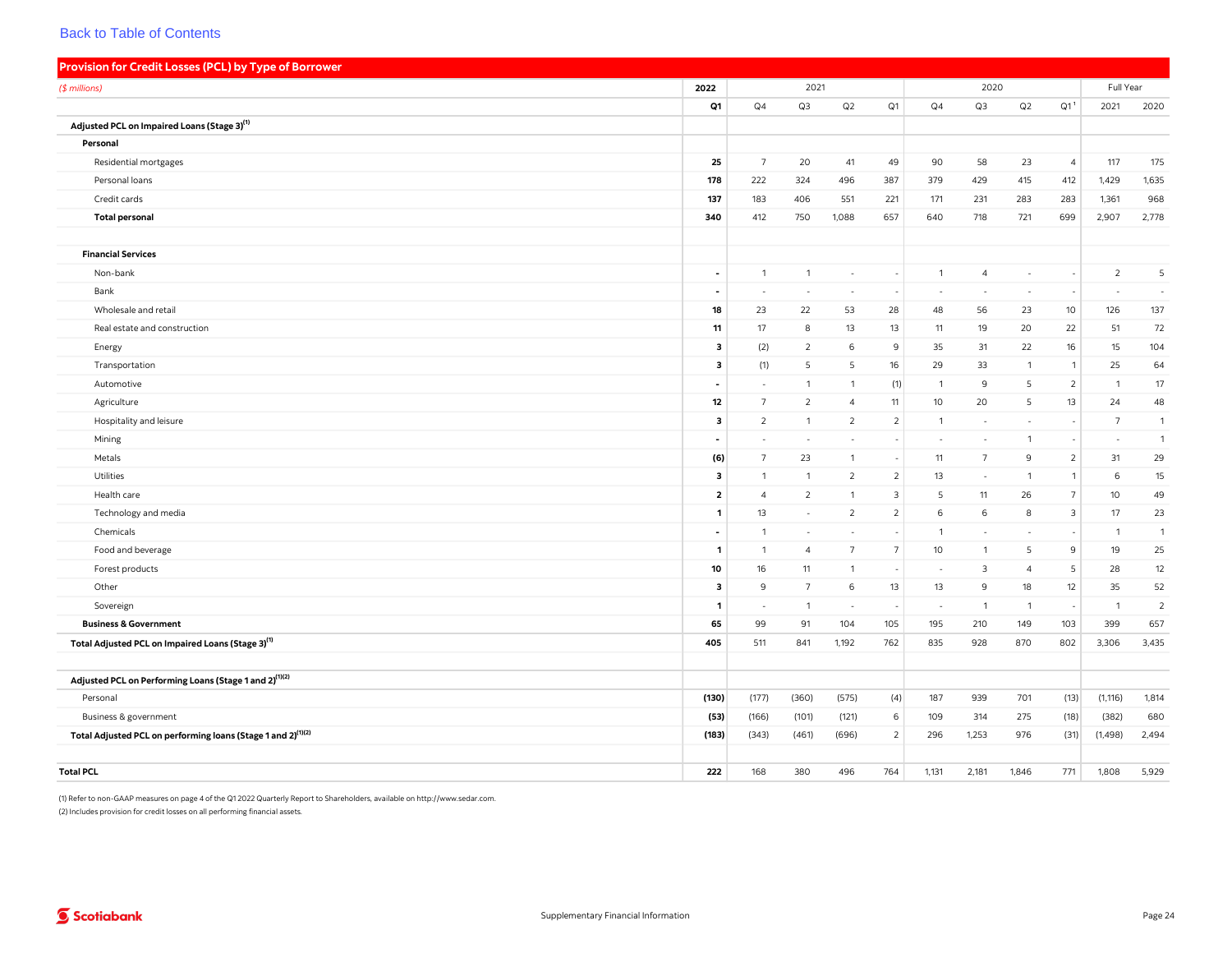<span id="page-29-0"></span>

| Cross-Border Exposures to Select Countries <sup>(1)</sup> |        |                |                          |                          |                                     |                          |                         |                  |                  |
|-----------------------------------------------------------|--------|----------------|--------------------------|--------------------------|-------------------------------------|--------------------------|-------------------------|------------------|------------------|
| <b>Outstandings (Net of Provisions)</b>                   | Loans  | Trade          | Interbank                | Government               | Investment in                       | Other                    | <b>January 31, 2022</b> | October 31, 2021 | January 31, 2021 |
| $($$ millions)                                            |        |                | <b>Deposits</b>          | <b>Other Securities</b>  | <b>Subsidiaries</b><br>& Affiliates |                          | <b>Total</b>            | Total            | Total            |
| Asia                                                      |        |                |                          |                          |                                     |                          |                         |                  |                  |
| China                                                     | 1,073  | 1,216          | 340                      | 1,099                    | 77                                  | $\overline{9}$           | 3,814                   | 4,308            | 4,598            |
| India                                                     | 1,359  | 88             | $\sim$                   | $\omega$                 | $\overline{\phantom{a}}$            | $\overline{2}$           | 1,449                   | 1,536            | 1,643            |
| Singapore                                                 | 3,418  | 112            | 142                      | $\overline{\phantom{a}}$ | $\sim$                              | 16                       | 3,688                   | 4,059            | 3,221            |
| Hong Kong                                                 | 1,792  | 39             | 47                       | 38                       | $\sim$                              | 37                       | 1,953                   | 1,540            | 1,744            |
| Japan                                                     | 343    | 68             | 6                        | 3,790                    | $\sim$                              | 47                       | 4,254                   | 4,765            | 5,779            |
| Other <sup>(2)</sup>                                      | 330    | $\overline{1}$ | $\sim$                   | $\sim$                   | 279                                 | 34                       | 644                     | 1,009            | 1,379            |
| Total                                                     | 8,315  | 1,524          | 535                      | 4,927                    | 356                                 | 145                      | 15,802                  | 17,217           | 18,364           |
|                                                           |        |                |                          |                          |                                     |                          |                         |                  |                  |
| <b>Latin America</b>                                      |        |                |                          |                          |                                     |                          |                         |                  |                  |
| Chile                                                     | 4,003  | 1,188          | 2,549                    | 315                      | 5,681                               | 123                      | 13,859                  | 13,494           | 13,468           |
| Mexico                                                    | 5,111  | 176            | $\overline{\phantom{a}}$ | 586                      | 5,024                               | 60                       | 10,957                  | 10,147           | 9,518            |
| Brazil                                                    | 9,297  | 1,353          | $\sim$                   | 11                       | 310                                 | 597                      | 11,568                  | 9,721            | 9,978            |
| Peru                                                      | 3,177  | 67             | $\sim$                   | 150                      | 4,611                               | 15                       | 8,020                   | 7,396            | 9,567            |
| Colombia                                                  | 2,326  | 339            | $\sim$                   | 156                      | 1,028                               | $\mathbf{3}$             | 3,852                   | 4,686            | 3,381            |
| Others <sup>(3)</sup>                                     | 127    | $\overline{7}$ | $\sim$                   | $\overline{\phantom{a}}$ | 454                                 |                          | 588                     | 577              | 551              |
| Total                                                     | 24,041 | 3,130          | 2,549                    | 1,218                    | 17,108                              | 798                      | 48,844                  | 46,021           | 46,463           |
|                                                           |        |                |                          |                          |                                     |                          |                         |                  |                  |
| <b>Caribbean &amp; Central America</b>                    |        |                |                          |                          |                                     |                          |                         |                  |                  |
| Panama                                                    | 4,379  | 48             | 46                       | 88                       | 193                                 |                          | 4,754                   | 4,680            | 4,853            |
| Costa Rica                                                | 991    | 43             | $\sim$                   | $\overline{\phantom{a}}$ | 999                                 | $\overline{4}$           | 2,037                   | 2,139            | 2,581            |
| Dominican Republic                                        | 1,091  | 129            | $\sim$                   | $\blacksquare$           | 785                                 | $\overline{7}$           | 2,012                   | 1,899            | 2,262            |
| Others <sup>(4)</sup>                                     | 922    | 92             | $\overline{1}$           | $\sim$                   | 1,373                               | $\overline{\phantom{a}}$ | 2,388                   | 2,350            | 2,452            |
| Total                                                     | 7,383  | 312            | 47                       | 88                       | 3,350                               | 11                       | 11,191                  | 11,068           | 12,148           |

(1) Cross-border exposure represents a claim, denominated in a currency other than the local one, against a borrower in a foreign country on the basis of ultimate risk.

(2) Includes Indonesia, Macau, Malaysia, South Korea, Thailand and Taiwan. Prior period amounts have been restated to include Thailand.

(3) Includes Venezuela and Uruguay.

(4) Includes other Caribbean countries such as Bahamas, Barbados, Jamaica, Trinidad & Tobago, and Turks & Caicos.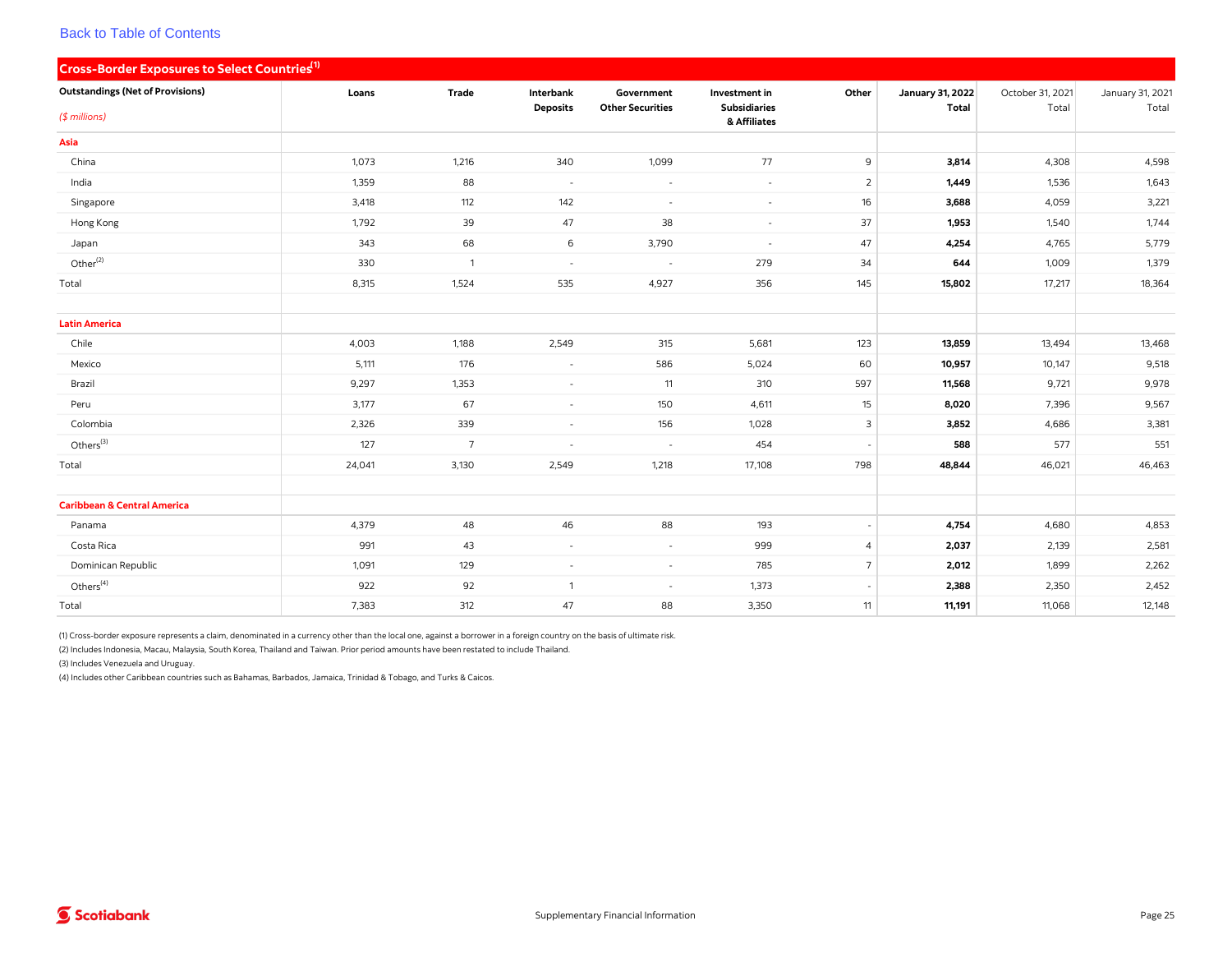<span id="page-30-0"></span>

| <b>Financial Investments - Unrealized Gains (Losses)</b>                                                                |       |       |                |       |       |         |                |          |       |
|-------------------------------------------------------------------------------------------------------------------------|-------|-------|----------------|-------|-------|---------|----------------|----------|-------|
|                                                                                                                         | 2022  |       | 2021           |       |       |         | 2020           |          |       |
| $($$ millions)                                                                                                          | Q1    | Q4    | Q <sub>3</sub> | Q2    | Q1    | Q4      | Q <sub>3</sub> | Q2       | Q1    |
| Investment securities measured at fair value through Other Comprehensive Income (OCI)<br>-unrealized gains (losses)     |       |       |                |       |       |         |                |          |       |
| Canadian and U.S. sovereign debt                                                                                        | (51)  | 219   | 462            | 453   | 792   | 1,049   | 1,327          | 1,242    | 679   |
| Other foreign government debt                                                                                           | (517) | (455) | (153)          | (62)  | 223   | 257     | 354            | 174      | 99    |
| Other debt                                                                                                              | (86)  | (42)  | 73             | 62    | 225   | 271     | 328            | 201      | 73    |
| Equity securities at fair value through OCI                                                                             | 597   | 441   | 381            | 355   | 244   | 113     | 164            | 103      | 206   |
| Total investment securities measured at fair value through Other Comprehensive Income (OCI) — unrealized gains (losses) | (57)  | 163   | 763            | 808   | 1,484 | 1,690   | 2,173          | 1,720    | 1,057 |
| Net fair value of derivative instruments and other hedge amounts                                                        | (34)  | (206) | (515)          | (440) | (859) | (1,243) | (1,580)        | (1, 546) | (823) |
| Net unrealized gains (losses)                                                                                           | (91)  | (43)  | 248            | 368   | 625   | 447     | 593            | 174      | 234   |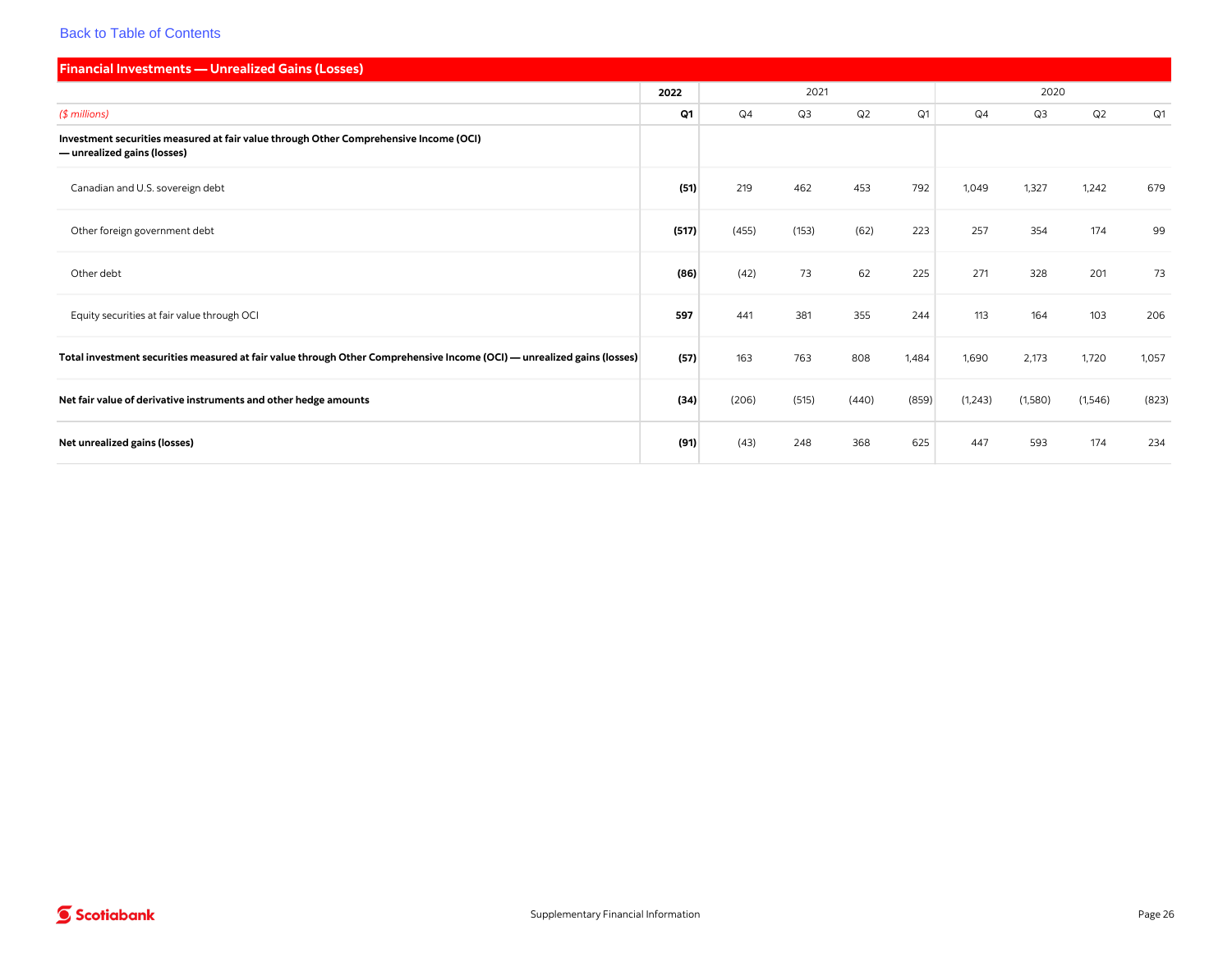<span id="page-31-0"></span>

| <b>Regulatory Capital Highlights</b>                                                     |           |           |           |           |                |
|------------------------------------------------------------------------------------------|-----------|-----------|-----------|-----------|----------------|
|                                                                                          | 2022      |           | 2021      |           |                |
| (\$ millions)                                                                            | Q1        | Q4        | Q3        | Q2        | Q <sub>1</sub> |
| Common Equity Tier 1 capital <sup>(1)</sup>                                              | 52,150    | 51,010    | 50,465    | 49,697    | 49,542         |
| Tier 1 capital <sup>(1)</sup>                                                            | 57,911    | 57,915    | 56,630    | 55,152    | 55,293         |
| Total capital <sup>(1)</sup>                                                             | 65,527    | 66,101    | 65,101    | 63,686    | 63,724         |
| Total loss absorbing capacity (TLAC) <sup>(2)</sup>                                      | 122,613   | 115,681   | 104,759   | 97,870    | 94,967         |
| Risk-weighted assets <sup>(1)</sup>                                                      |           |           |           |           |                |
| Capital risk-weighted assets                                                             | 433,682   | 416,105   | 414,169   |           |                |
|                                                                                          |           |           |           | 404,727   | 406,780        |
| Capital ratios (%)                                                                       |           |           |           |           |                |
| Common Equity Tier 1 (as a percentage of risk-weighted assets) <sup>(1)</sup>            | 12.0      | 12.3      | 12.2      | 12.3      | 12.2           |
| Tier 1 (as a percentage of risk-weighted assets) <sup>(1)</sup>                          | 13.4      | 13.9      | 13.7      | 13.6      | 13.6           |
| Total capital (as a percentage of risk-weighted assets) <sup>(1)</sup>                   | 15.1      | 15.9      | 15.7      | 15.7      | 15.7           |
| Total loss absorbing capacity (as a percentage of risk-weighted assets) <sup>(2)</sup>   | 28.3      | 27.8      | 25.3      | 24.2      | 23.3           |
| Leverage                                                                                 |           |           |           |           |                |
| Leverage exposures <sup>(3)</sup>                                                        | 1,308,247 | 1,201,766 | 1,191,993 | 1,180,223 | 1,179,755      |
| Leverage ratio (%) <sup>(3)</sup>                                                        | 4.4       | 4.8       | 4.8       | 4.7       | 4.7            |
| TLAC Leverage ratio (%) <sup>(2)</sup>                                                   | 9.4       | 9.6       | 8.8       | 8.3       | 8.0            |
|                                                                                          |           |           |           |           |                |
| OSFI target (%)                                                                          |           |           |           |           |                |
| Common Equity Tier 1 minimum ratio                                                       | 8.0       | 8.0       | 8.0       | 8.0       | 8.0            |
| Tier 1 capital minimum ratio                                                             | 9.5       | 9.5       | 9.5       | 9.5       | 9.5            |
| Total capital minimum ratio                                                              | 11.5      | 11.5      | 11.5      | 11.5      | 11.5           |
| Leverage minimum ratio                                                                   | 3.0       | 3.0       | 3.0       | 3.0       | 3.0            |
| Total loss absorbing capacity minimum ratio                                              | 21.5      | N/A       | N/A       | N/A       | N/A            |
| TLAC Leverage minimum ratio                                                              | 6.75      | N/A       | N/A       | N/A       | N/A            |
| Capital instruments subject to phase-out arrangements                                    |           |           |           |           |                |
| Current cap on additional Tier 1 (AT1) instruments subject to phase-out arrangements (%) |           | 10        | 10        | 10        | 10             |
| Amount excluded from AT1 due to cap (excess over cap after redemptions and maturities)   | 750       | 97        | 97        | 97        | 505            |
| Current cap on Tier 2 (T2) instruments subject to phase-out arrangements (%)             |           | 10        | 10        | 10        | 10             |
| Amount excluded from T2 due to cap (excess over cap after redemptions and maturities)    | 250       | ÷,        |           | ÷,        | $\sim$         |

(1) This measure has been disclosed in this document in accordance with OSFI Guideline - Capital Adequacy Requirements (November 2018). (2) This measure has been disclosed in this document in accordance with OSFI Guideline - Total Loss Absorbing Capacity (September 2018). (3) This measure has been disclosed in this document in accordance with OSFI Guideline - Leverage Requirements (November 2018). N/A - not applicable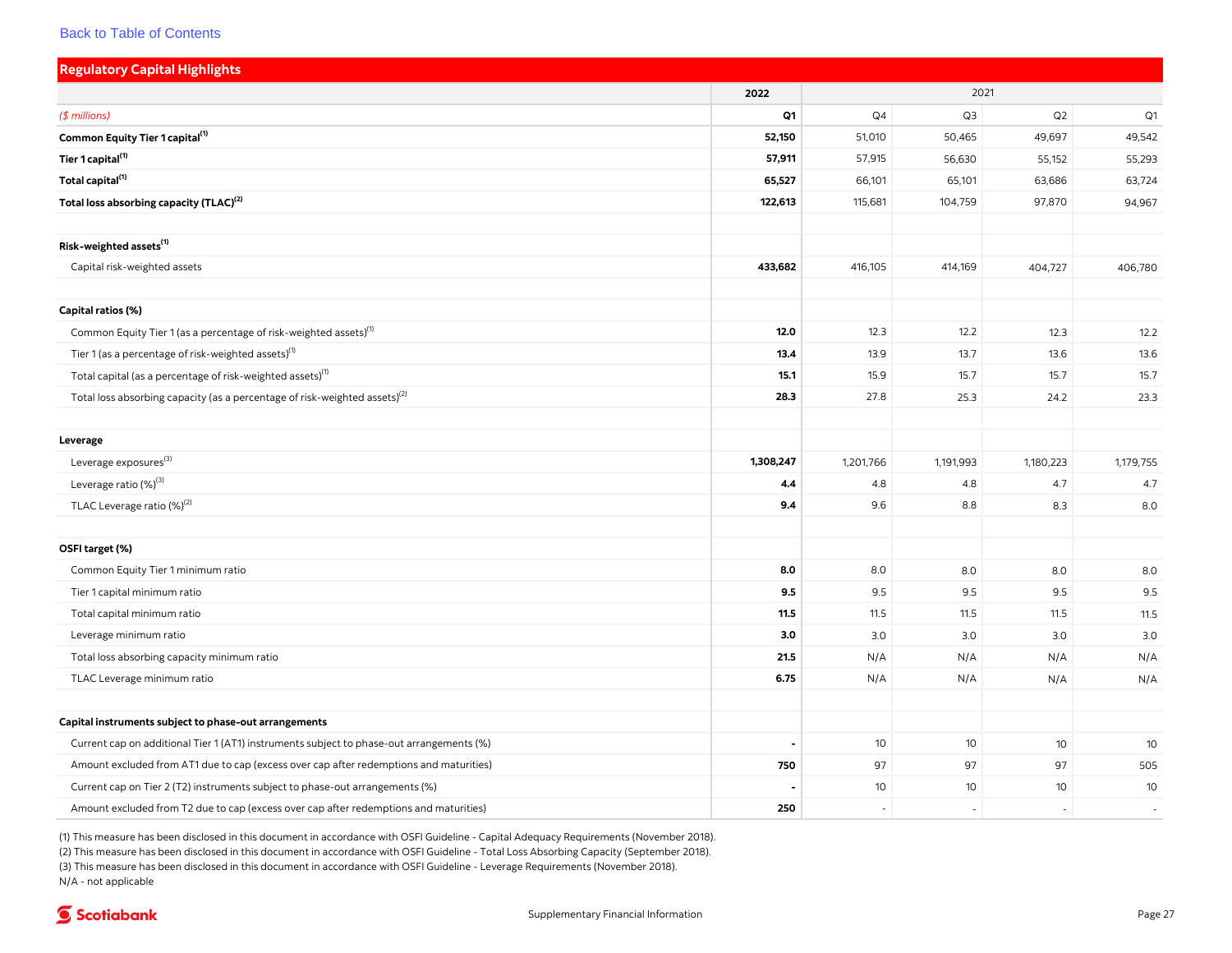<span id="page-32-0"></span>

| Appendix 1: Business Segment Performance: Global Banking and Markets (Reported Including LATAM) |       |                          |                          |                          |       |                          |       |        |           |       |       |
|-------------------------------------------------------------------------------------------------|-------|--------------------------|--------------------------|--------------------------|-------|--------------------------|-------|--------|-----------|-------|-------|
|                                                                                                 | 2022  |                          | 2021                     |                          |       | 2020                     |       |        | Full Year |       |       |
| $($$ millions)                                                                                  | Q1    | Q4                       | Q3                       | Q2                       | Q1    | Q <sub>4</sub>           | Q3    | Q2     | Q1        | 2021  | 2020  |
| <b>Global Banking and Markets</b>                                                               |       |                          |                          |                          |       |                          |       |        |           |       |       |
| <b>Revenue by Business</b>                                                                      |       |                          |                          |                          |       |                          |       |        |           |       |       |
| <b>Business banking</b>                                                                         | 668   | 622                      | 649                      | 620                      | 627   | 606                      | 657   | 709    | 660       | 2,518 | 2,632 |
| Capital markets                                                                                 | 736   | 555                      | 604                      | 637                      | 709   | 604                      | 888   | 751    | 507       | 2,505 | 2,750 |
| <b>Reported Total Revenue (TEB)</b>                                                             | 1,404 | 1,177                    | 1,253                    | 1,257                    | 1,336 | 1,210                    | 1,545 | 1,460  | 1,167     | 5,023 | 5,382 |
| Adjusting items <sup>(1)</sup>                                                                  |       | ÷.                       | ٠                        | $\sim$                   |       | ÷.                       |       | $\sim$ | 102       | ٠.    | 102   |
| Adjusted Total Revenue (TEB) <sup>(1)</sup>                                                     | 1,404 | 1,177                    | 1,253                    | 1,257                    | 1,336 | 1,210                    | 1,545 | 1,460  | 1,269     | 5,023 | 5,484 |
| Reported net income                                                                             | 561   | 502                      | 513                      | 517                      | 543   | 460                      | 600   | 523    | 372       | 2,075 | 1,955 |
| Reported net income attributable to non-controlling interests                                   |       | $\sim$                   | $\overline{\phantom{a}}$ | $\overline{\phantom{a}}$ |       | $\overline{\phantom{a}}$ |       | $\sim$ |           | ÷,    |       |
| Reported net income attributable to equity holders of the bank                                  | 561   | 502                      | 513                      | 517                      | 543   | 460                      | 600   | 523    | 372       | 2,075 | 1,955 |
| Adjusted net income <sup>(1)</sup>                                                              | 561   | 502                      | 513                      | 517                      | 543   | 460                      | 600   | 523    | 451       | 2,075 | 2,034 |
| Adjusted net income attributable to non-controlling interests <sup>(1)</sup>                    |       | ÷.                       | ÷.                       |                          |       |                          |       | $\sim$ |           | ÷,    |       |
| Adjusted net income attributable to equity holders of the bank <sup>(1)</sup>                   | 561   | 502                      | 513                      | 517                      | 543   | 460                      | 600   | 523    | 451       | 2,075 | 2,034 |
| Average Balances (\$ billions)                                                                  |       |                          |                          |                          |       |                          |       |        |           |       |       |
| Total assets                                                                                    | 444.2 | 408.5                    | 400.9                    | 399.0                    | 395.2 | 388.5                    | 415.6 | 433.5  | 411.4     | 400.9 | 412.1 |
| <b>Total liabilities</b>                                                                        | 406.7 | 382.1                    | 373.4                    | 398.1                    | 387.1 | 386.5                    | 414.1 | 377.9  | 337.3     | 385.1 | 378.9 |
| Global Banking and Markets - LATAM <sup>(2)</sup>                                               |       |                          |                          |                          |       |                          |       |        |           |       |       |
| <b>Revenue by Business:</b>                                                                     |       |                          |                          |                          |       |                          |       |        |           |       |       |
| <b>Business banking</b>                                                                         | 248   | 210                      | 206                      | 215                      | 217   | 242                      | 236   | 223    | 232       | 848   | 933   |
| Capital markets                                                                                 | 195   | 134                      | 169                      | 147                      | 187   | 115                      | 162   | 157    | 187       | 637   | 621   |
| <b>Total revenue (TEB)</b>                                                                      | 443   | 344                      | 375                      | 362                      | 404   | 357                      | 398   | 380    | 419       | 1,485 | 1,554 |
| Net income                                                                                      | 218   | 192                      | 199                      | 189                      | 194   | 145                      | 165   | 171    | 211       | 774   | 692   |
| Net income attributable to non-controlling interests                                            | 18    | 12                       | 17                       | 20                       | 20    | 13                       | 11    | 15     | 18        | 69    | 57    |
| Net income attributable to equity holders of the bank                                           | 200   | 180                      | 182                      | 169                      | 174   | 132                      | 154   | 156    | 192       | 705   | 635   |
| Average Balances (\$ billions)                                                                  |       |                          |                          |                          |       |                          |       |        |           |       |       |
| Total assets                                                                                    | 55.1  | 52.7                     | 48.8                     | 50.3                     | 52.6  | 53.7                     | 59.5  | 55.7   | 51.4      | 51.1  | 55.1  |
| <b>Total liabilities</b>                                                                        | 41.4  | 38.6                     | 40.3                     | 39.9                     | 38.7  | 37.3                     | 38.4  | 35.8   | 32.7      | 39.4  | 36.1  |
| <b>Global Banking and Markets - Including LATAM</b>                                             |       |                          |                          |                          |       |                          |       |        |           |       |       |
| <b>Revenue by Business:</b>                                                                     |       |                          |                          |                          |       |                          |       |        |           |       |       |
| <b>Business banking</b>                                                                         | 916   | 832                      | 855                      | 835                      | 844   | 848                      | 893   | 932    | 892       | 3,366 | 3,565 |
| Capital markets                                                                                 | 931   | 689                      | 773                      | 784                      | 896   | 719                      | 1,050 | 908    | 694       | 3,142 | 3,371 |
| <b>Total revenue (TEB)</b>                                                                      | 1,847 | 1,521                    | 1,628                    | 1,619                    | 1,740 | 1,567                    | 1,943 | 1,840  | 1,586     | 6,508 | 6,936 |
| Adjusting items <sup>(1)</sup>                                                                  |       | $\overline{\phantom{a}}$ | $\sim$                   | ÷                        |       |                          | ÷     |        | 102       | ÷     | 102   |
| Adjusted total revenue (TEB) <sup>(1)</sup>                                                     | 1,847 | 1,521                    | 1,628                    | 1,619                    | 1,740 | 1,567                    | 1,943 | 1,840  | 1,688     | 6,508 | 7,038 |
| Reported net income                                                                             | 779   | 694                      | 712                      | 706                      | 737   | 605                      | 765   | 694    | 583       | 2,849 | 2,647 |
| Reported net income attributable to non-controlling interests                                   | 18    | 12                       | 17                       | 20                       | 20    | 13                       | 11    | 15     | 18        | 69    | 57    |
| Reported net income attributable to equity holders of the bank                                  | 761   | 682                      | 695                      | 686                      | 717   | 592                      | 754   | 679    | 564       | 2,780 | 2,590 |
| Adjusted net income <sup>(1)</sup>                                                              | 779   | 694                      | 712                      | 706                      | 737   | 605                      | 765   | 694    | 662       | 2,849 | 2,726 |
| Adjusted net income attributable to non-controlling interests <sup>(1)</sup>                    | 18    | 12                       | 17                       | 20                       | 20    | 13                       | 11    | 15     | 18        | 69    | 57    |
| Adjusted net income attributable to equity holders of the bank <sup>(1)</sup>                   | 761   | 682                      | 695                      | 686                      | 717   | 592                      | 754   | 679    | 644       | 2,780 | 2,669 |
| Average Balances (\$ billions)                                                                  |       |                          |                          |                          |       |                          |       |        |           |       |       |
| Total assets                                                                                    | 499.3 | 461.2                    | 449.7                    | 449.3                    | 447.8 | 442.2                    | 475.1 | 489.2  | 462.8     | 452.0 | 467.2 |
| <b>Total liabilities</b>                                                                        | 448.1 | 420.7                    | 413.7                    | 438.0                    | 425.8 | 423.8                    | 452.5 | 413.7  | 370.0     | 424.5 | 415.0 |

(1) Refer to non-GAAP measures on page 4 of the Q1 2022 Quarterly Report to Shareholders, available on [http://www.sedar.com.](http://www.sedar.com)

(2) Includes results of Mexico, Peru, Colombia, Chile, Brazil, along with results of smaller operations in the region.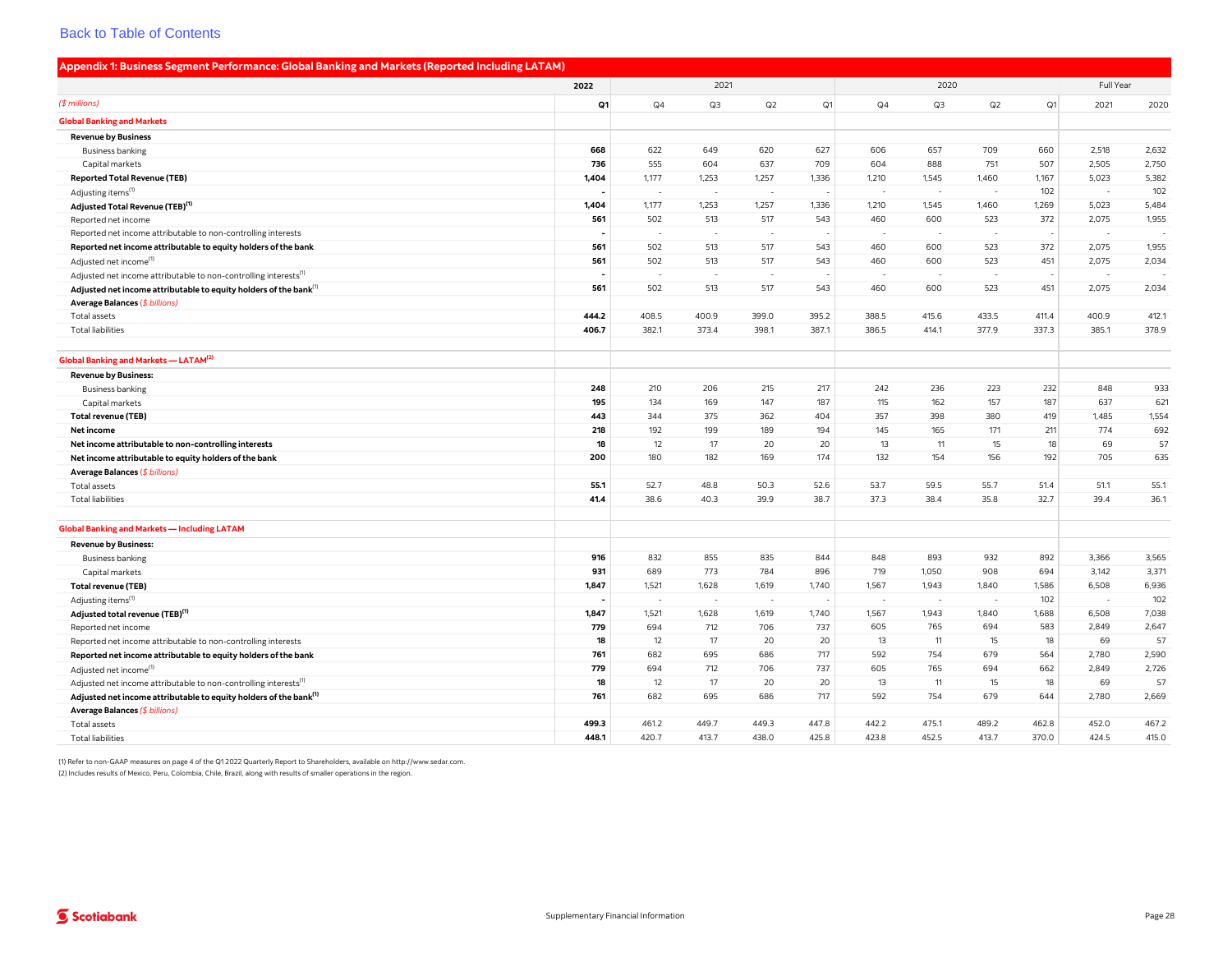<span id="page-33-0"></span>

| Appendix 2: International Banking by Region <sup>(1)</sup> — Latin America                    |                          |       |                |        |       |                |                |                |       |                          |        |  |
|-----------------------------------------------------------------------------------------------|--------------------------|-------|----------------|--------|-------|----------------|----------------|----------------|-------|--------------------------|--------|--|
|                                                                                               | 2022                     | 2021  |                |        |       | 2020           |                |                |       | Full Year                |        |  |
| (\$ millions)                                                                                 | Q1                       | Q4    | Q3             | Q2     | Q1    | Q4             | Q <sub>3</sub> | Q2             | Q1    | 2021                     | 2020   |  |
| Latin America <sup>(2)</sup>                                                                  |                          |       |                |        |       |                |                |                |       |                          |        |  |
| Total revenue (TEB)                                                                           | 1,864                    | 1,779 | 1,798          | 1,733  | 1,834 | 1,817          | 1,773          | 1,821          | 1,915 | 7,145                    | 7,326  |  |
| Provision for credit losses                                                                   | 233                      | 263   | 287            | 310    | 420   | 605            | 960            | 751            | 395   | 1,280                    | 2,711  |  |
| Non-interest expenses                                                                         | 965                      | 942   | 944            | 925    | 972   | 998            | 949            | 985            | 1,067 | 3,783                    | 3,999  |  |
| Net income before tax                                                                         | 666                      | 574   | 567            | 498    | 442   | 214            | (136)          | 85             | 453   | 2,082                    | 616    |  |
| Income tax expense (TEB)                                                                      | 161                      | 87    | 124            | 131    | 106   | 19             | (71)           | 16             | 93    | 449                      | 57     |  |
| Reported net income                                                                           | 505                      | 487   | 443            | 367    | 336   | 195            | (65)           | 69             | 360   | 1,633                    | 559    |  |
| Adjusting items (after tax) <sup>(3)</sup>                                                    | $\overline{7}$           | 6     | $\overline{7}$ | 6      | 8     | $\overline{7}$ | 16             | 20             | 63    | 27                       | 106    |  |
| Adjusted net income <sup>(3)</sup>                                                            | 512                      | 493   | 450            | 373    | 344   | 202            | (49)           | 89             | 423   | 1,660                    | 665    |  |
| Reported                                                                                      |                          |       |                |        |       |                |                |                |       |                          |        |  |
| Net income attributable to non-controlling interests (NCI)                                    | 65                       | 61    | 54             | 60     | 63    | 42             | (57)           | (4)            | 40    | 239                      | 22     |  |
| Net income attributable to equity holders of the Bank (NIAEH)                                 | 440                      | 426   | 389            | 307    | 273   | 153            | (8)            | 73             | 320   | 1,394                    | 537    |  |
| - Reported NIAEH - relating to divested operations                                            | $\overline{\phantom{a}}$ |       | $\sim$         | $\sim$ |       | $\sim$         | $\sim$         | $\sim$         |       | $\overline{\phantom{a}}$ | $\sim$ |  |
| Impact of FX Translation                                                                      |                          | 11    | 18             | 18     | 27    | 26             | 23             | 33             | 59    | 76                       | 142    |  |
| NIAEH - including Impact of FX Translation                                                    | 440                      | 437   | 407            | 325    | 300   | 179            | 15             | 106            | 379   | 1,470                    | 679    |  |
| - Reported NIAEH - relating to divested operations including impact of FX translation         |                          |       |                |        |       |                |                |                |       | ч.                       | $\sim$ |  |
| Adjusted <sup>(3)</sup>                                                                       |                          |       |                |        |       |                |                |                |       | $\sim$                   | $\sim$ |  |
| Net income attributable to non-controlling interests (NCI)                                    | 65                       | 61    | 55             | 59     | 63    | 43             | (53)           | $\overline{2}$ | 55    | 238                      | 47     |  |
| Net income attributable to equity holders of the bank (NIAEH)                                 | 447                      | 432   | 395            | 314    | 281   | 159            | $\overline{4}$ | 87             | 368   | 1,422                    | 618    |  |
| Impact of FX translation                                                                      |                          | 12    | 19             | 19     | 28    | 27             | 24             | 35             | 67    | 78                       | 154    |  |
| NIAEH - including impact of FX translation                                                    | 447                      | 444   | 414            | 333    | 309   | 186            | 28             | 122            | 435   | 1,500                    | 772    |  |
| Profitability Measurements <sup>(4)</sup>                                                     |                          |       |                |        |       |                |                |                |       |                          |        |  |
| Net interest margin(3)                                                                        | 3.64                     | 3.56  | 3.55           | 3.80   | 3.89  | 3.81           | 3.80           | 4.07           | 4.34  | 3.70                     | 3.99   |  |
| Reported                                                                                      |                          |       |                |        |       |                |                |                |       |                          |        |  |
| Provision for credit losses (PCL) as % of average net loans and acceptances <sup>(5)(6)</sup> | 0.77                     | 0.89  | 1.01           | 1.17   | 1.56  | 2.22           | 3.34           | 2.76           | 1.54  | 1.16                     | 2.48   |  |
| PCL on impaired loans as % of average net loans and acceptances <sup>(5)(6)</sup>             | 0.73                     | 1.17  | 2.14           | 2.97   | 1.50  | 1.66           | 1.54           | 1.47           | 1.47  | 1.93                     | 1.53   |  |
| Productivity ratio (%) <sup>(6)</sup>                                                         | 51.8                     | 52.8  | 52.1           | 53.1   | 52.6  | 53.7           | 52.1           | 53.1           | 55.2  | 52.6                     | 53.6   |  |
| Adjusted <sup>(3)</sup>                                                                       |                          |       |                |        |       |                |                |                |       |                          |        |  |
| PCL as % of Average Net Loans and Acceptances <sup>(5)</sup>                                  | 0.77                     | 0.89  | 1.01           | 1.17   | 1.56  | 2.22           | 3.34           | 2.76           | 1.42  | 1.16                     | 2.45   |  |
| PCL on impaired loans as % of average net loans and acceptances <sup>(5)</sup>                | 0.73                     | 1.17  | 2.14           | 2.97   | 1.50  | 1.66           | 1.54           | 1.47           | 1.44  | 1.93                     | 1.53   |  |
| Productivity ratio (%)                                                                        | 51.3                     | 52.3  | 51.6           | 52.6   | 52.0  | 53.2           | 50.7           | 51.4           | 52.1  | 52.1                     | 51.9   |  |
| Average Balances (\$ billions)                                                                |                          |       |                |        |       |                |                |                |       |                          |        |  |
| Residential mortgages                                                                         | 32.7                     | 30.9  | 29.7           | 29.0   | 28.5  | 27.9           | 27.5           | 26.9           | 26.0  | 29.6                     | 27.1   |  |
| Personal loans                                                                                | 14.8                     | 14.8  | 14.6           | 14.5   | 14.5  | 14.9           | 15.4           | 15.5           | 15.6  | 14.6                     | 15.4   |  |
| Credit cards                                                                                  | 5.3                      | 4.8   | 4.9            | 5.7    | 6.2   | 6.3            | 6.5            | 7.0            | 7.0   | 5.4                      | 6.7    |  |
| Business and government loans & acceptances                                                   | 69.9                     | 68.7  | 65.7           | 64.7   | 63.7  | 65.8           | 70.6           | 65.5           | 60.4  | 65.6                     | 65.5   |  |
| <b>Total loans &amp; acceptances</b>                                                          | 122.7                    | 119.2 | 114.9          | 113.9  | 112.9 | 114.9          | 120.0          | 114.9          | 109.0 | 115.2                    | 114.7  |  |
| <b>Total Deposits</b>                                                                         | 79.3                     | 78.4  | 79.0           | 76.2   | 76.3  | 77.9           | 80.5           | 77.1           | 72.3  | 77.5                     | 76.9   |  |

(1) Data presented on a constant FX basis. Quarterly results reflect FX rates as of Q1/22, while full-year results reflect Current Year Average FX rates. Refer to non-GAAP page 9 of the Q1 2022 Quarterly Report to Sharehol

(2) Includes results of Mexico, Peru, Colombia, Chile, Brazil, along with results of smaller operations in the region and unallocated expenses.

(3) Refer to non-GAAP measures on page 4 of the Q1 2022 Quarterly Report to Shareholders, available on <http://www.sedar.com>.

(4) Ratios are on a reported currency basis.

(5) Provision for credit losses on certain financial assets - loans, acceptances and off-balance sheet exposures.

(6) Refer to page 48 of the Q1 2022 Quarterly Report to Shareholders, available on <http://www.sedar.com>, for an explanation of the composition of the measure. Such explanation is incorporated by reference hereto.